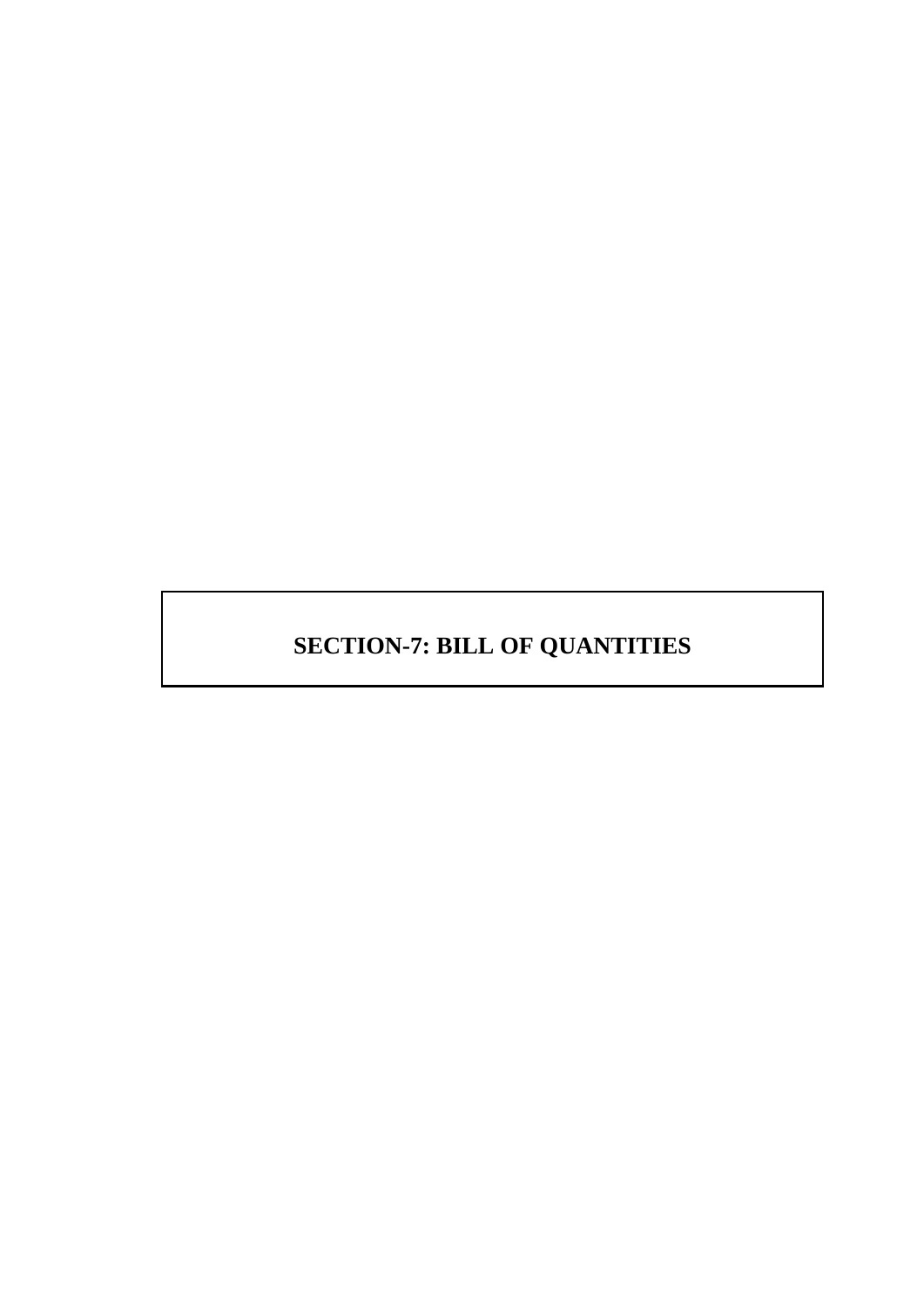#### **BILL OF QUANTITIES**

#### **A: PREAMBLE**

- 1. The Bill of Quantities shall be read in conjunction with the Instructions to Bidders, General and Particular Conditions, Technical Specifications, and Drawings.
- 2. The quantities given in the Bill of Quantities are estimated and provisional, and are given to provide a common basis for bidding. The basis of payment will be the actual quantities of work ordered and carried out, as measured by the Contractor and verified by the Engineer and `valued at the rates and prices bid in the priced Bill of Quantities, where applicable, and otherwise at such rates and prices as the Engineer may fix within the terms of the Contract.
- 3. The rates and prices bid in the priced Bill of Quantities shall, except insofar as it is otherwise provided under the Contract, include all Constructional Plant, labour, supervision, materials, erection, maintenance, insurance, profit, taxes, and duties, together with all general risks, liabilities, and obligations set out or implied in the Contract.
- 4. A rate or price shall be entered against each item in the priced Bill of Quantities, whether quantities are stated or not. The cost of Items against which the Contractor has failed to enter a rate or price shall be deemed to be covered by other rates and prices entered in the Bill of Quantities.
- 5. The whole cost of complying with the provisions of the Contract shall be included in the Items provided in the priced Bill of Quantities, and where no Items are provided, the cost shall be deemed to be distributed among the rates and prices entered for the related Items of Work.
- 6. General directions and descriptions of work and materials are not necessarily repeated nor summarized in the Bill of Quantities. References to the relevant sections of the contract documentation shall be made before entering prices against each item in the priced Bill of Quantities.
- 7. The method of measurement of completed work for payment shall be in accordance with the Technical Specifications (Section 5 of Volume I).
- 8. Day work included in the Bill of Quantities shall be expended in whole or in part at the direction and discretion of the Engineer in accordance with Sub-Clause 13.5 and Sub-Clause 13.6 of the General Conditions.
- 9. Payment of items under Bill No. 9 "Safety in Road Construction" shall be made only after taking and maintaining safety measures in accordance with IRC:SP:55:2001 "Guidelines on safety in road construction zones" to the satisfaction of the Engineer on completion of each designated section on proportionate basis.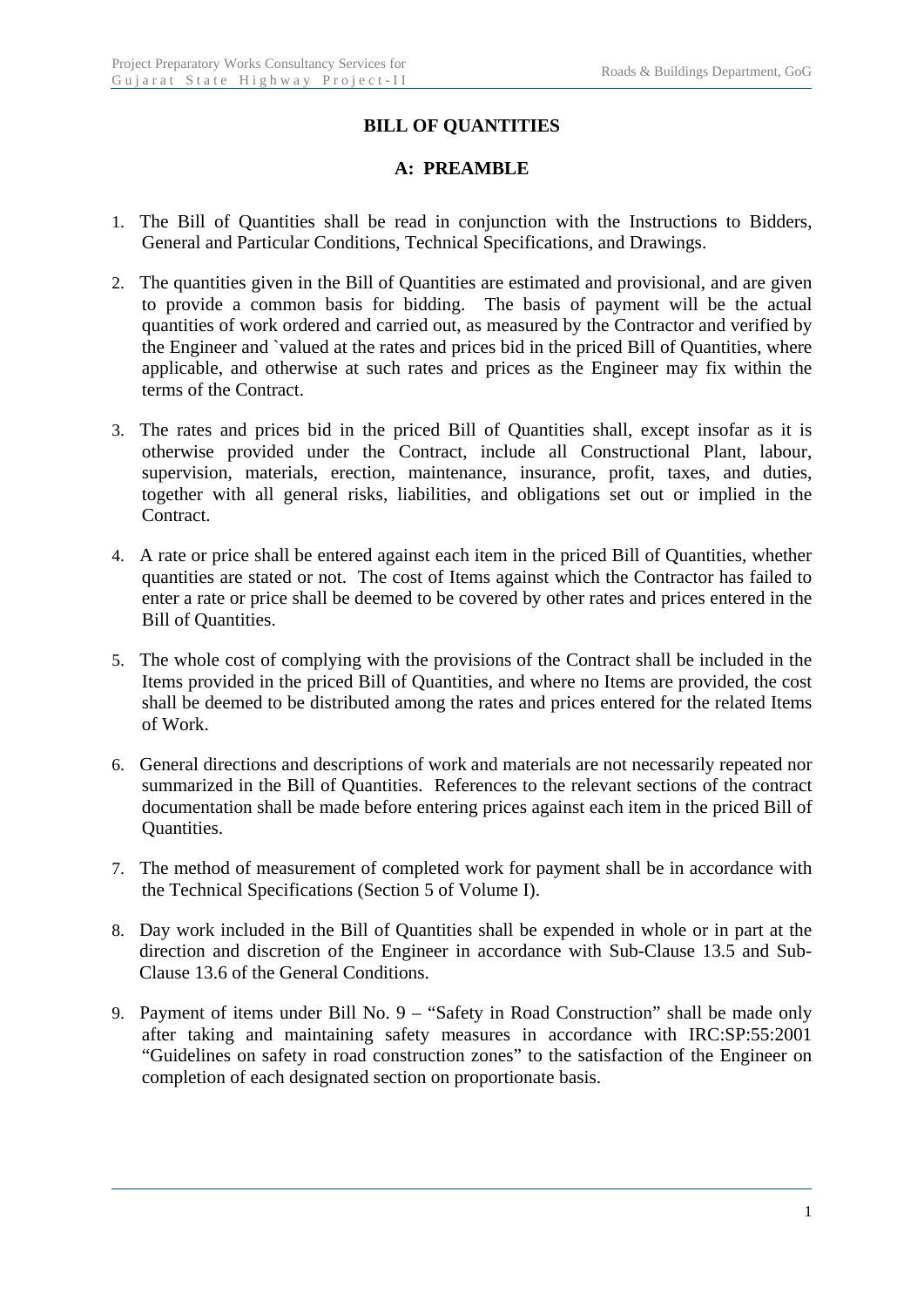| <b>Abbreviation</b>        | For                                                                                                                                     |
|----------------------------|-----------------------------------------------------------------------------------------------------------------------------------------|
| R <sub>S</sub>             | <b>Indian Rupees</b>                                                                                                                    |
| LS or SUM                  | Lump Sum                                                                                                                                |
| Nr or No.                  | Number                                                                                                                                  |
| $Lm$ or $m$                | Linear metre                                                                                                                            |
| KM or km                   | Kilometre                                                                                                                               |
| Hct or ha                  | Hectare                                                                                                                                 |
| m <sup>2</sup>             | Square metre                                                                                                                            |
| $m3$ or Cum                | Cubic metre                                                                                                                             |
| KG or kg                   | Kilogram                                                                                                                                |
| T or MT                    | Tonne or Metric Tonne                                                                                                                   |
| HP                         | <b>Horse Power</b>                                                                                                                      |
| <b>PS</b>                  | Provisional Sum                                                                                                                         |
| <b>IRC</b>                 | <b>Indian Roads Congress</b>                                                                                                            |
| <b>MORTH Specification</b> | Specifications for Road and Bridge Works (4th<br>revision) issued by the Ministry of Roads<br>Transport & Highways, Government of India |
| <b>BIS</b>                 | <b>Bureau of India Standards</b>                                                                                                        |
| Prov.                      | Provisional                                                                                                                             |
| Eqpt. Hrs                  | <b>Equipment hours</b>                                                                                                                  |
| P.O.L.                     | Petroleum, Oil and Lubricants                                                                                                           |
| Veh. Day                   | Vehicle Day                                                                                                                             |
| Cu cm – cucm               | <b>Cubic Centimetres</b>                                                                                                                |
| Mtr                        | Metre                                                                                                                                   |

### **B: ABBREVIATIONS**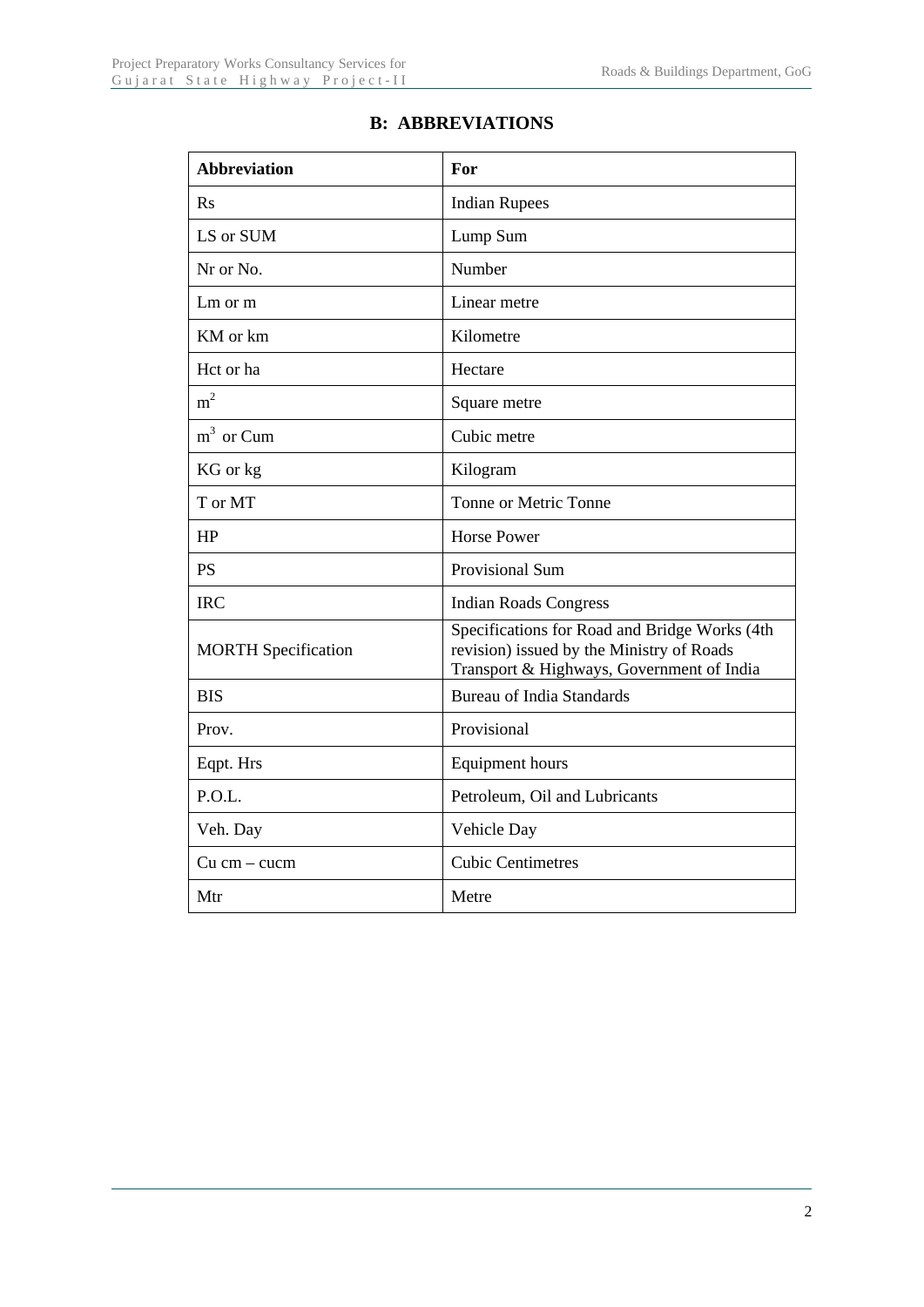#### **C: WORK ITEMS**

# **Widening and Strengthening of Dhansura – Meghraj Road km‐38+501 to 64+583 (Dhansura‐Malpur) and km‐67+711 to 84+986 (Malpur to Meghraj) SH No‐145**

- 1. The Bill of Quantities contains the following part Bills
	- GSHP/II/-NCB-07

| $\bullet$          |                                    |               |
|--------------------|------------------------------------|---------------|
| Bill               | <b>DETAILS</b>                     | <b>AMOUNT</b> |
| Bill No. 1         | <b>GENERAL ITEMS</b>               |               |
| Bill No. 2         | <b>SITE CLEARANCE AND</b>          |               |
|                    | <b>DISMANTLING</b>                 |               |
| Bill No. 3         | <b>EARTH WORKS</b>                 |               |
| Bill No. 4         | <b>SUB-BASE, BASES AND SURFACE</b> |               |
|                    | <b>COURSES (NON BITUMINOUS)</b>    |               |
|                    | <b>AND SHOULDERS</b>               |               |
| Bill No. 5         | <b>BASE AND SURFACE COURSES</b>    |               |
|                    | (BITUMINOUS)                       |               |
| Bill No. 6         | <b>STRUCTURES</b>                  |               |
|                    | A-CULVERTS                         |               |
|                    | $B - BRIDGES$                      |               |
|                    | C - REPAIRS AND                    |               |
|                    | <b>REHABILITATION</b>              |               |
|                    | <b>D-RETAINING WALLS</b>           |               |
| Bill No. 7         | DRAINAGE AND PROTECTION            |               |
|                    | <b>WORKS</b>                       |               |
| Bill No. 8         | <b>TRAFFIC SIGNAGE AND ROAD</b>    |               |
|                    | <b>APPURTENANCES</b>               |               |
| Bill No. 9         | <b>SAFETY IN ROAD</b>              |               |
|                    | <b>CONSTRUCTION ZONE</b>           |               |
| <b>Bill No. 10</b> | <b>IMPLEMENTATION OF</b>           |               |
|                    | <b>ENVIRONMENTAL</b>               |               |
|                    | MANAGEMENT ACTION PLAN TO          |               |
|                    | BE EXECUTED UNDER CIVIL            |               |
|                    | <b>WORKS CONTRAT</b>               |               |
| Bill No. 11        | <b>DAY WORKS</b>                   |               |
| Bill No. 12        | <b>MAINTAINANCE COST</b>           |               |
| <b>GRAND TOTAL</b> |                                    |               |

2 Bidders shall price the Bill of Quantities in Indian currency only.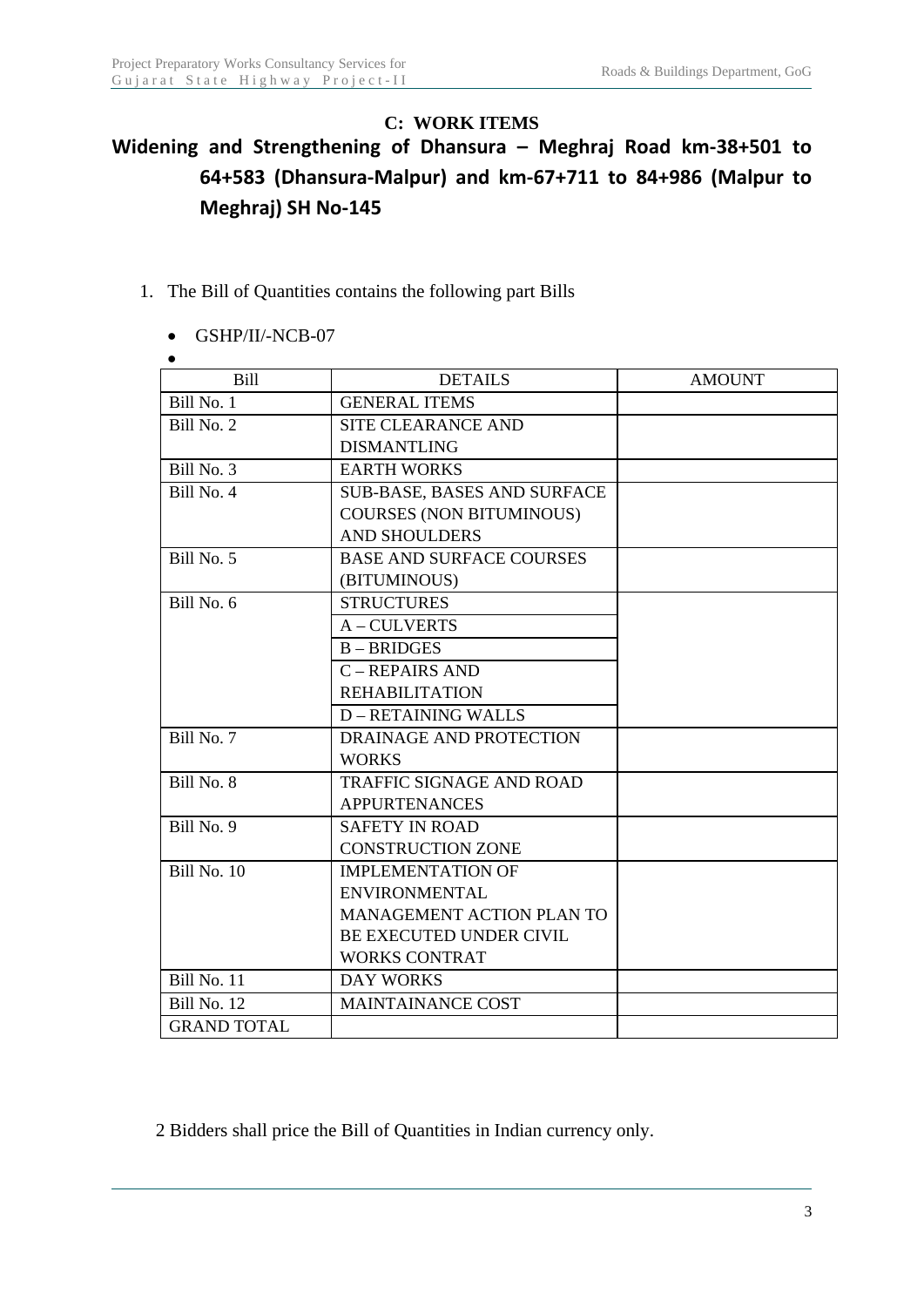# **Widening and Strengthening of Dhansura – Meghraj Road km‐38+501 to 64+583 (Dhansura‐Malpur) and km‐67+711 to 84+986 (Malpur to Meghraj) SH No‐145**

**GSHP/II/-NCB-07**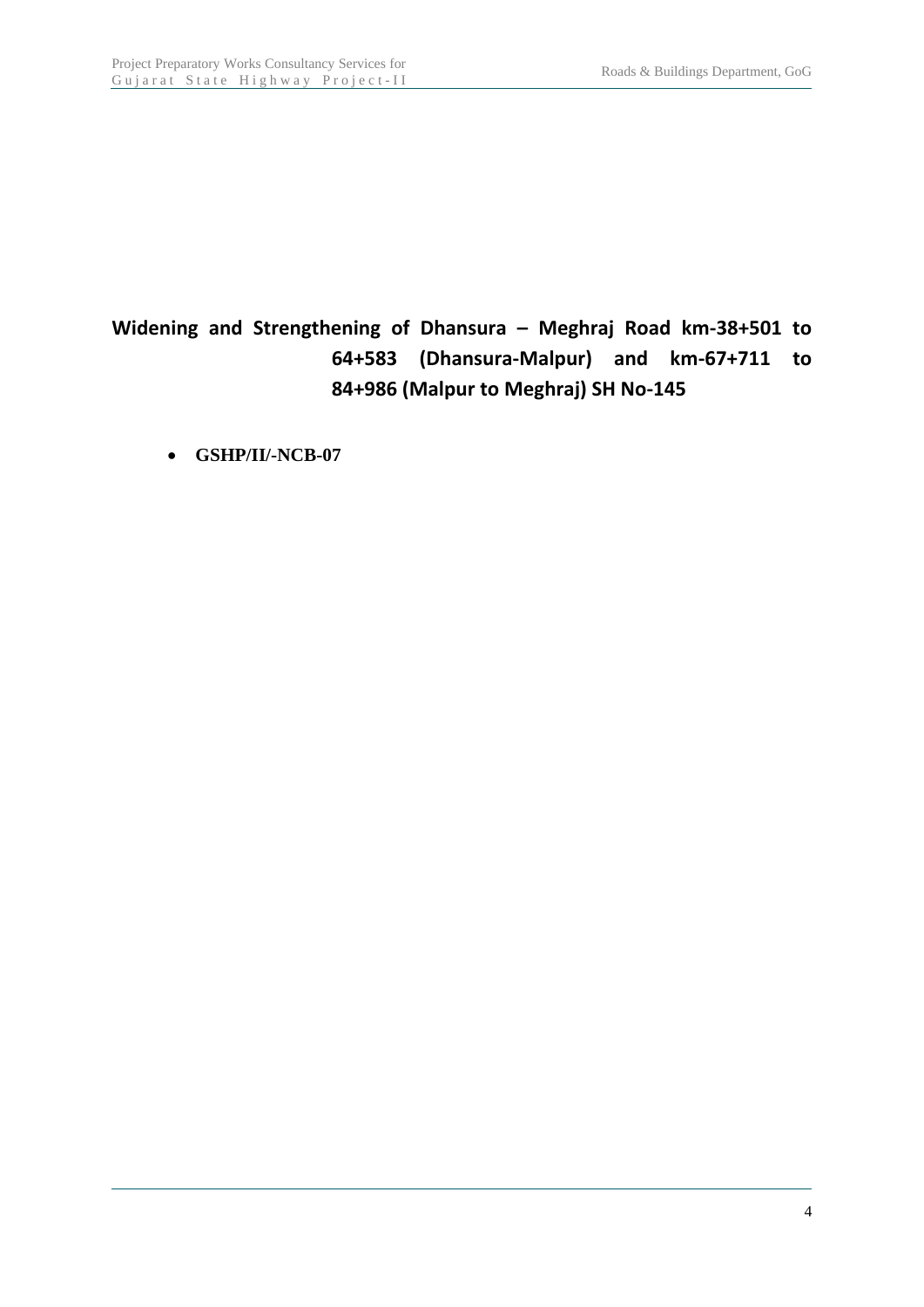|                | Item No.      | <b>DESCRIPTION</b>                                                                                                                                                                                                                                                                                                                                                                | Unit | Quantity |                | <b>Unit Rate</b> | Amount |
|----------------|---------------|-----------------------------------------------------------------------------------------------------------------------------------------------------------------------------------------------------------------------------------------------------------------------------------------------------------------------------------------------------------------------------------|------|----------|----------------|------------------|--------|
|                |               |                                                                                                                                                                                                                                                                                                                                                                                   |      |          | <b>Figures</b> | Words            |        |
| 1              |               | <b>GENERAL ITEMS</b>                                                                                                                                                                                                                                                                                                                                                              |      |          |                |                  |        |
| 1.02           |               | Supply of master CD / DVD's of important site activities with four<br>copies complete as per Technical Specifications clause 126                                                                                                                                                                                                                                                  | Set  | 10       |                |                  |        |
| 1.03           |               | Construction of temporary diversion for passage of traffic,<br>complete as per Technical Specifications Section Clause 112.3.<br>(separate items are given for CD/ bridge work diversions)                                                                                                                                                                                        | Lm   | 2200     |                |                  |        |
|                |               | <b>Total General Items carried to Grand Summary</b>                                                                                                                                                                                                                                                                                                                               |      |          |                |                  |        |
| $\overline{2}$ |               | SITE CLEARANCE AND DISMANTLING                                                                                                                                                                                                                                                                                                                                                    |      |          |                |                  |        |
| 2.01           |               | Clearing and grubbing road land including uprooting rank<br>vegetation, grass, bushes, shrubs, saplings and trees girth up to 300<br>mm, removal of stumps of trees cut earlier and disposal of<br>unserviceable materials and stacking of serviceable material to be<br>used or auctioned complete as per technical specification clause<br>201 or as directed by the Engineer.  | ha   | 52       |                |                  |        |
| 2.02           |               | Dismantling of existing structures like culverts, bridges, retaining<br>walls and other structure comprising of masonry, cement concrete,<br>wood work, steel work, including T&P and scaffolding wherever<br>necessary, disposal of unserviceable as well serviceable material<br>with all leads and lifts beyond the ROW complete as per technical<br>specification clause 202. |      |          |                |                  |        |
|                | a)            | Plain cement concrete                                                                                                                                                                                                                                                                                                                                                             | Cum  | 11       |                |                  |        |
|                | b)            | Reinforced cement concrete                                                                                                                                                                                                                                                                                                                                                        | Cum  | 12       |                |                  |        |
|                | $\mathbf{c})$ | Stone / Brick masonry structures                                                                                                                                                                                                                                                                                                                                                  | Cum  | 12       |                |                  |        |
|                | $\mathbf{d}$  | Guide/Hand rails / Fencing / kerb / NP3 Pipes / NP4 Pipes                                                                                                                                                                                                                                                                                                                         | Lm   | 35       |                |                  |        |
|                | e)            | Kilometre stone                                                                                                                                                                                                                                                                                                                                                                   | Nr   | 35       |                |                  |        |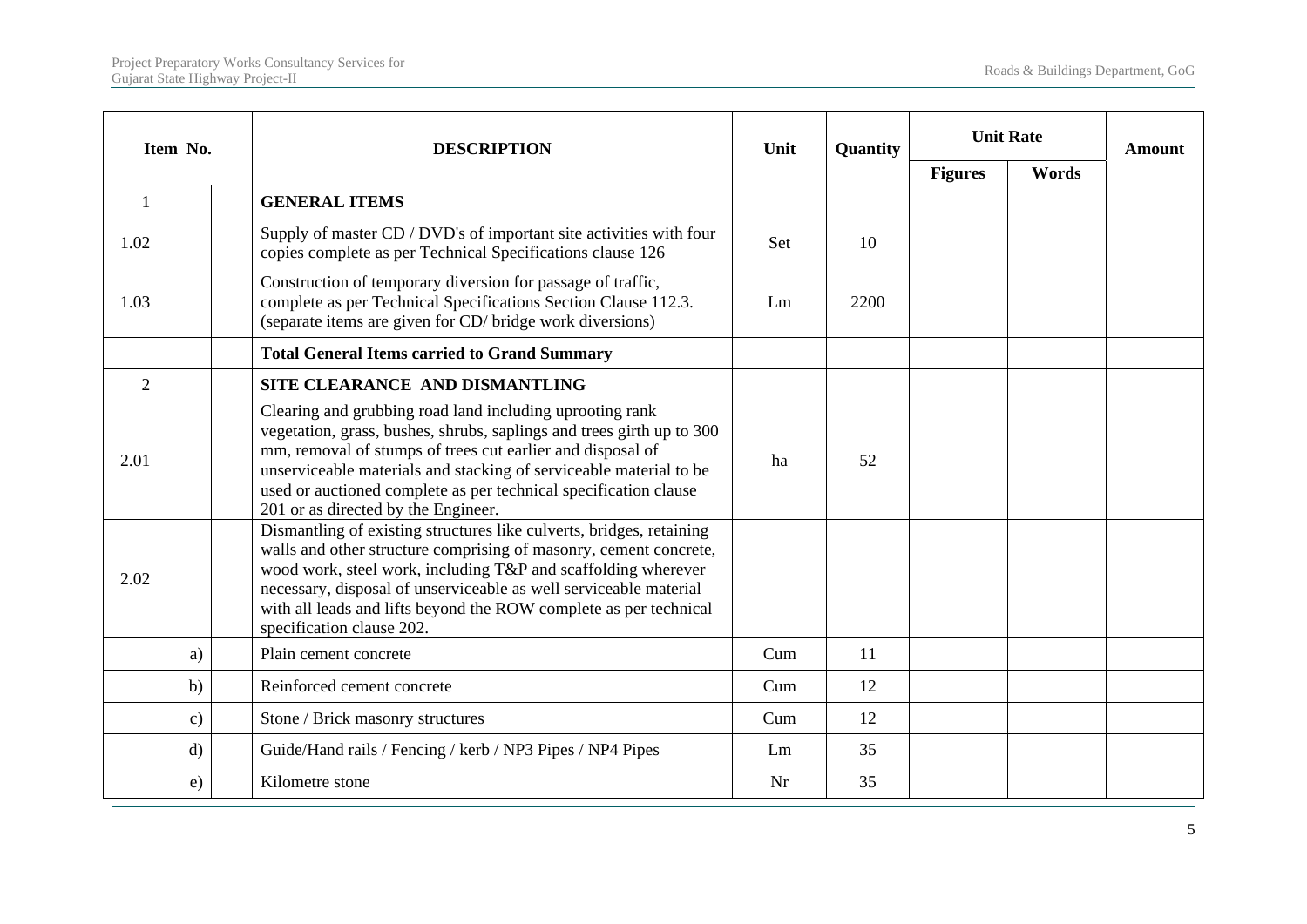|      | Item No.      | <b>DESCRIPTION</b>                                                                                                                                                                                                                                                                                                                                                                                                                      | Unit | Quantity | <b>Unit Rate</b> |       | <b>Amount</b> |
|------|---------------|-----------------------------------------------------------------------------------------------------------------------------------------------------------------------------------------------------------------------------------------------------------------------------------------------------------------------------------------------------------------------------------------------------------------------------------------|------|----------|------------------|-------|---------------|
|      |               |                                                                                                                                                                                                                                                                                                                                                                                                                                         |      |          | <b>Figures</b>   | Words |               |
|      | f)            | 5 km stone                                                                                                                                                                                                                                                                                                                                                                                                                              | Nr   | 8        |                  |       |               |
|      | g)            | Hectometre / Boundary stones                                                                                                                                                                                                                                                                                                                                                                                                            | Nr   | 173      |                  |       |               |
|      | h)            | <b>Utilities</b>                                                                                                                                                                                                                                                                                                                                                                                                                        | Nr   | 12       |                  |       |               |
|      | $\mathbf{i}$  | <b>Bituminous Pavement</b>                                                                                                                                                                                                                                                                                                                                                                                                              | Cum  | 3689     |                  |       |               |
|      | j)            | <b>Non-Bituminous Pavement</b>                                                                                                                                                                                                                                                                                                                                                                                                          | Cum  | 1280     |                  |       |               |
| 2.03 |               | Cutting of trees from 300mm and above girth size, the work shall<br>consist of cutting of all such trees as per the direction of the<br>Engineer and further as per duly approved plan by the Forest<br>Department. This shall include duly approved stacking, transport<br>and final handing over to Forest Department with all leads and lifts.<br>Work to comply strictly in accordance with Technical<br>Specifications Clause 201. |      |          |                  |       |               |
|      | a)            | above 300mm to 600mm girth                                                                                                                                                                                                                                                                                                                                                                                                              | Nr   | 1775     |                  |       |               |
|      | b)            | above 600mm to 900mm girth                                                                                                                                                                                                                                                                                                                                                                                                              | Nr   | 1036     |                  |       |               |
|      | $\mathbf{c})$ | above 900mm to 1800mm girth                                                                                                                                                                                                                                                                                                                                                                                                             | Nr   | 1137     |                  |       |               |
|      | $\mathbf{d}$  | above 1800m                                                                                                                                                                                                                                                                                                                                                                                                                             | Nr   | 68       |                  |       |               |
| 2.04 |               | Removal of tree stumps and roots, disposal and filling of pits<br>complete as per Technical Specifications Clause 201. The work<br>shall follow the directions of the Engineer and further approval of<br>plan by the Forest Department, where necessary. This shall include<br>all leads and lifts.                                                                                                                                    |      |          |                  |       |               |
|      | a)            | above 300mm to 600mm girth                                                                                                                                                                                                                                                                                                                                                                                                              | Nr   | 1775     |                  |       |               |
|      | $\mathbf{b}$  | above 600mm to 900mm girth                                                                                                                                                                                                                                                                                                                                                                                                              | Nr   | 1036     |                  |       |               |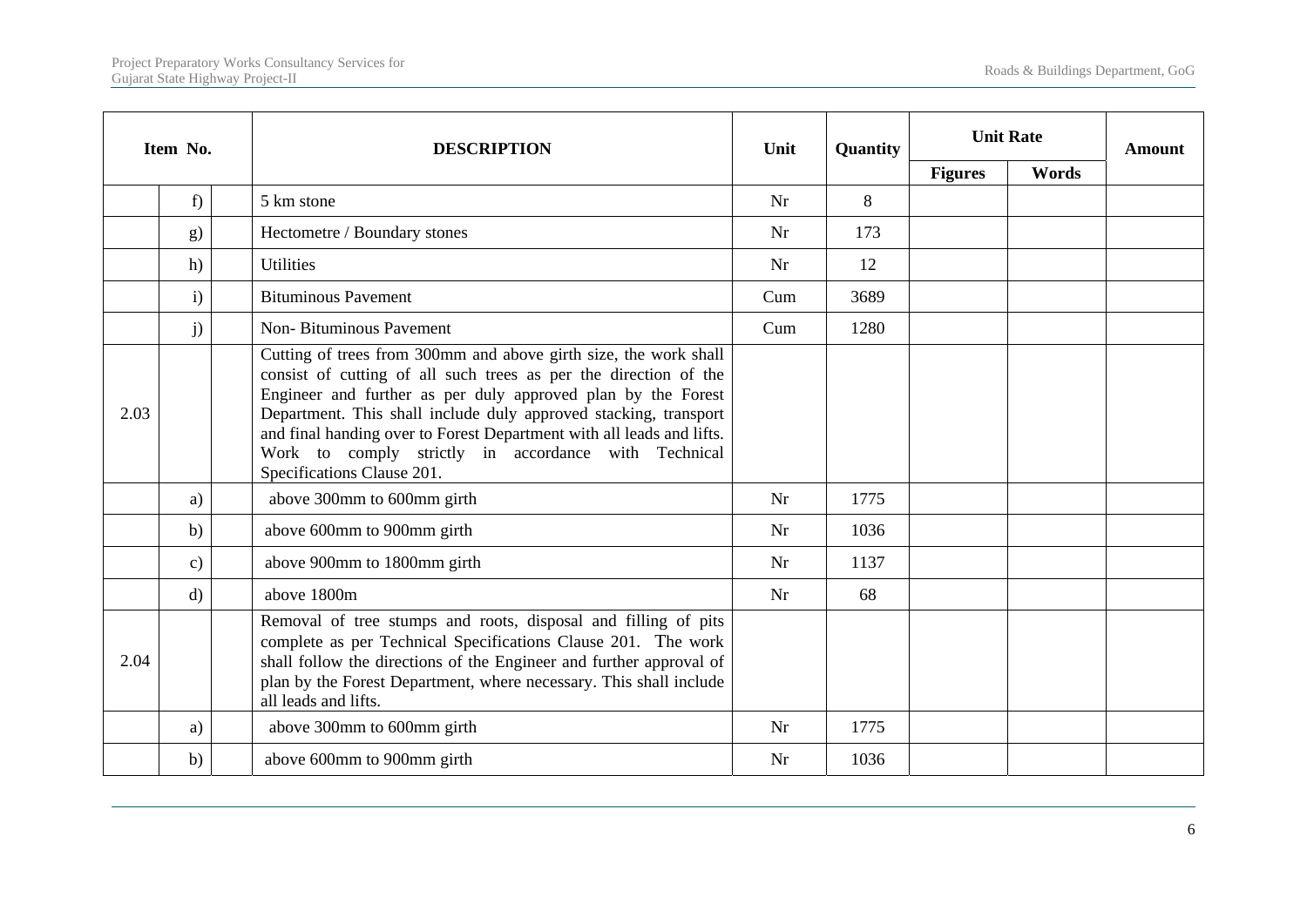|      | Item No.      | <b>DESCRIPTION</b>                                                                                                                                                                                                                                                                                                                                                     | Unit | Quantity | <b>Unit Rate</b> |       | <b>Amount</b> |
|------|---------------|------------------------------------------------------------------------------------------------------------------------------------------------------------------------------------------------------------------------------------------------------------------------------------------------------------------------------------------------------------------------|------|----------|------------------|-------|---------------|
|      |               |                                                                                                                                                                                                                                                                                                                                                                        |      |          | <b>Figures</b>   | Words |               |
|      | $\mathbf{c})$ | above 900mm to 1800mm girth                                                                                                                                                                                                                                                                                                                                            | Nr   | 1137     |                  |       |               |
|      | $\mathbf{d}$  | above 1800mm                                                                                                                                                                                                                                                                                                                                                           | Nr   | 68       |                  |       |               |
|      |               | <b>Total Site Clearance and Dismantling carried to Grand</b><br><b>Summary</b>                                                                                                                                                                                                                                                                                         |      |          |                  |       |               |
| 3    |               | <b>EARTH WORKS</b>                                                                                                                                                                                                                                                                                                                                                     |      |          |                  |       |               |
| 3.01 |               | Roadway excavation necessary for construction of roadway<br>including cutting and loading in tippers, trimming bottom and side<br>slopes, in accordance with requirements of lines, grades and cross<br>sections, and transporting to the embankment location within all<br>leads and lifts upto 1000 m complete as per technical specification<br>clause 301 and 305. |      |          |                  |       |               |
|      | b)            | Ordinary soil / Hard soil                                                                                                                                                                                                                                                                                                                                              | Cum  | 165677   |                  |       |               |
|      | e)            | Loosening and re-compacting the original ground/sub-grade up to<br>the required depths as directed by the Engineer and as per<br>Technical Specifications Clause 301 & 305                                                                                                                                                                                             | Cum  | 6300     |                  |       |               |
| 3.02 |               | Construction of embankment with approved material obtained from<br>borrow area with all lifts and leads, transporting to site, spreading,<br>grading to required slope and compacting complete as per drawings<br>and technical specification clause 305.                                                                                                              | Cum  | 27613    |                  |       |               |
| 3.03 |               | Construction of embankment with approved materials deposited at<br>site from roadway cutting and excavation from drain and<br>foundation of other structures graded and compacted complete as<br>per drawings and technical specification clause 305.                                                                                                                  | Cum  | 25005    |                  |       |               |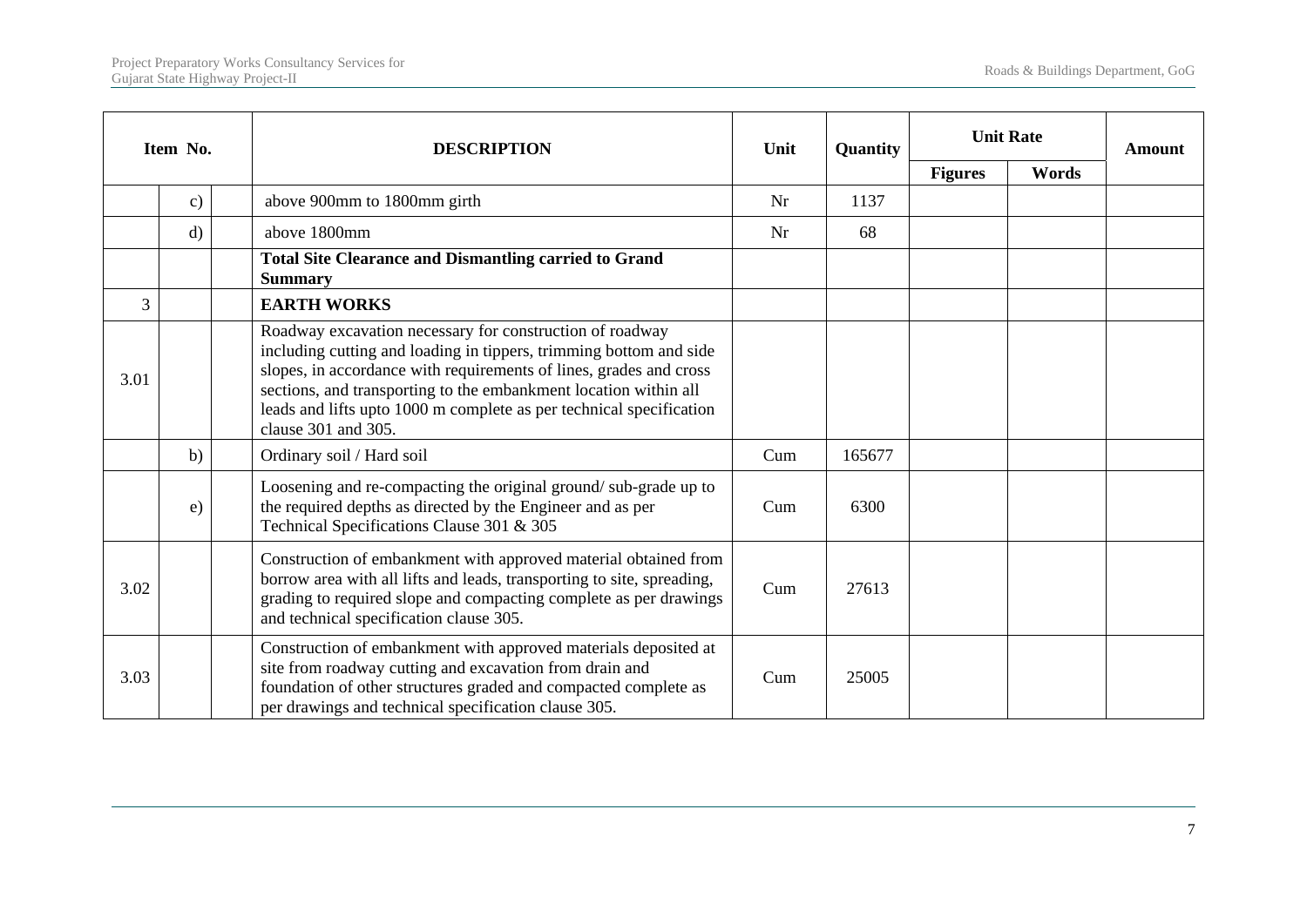|      | Item No. | <b>DESCRIPTION</b>                                                                                                                                                                                                                                                                                                                     | Unit  | Quantity |                | <b>Unit Rate</b> | <b>Amount</b> |
|------|----------|----------------------------------------------------------------------------------------------------------------------------------------------------------------------------------------------------------------------------------------------------------------------------------------------------------------------------------------|-------|----------|----------------|------------------|---------------|
|      |          |                                                                                                                                                                                                                                                                                                                                        |       |          | <b>Figures</b> | Words            |               |
| 3.04 |          | Construction of subgrade and Earthen shoulder with approved<br>material obtained from borrow area with all lifts & leads,<br>transporting to site, spreading, grading to required slope and<br>compacted complete as per drawings and technical specification<br>clause 305.                                                           | Cum   | 278676   |                |                  |               |
| 3.08 |          | Construction of Median and Island above road level with approved<br>material deposited at site from roadway cutting and excavation for<br>drain and foundation of other structures, spread, graded and<br>compacted complete as per drawings and technical specification<br>clause 407.                                                | Cum   | 713      |                |                  |               |
|      |          | <b>Total Earth Works carried to Grand Summary</b>                                                                                                                                                                                                                                                                                      |       |          |                |                  |               |
| 4    |          | <b>SUB-BASE, BASE COURSES (NON-BITUMINOUS) AND</b><br><b>SHOULDERS</b>                                                                                                                                                                                                                                                                 |       |          |                |                  |               |
| 4.01 |          | Constructing Hard shoulder with Naturally obtained Granular sub-<br>base (GSB) complete as per drawings and Technical Specification<br>Clause 401 (Grading I, Table 400-1)                                                                                                                                                             | Cu.m. | 73568    |                |                  |               |
| 4.02 |          | Construction of granular sub-base with Naturally Obtained Granual<br>sub base (GSB), carriage of mixed Material to work site, spreading<br>in uniform layers with motor grader on prepared surface and<br>compacting with vibratory power roller to achieve the desired<br>density, complete as per technical specification clause 401 |       |          |                |                  |               |
|      | b)       | As per Table 400-1, Coarse- Graded Grading I                                                                                                                                                                                                                                                                                           | Cum   | 74250    |                |                  |               |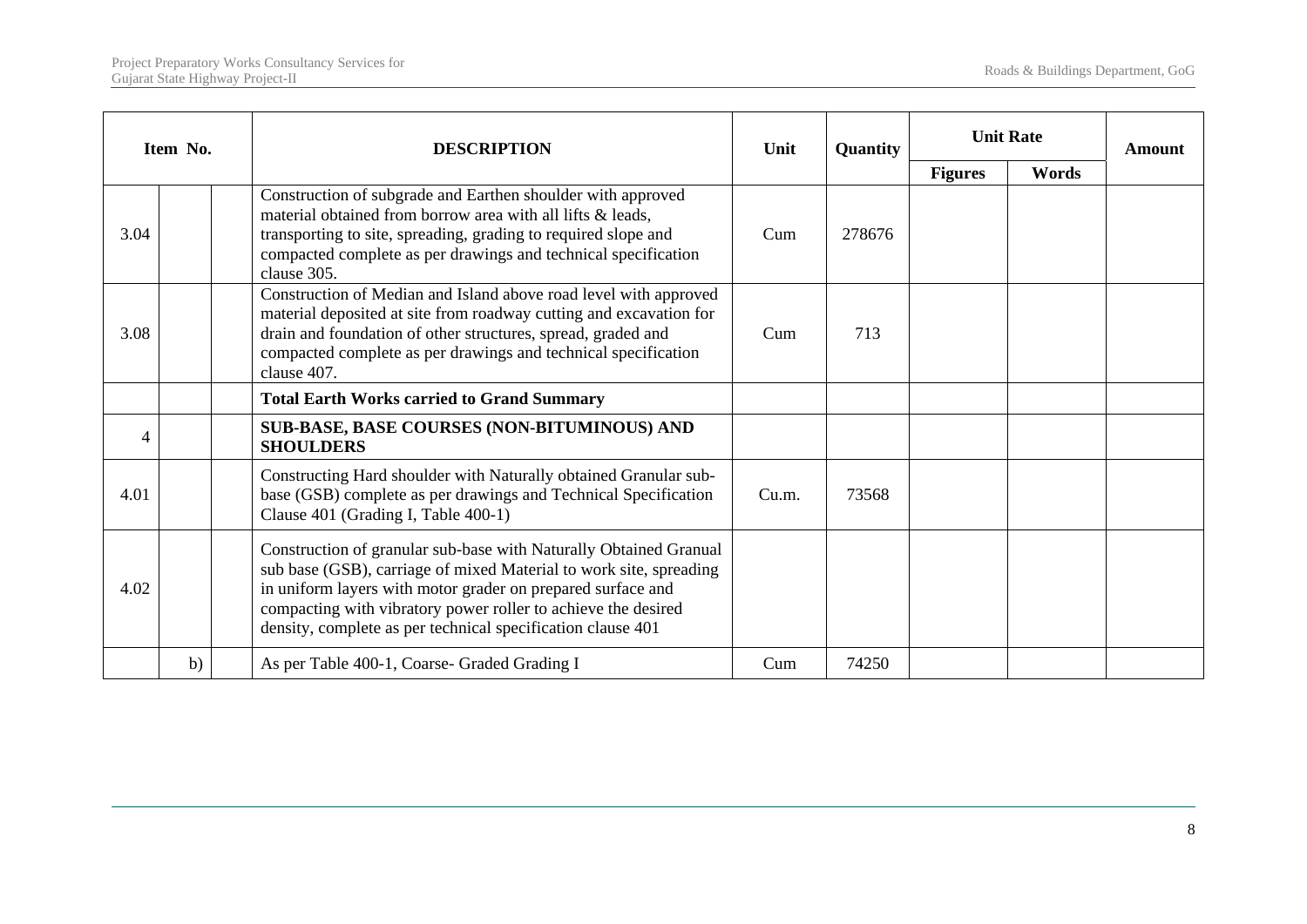|      | Item No. | <b>DESCRIPTION</b>                                                                                                                                                                                                                                                                                                                                                                                                                                                         | Unit | Quantity | <b>Unit Rate</b><br><b>Figures</b><br>Words |  | <b>Amount</b> |
|------|----------|----------------------------------------------------------------------------------------------------------------------------------------------------------------------------------------------------------------------------------------------------------------------------------------------------------------------------------------------------------------------------------------------------------------------------------------------------------------------------|------|----------|---------------------------------------------|--|---------------|
|      |          |                                                                                                                                                                                                                                                                                                                                                                                                                                                                            |      |          |                                             |  |               |
| 4.03 |          | Providing, laying, spreading and compacting graded stone<br>aggregate to wet mix macadam specification including premixing<br>the Material with water at OMC in mechanical mix plant carriage<br>of mixed Material by tipper to site, laying in uniform layers with<br>paver in sub- base / base course on well prepared surface and<br>compacting with vibratory roller to achieve the desired density<br>complete as per drawing and technical specification clause 406. |      |          |                                             |  |               |
|      | a)       | Mechanically laid base (Spread by motor grader) including profile<br>corrective course and access roads if applicable                                                                                                                                                                                                                                                                                                                                                      | Cum  | 23816    |                                             |  |               |
|      | b)       | Mechanically laid base (laid by Electronic Sensor Paver)                                                                                                                                                                                                                                                                                                                                                                                                                   | Cum  | 29186    |                                             |  |               |
|      |          | <b>Total Sub-Base, Base Courses (Non-Bituminous) and Shoulders</b><br>carried to Grand Summary                                                                                                                                                                                                                                                                                                                                                                             |      |          |                                             |  |               |
| 5    |          | <b>BASE AND SURFACE COURSES (BITUMINOUS)</b>                                                                                                                                                                                                                                                                                                                                                                                                                               |      |          |                                             |  |               |
| 5.01 |          | Providing and applying primer coat with bitumen emulsion(SS1)<br>on prepared surface of granular Base including clearing of road<br>surface and spraying primer at the rate of 0.60 kg/sqm using<br>mechanical means complete as per drawings and technical<br>specification clause 502.                                                                                                                                                                                   | Sqm  | 205624   |                                             |  |               |
| 5.02 |          | Providing surface dressing with aggregate using Bitumen(SS2)<br>over primed water bound macadam/ wet mix macadam complete as<br>per Technical Specifications Clause 510                                                                                                                                                                                                                                                                                                    |      |          |                                             |  |               |
|      | b)       | <b>Second Coat Surface Dressing</b>                                                                                                                                                                                                                                                                                                                                                                                                                                        | Sqm  | 14000    |                                             |  |               |
| 5.03 |          | Providing and applying tack coat with bitumen(RS1) complete as<br>per drawings and Technical Specification clause 503.                                                                                                                                                                                                                                                                                                                                                     |      |          |                                             |  |               |
|      | a)       | $\omega$ 2.0 to 2.5 kg/10m2 on bituminous surface                                                                                                                                                                                                                                                                                                                                                                                                                          | Sqm  | 1072298  |                                             |  |               |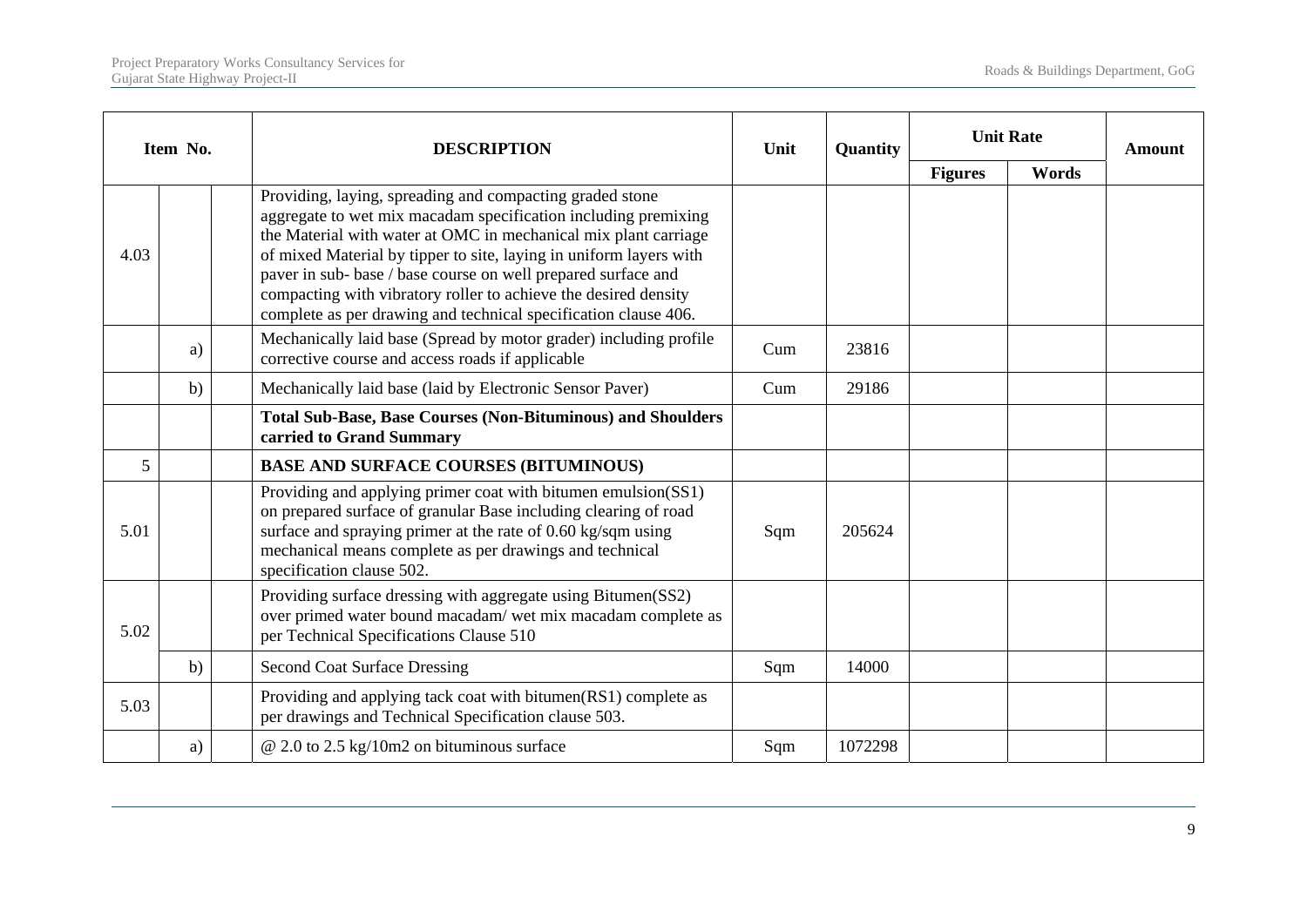|      | Item No. | <b>DESCRIPTION</b>                                                                                                                                                                                                                                                                                                                                                                                                                                                                                                                                                                             | Unit      | Quantity |                | <b>Unit Rate</b> | <b>Amount</b> |
|------|----------|------------------------------------------------------------------------------------------------------------------------------------------------------------------------------------------------------------------------------------------------------------------------------------------------------------------------------------------------------------------------------------------------------------------------------------------------------------------------------------------------------------------------------------------------------------------------------------------------|-----------|----------|----------------|------------------|---------------|
|      |          |                                                                                                                                                                                                                                                                                                                                                                                                                                                                                                                                                                                                |           |          | <b>Figures</b> | Words            |               |
|      | b)       | $@$ 2.5 to 3.0 kg/10m2 on granular surface treated with<br>primer/hungry bituminous surface.                                                                                                                                                                                                                                                                                                                                                                                                                                                                                                   | Sqm       | 205624   |                |                  |               |
| 5.04 |          | Providing and laying bituminous macadam (Grading II) with 100-<br>120 TPH batch type hot mix plant producing an average output of<br>75 tonnes per hour using crushed aggregates of specified grading<br>premixed with bituminous binder, transported to site, laid over a<br>previously prepared surface with paver finisher with sensor control<br>to the required grade, level and alignment and rolled complete as<br>per drawings and Technical Specification clauses 501.6 and 501.7<br>or as directed by the Engineer. (VG-30)                                                          | cum       | 28823    |                |                  |               |
| 5.08 |          | Providing and laying semi dense bituminous concrete with 100-120<br>TPH batch type HMP producing an average output of 75 tonnes per<br>hour using crushed aggregates of specified grading, premixed with<br>bituminous binder as per approved mixed design, transporting the<br>hot mix to work site, laying with a hydrostatic paver finisher with<br>sensor control to the required grade, level and alignment, rolling<br>with smooth wheeled, vibratory and tandem rollers to achieve the<br>desired compaction complete as per drawings and Technical<br>Specification clause 508.(VG-30) | Cum       | 8981     |                |                  |               |
| 5.10 |          | Variation of quantity of VG 30 grade bitumen in bituminous<br>courses as per Technical Specification Clause 507.9 and 509.9                                                                                                                                                                                                                                                                                                                                                                                                                                                                    | <b>MT</b> | 230      |                |                  |               |
| 5.11 |          | Variation of quantity of rapid emulsion (RS1) in Tack coat as per<br>Technical Specification Clause 503.                                                                                                                                                                                                                                                                                                                                                                                                                                                                                       |           |          |                |                  |               |
|      |          | 0.5 kg extra for normal bituminous surface<br>a)                                                                                                                                                                                                                                                                                                                                                                                                                                                                                                                                               | <b>MT</b> | 54       |                |                  |               |
|      |          | 0.5 kg extra for Granular Surface<br>b)                                                                                                                                                                                                                                                                                                                                                                                                                                                                                                                                                        | <b>MT</b> | 10       |                |                  |               |
| 5.12 |          | Variation of quantity of slow emulsion(SS1) for prime coat as per<br>Technical Specification clause 502.                                                                                                                                                                                                                                                                                                                                                                                                                                                                                       | <b>MT</b> | 21       |                |                  |               |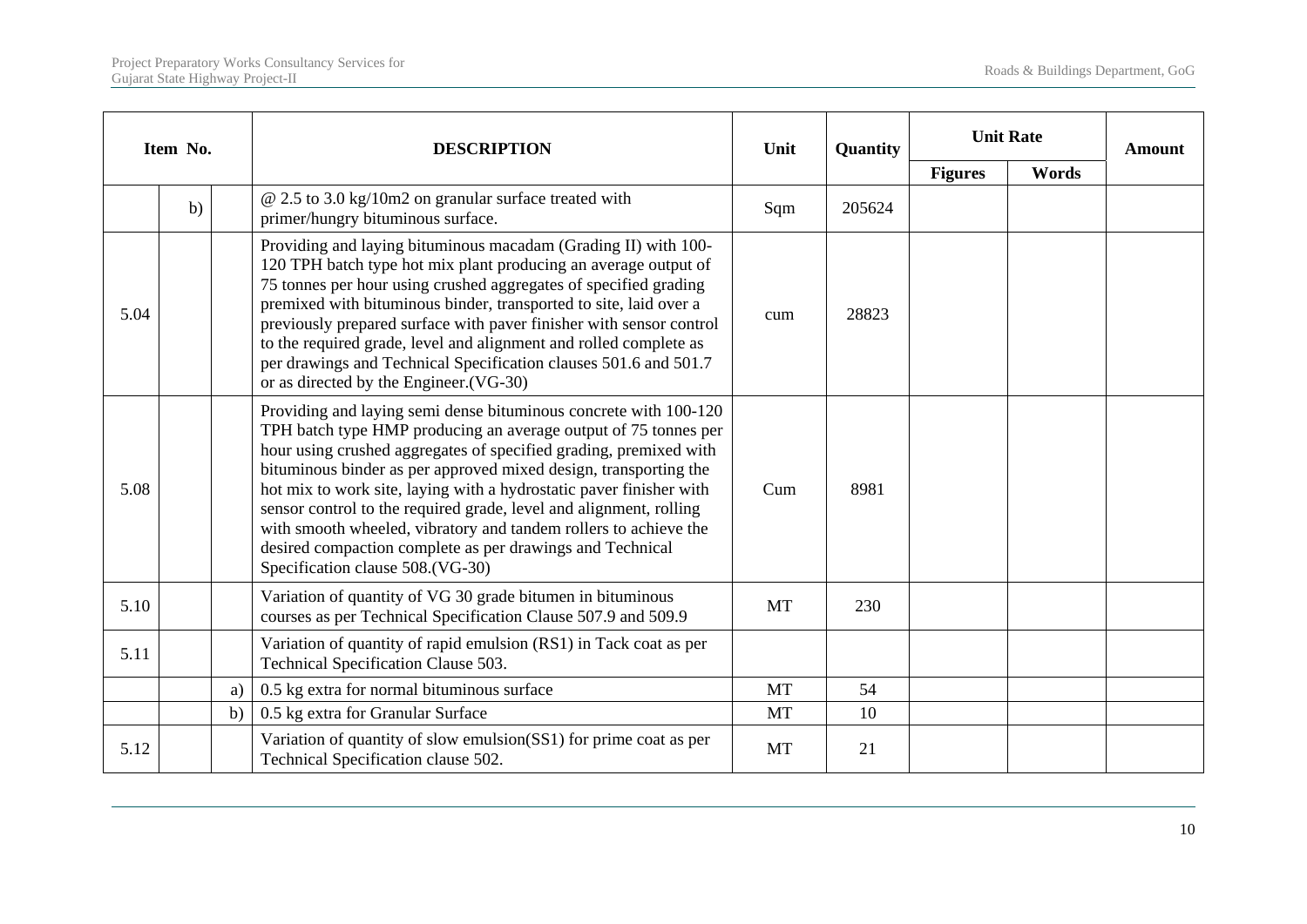| Item No. | <b>DESCRIPTION</b>                                                                                                                                                                                                                                                                                                                                                                                                     | Unit | Quantity |                |                           | <b>Amount</b> |
|----------|------------------------------------------------------------------------------------------------------------------------------------------------------------------------------------------------------------------------------------------------------------------------------------------------------------------------------------------------------------------------------------------------------------------------|------|----------|----------------|---------------------------|---------------|
|          |                                                                                                                                                                                                                                                                                                                                                                                                                        |      |          | <b>Figures</b> | <b>Unit Rate</b><br>Words |               |
| 5.13     | Removal of all failed material, trimming of completed excavation<br>to provide firm vertical faces, cleaning of surface, painting of tack<br>coat on the sides and base of excavation as per clause 503, back<br>filling the pot holes with hot bituminous material of grading I as<br>per clause 504, compacting, trimming and finishing the surface to<br>form a smooth continuous surface, all as per clause 3004.2 | sqm  | 8548     |                |                           |               |
| 5.14     | Providing and applying low viscosity bitumen emulsion for sealing<br>cracks less than 3 mm wide or incipient fretting or disintegration in<br>an existing bituminous surfacing.                                                                                                                                                                                                                                        | sqm  | 11967    |                |                           |               |
| 5.15     | Providing and laying slurry seal consisting of a mixture of fine<br>aggregates, Portland cement filler, bituminous emulsion and water<br>on a road surface including cleaning of surface, mixing of slurry<br>seal in a suitable mobile plant, laying and compacting to provide<br>even riding surface                                                                                                                 | sqm  | 17096    |                |                           |               |
| 5.16     | Full depth repair of section in case of poor pavement complete as<br>per drawings or as directed by the engineer                                                                                                                                                                                                                                                                                                       | sqm  | 1710     |                |                           |               |
|          | <b>Total Base and Surface Courses (Bituminous) carried to</b><br><b>Grand Summary</b>                                                                                                                                                                                                                                                                                                                                  |      |          |                |                           |               |
| 6        | <b>STRUCTURES</b>                                                                                                                                                                                                                                                                                                                                                                                                      |      |          |                |                           |               |
| 6A       | <b>CULVERTS:</b>                                                                                                                                                                                                                                                                                                                                                                                                       |      |          |                |                           |               |
| 6A01     | Construction of temporary diversion, including across waterway,<br>for passage of traffic, complete as per drawings and Technical<br>Specifications Clause 112.3,                                                                                                                                                                                                                                                      | Lm   | 200      |                |                           |               |
| 6A02     | Excavation of foundation for culverts including preparation of<br>foundation bed complete as per drawing and Technical<br>Specifications Clause 304 in the following strata                                                                                                                                                                                                                                            |      |          |                |                           |               |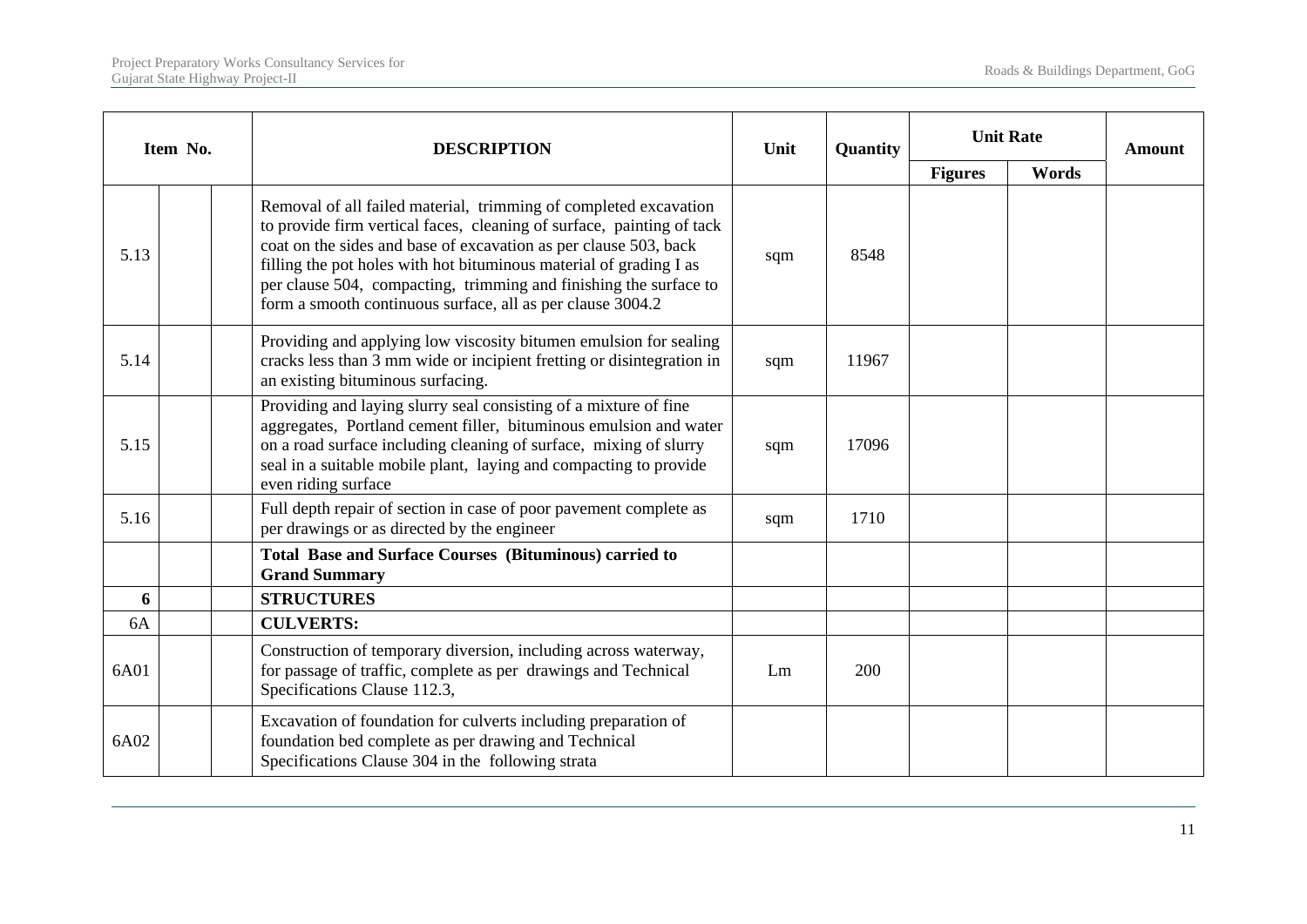|      | Item No.      | <b>DESCRIPTION</b>                                                                                                                                                                                                                                                 | Unit | Quantity |                | <b>Unit Rate</b> | <b>Amount</b> |
|------|---------------|--------------------------------------------------------------------------------------------------------------------------------------------------------------------------------------------------------------------------------------------------------------------|------|----------|----------------|------------------|---------------|
|      |               |                                                                                                                                                                                                                                                                    |      |          | <b>Figures</b> | Words            |               |
|      | a)            | Ordinary soil / Hard soil                                                                                                                                                                                                                                          | Cum  | 410      |                |                  |               |
|      | b)            | Ordinary rock / Soft rock                                                                                                                                                                                                                                          | Cum  | 146      |                |                  |               |
|      | $\mathbf{c})$ | Hard Rock (Blasting Prohibited)                                                                                                                                                                                                                                    | Cum  | 29       |                |                  |               |
| 6A03 |               | Providing and laying granular material for pipe bedding of Hume<br>Pipe culverts and replacement of soft and loose patches in the<br>bearing area of the Box structure with layers not exceeding 300<br>mm as per drawing and Technical Specifications Clause 2904 | Cum  | 198      |                |                  |               |
| 6A04 |               | Plain cement concrete in levelling course in open foundation,<br>concrete pipe bedding and apron complete as per drawing and<br>Technical Specifications Section 1500 and 1700                                                                                     |      |          |                |                  |               |
|      | a)            | M15 grade                                                                                                                                                                                                                                                          | Cum  | 29       |                |                  |               |
| 6A16 |               | Providing. laying and jointing RCC. NP-4 Hume Pipes for culverts<br>or equivalent pipes under IS:458-1988, approved by the Engineer<br>complete as per Technical Specifications section 2900                                                                       |      |          |                |                  |               |
|      | $\mathbf{d}$  | Diameter 1200mm                                                                                                                                                                                                                                                    | Lm   | 211      |                |                  |               |
| 6A17 |               | Plain cement concrete grade M-20 in Headwall of Access Road<br>Culverts complete as per drawing and Technical Specifications<br>Clause 1500 and 1700                                                                                                               | Cum  | 270      |                |                  |               |
| 6A18 |               | Painting of culvert reference number complete as per Technical<br>Specifications section 800 or as directed by the Engineer.                                                                                                                                       | Sqm  | 10       |                |                  |               |
| 6A22 |               | Geo textiles filter membrane underneath pitching complete as per<br>drawings and technical specification clause 2504 and as directed by<br>the Engineer.                                                                                                           | Sqm  | 222      |                |                  |               |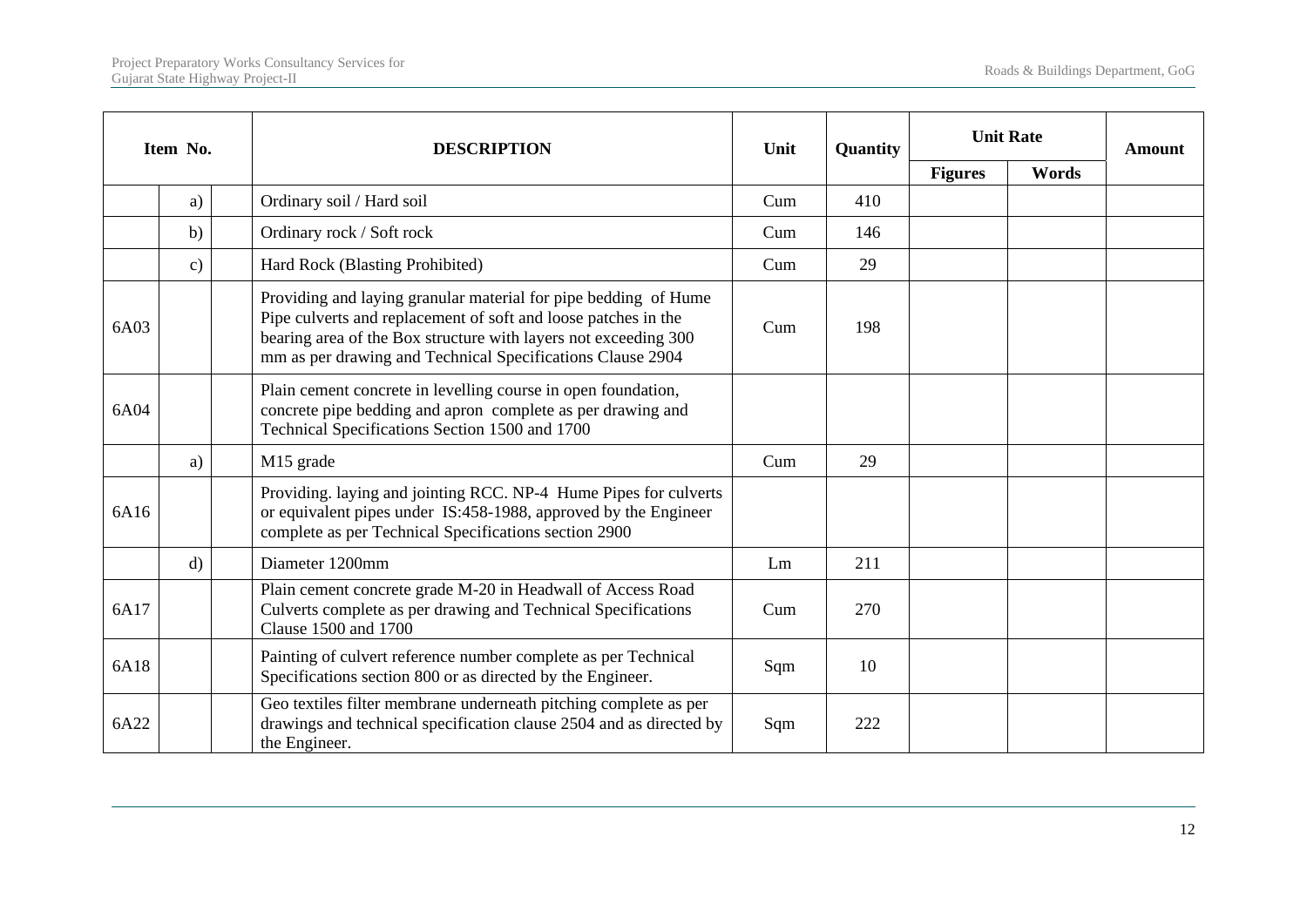|           | Item No.      | <b>DESCRIPTION</b>                                                                                                                                                                                                                 | Unit | Quantity |                |                           | <b>Amount</b> |
|-----------|---------------|------------------------------------------------------------------------------------------------------------------------------------------------------------------------------------------------------------------------------------|------|----------|----------------|---------------------------|---------------|
|           |               |                                                                                                                                                                                                                                    |      |          | <b>Figures</b> | <b>Unit Rate</b><br>Words |               |
| 6A23      |               | Filter media beneath the pitching/revetment on slopes for<br>protection of embankment as per drawings and Technical<br>Specifications clause 2504 and as directed by the Engineer                                                  | cum  | 33       |                |                           |               |
| 6A24      |               | Pitching/revetment on slopes with Cement Concrete blocks in M15<br>grade conforming to Section 1700 complete as per drawings<br>Technical Specifications 2504 and as directed by the Engineer.                                     | Cum  | 67       |                |                           |               |
| 6A27      |               | 750 thick flexible stone apron as per Clause No. 2503.1 of<br>Technical Specification and as directed by the Engineer                                                                                                              | Cum  | 93       |                |                           |               |
| 6A29      |               | Construction and fixing of PCC Pillar with M15 grade of concrete<br>of size 400 x 400 x 1000 mm for inscribing Structure Number as<br>per drawing and Technical Specification section 1500, 1700 or as<br>directed by the Engineer | Nr   | 20       |                |                           |               |
|           |               | <b>Total Culverts carried to Grand Summary</b>                                                                                                                                                                                     |      |          |                |                           |               |
| <b>6B</b> |               | <b>BRIDGES</b>                                                                                                                                                                                                                     |      |          |                |                           |               |
| 6B01      |               | Construction of temporary diversion, including across waterway,<br>for passage of traffic, complete as per drawing and Technical<br>Specifications Clause 112.3, including temporary cross drainage                                | Lm   | 100      |                |                           |               |
|           |               | <b>Foundation</b>                                                                                                                                                                                                                  |      |          |                |                           |               |
| 6B03      |               | Earthwork in excavation of foundations for structures including all<br>leads and lifts complete as per drawings and Technical<br>specifications clause 304.                                                                        |      |          |                |                           |               |
|           | a)            | In all types of soil                                                                                                                                                                                                               | Cum  | 140      |                |                           |               |
|           | b)            | In soft/ordinary rock                                                                                                                                                                                                              | Cum  | 50       |                |                           |               |
|           | $\mathbf{c})$ | In hard rock (Blasting Prohibited)                                                                                                                                                                                                 | Cum  | 10       |                |                           |               |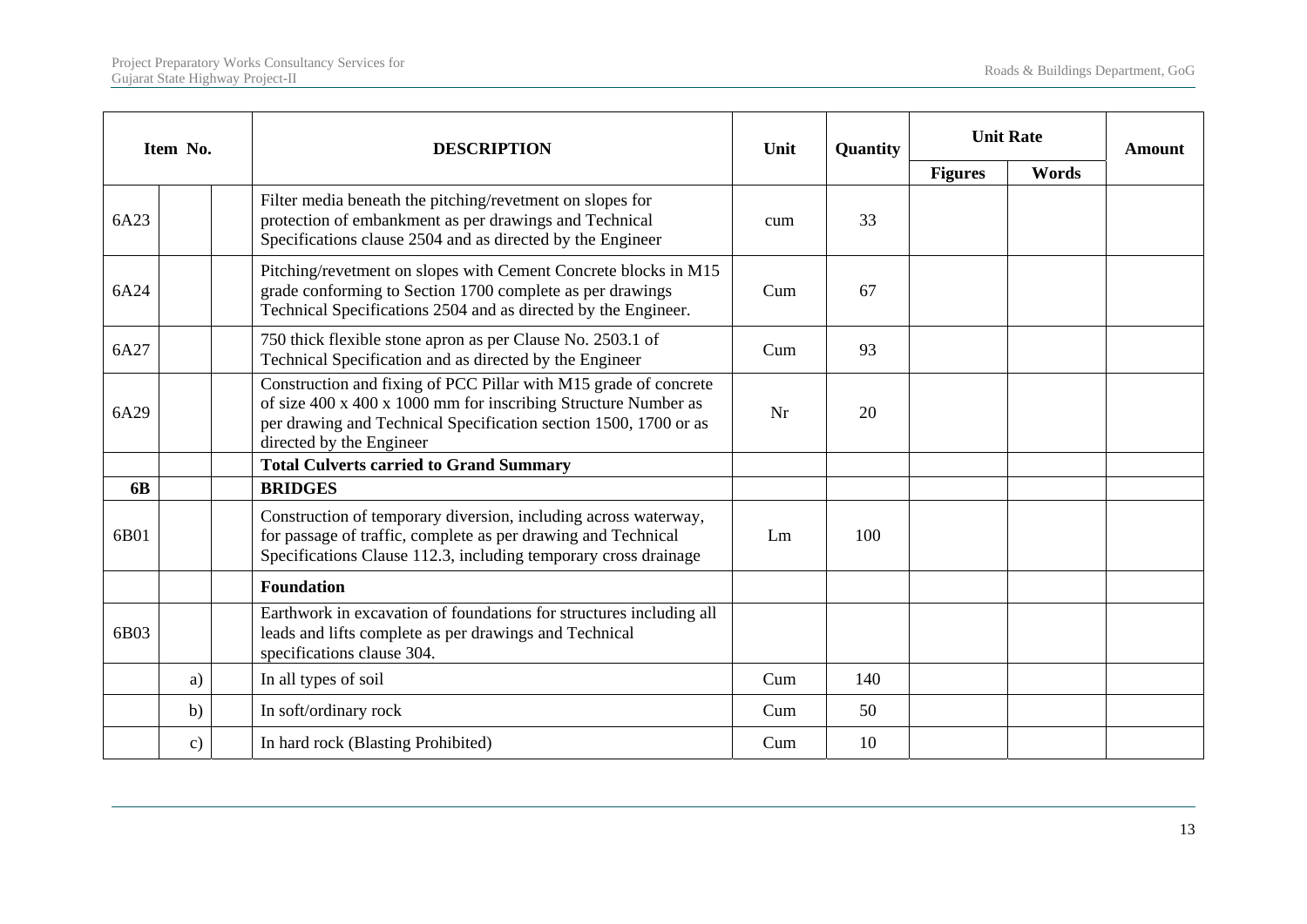|      | Item No.      | <b>DESCRIPTION</b>                                                                                                                                                                                                                                                                    | Unit      | Quantity       |                | <b>Unit Rate</b> | <b>Amount</b> |
|------|---------------|---------------------------------------------------------------------------------------------------------------------------------------------------------------------------------------------------------------------------------------------------------------------------------------|-----------|----------------|----------------|------------------|---------------|
|      |               |                                                                                                                                                                                                                                                                                       |           |                | <b>Figures</b> | Words            |               |
| 6B04 |               | Plain cement concrete garde M15 in foundation and fill around<br>foundation to protect from erosion complete as per drawing and<br>Technical Specifications Section 1500 and 1700                                                                                                     | Cum       | 18             |                |                  |               |
| 6B05 |               | Providing & laying Plain cement concrete levelling course in<br>foundation and fill around foundation to protect from erosion<br>including form work but excluding the cost of reinforcement<br>complete as per drawing and Technical Specifications sections<br>1500, 1700 and 2100. |           |                |                |                  |               |
|      | b)            | M-20 grade                                                                                                                                                                                                                                                                            | Cum       | 106            |                |                  |               |
| 6B17 |               | Supplying, placing and fixing TMT Fe 500 bar reinforcement<br>complete as per drg. and Technical specifications section 1600.                                                                                                                                                         |           |                |                |                  |               |
|      | a)            | For Foundation                                                                                                                                                                                                                                                                        | MT        | 3              |                |                  |               |
|      | b)            | For sub-structure                                                                                                                                                                                                                                                                     | <b>MT</b> | 1              |                |                  |               |
|      | $\mathbf{c})$ | For super-structure                                                                                                                                                                                                                                                                   | <b>MT</b> | $\overline{2}$ |                |                  |               |
|      |               | <b>Sub-Structure</b>                                                                                                                                                                                                                                                                  |           |                |                |                  |               |
| 6B19 |               | Providing & laying Reinforced Cement Concrete in sub-structure<br>including form work but excluding the cost of reinforcement<br>complete as per drg. and Technical specifications sections 1500,<br>1700 & 2200.                                                                     |           |                |                |                  |               |
|      | a)            | M-20 grade                                                                                                                                                                                                                                                                            | Cum       | 110            |                |                  |               |
|      |               | <b>Bearing</b>                                                                                                                                                                                                                                                                        |           |                |                |                  |               |
| 6B20 |               | Supply & fixing of bearings complete as per drg. and Technical<br>specifications section 2000.                                                                                                                                                                                        |           |                |                |                  |               |
|      | a)            | Tar paper bearing                                                                                                                                                                                                                                                                     | Sqm       | 5              |                |                  |               |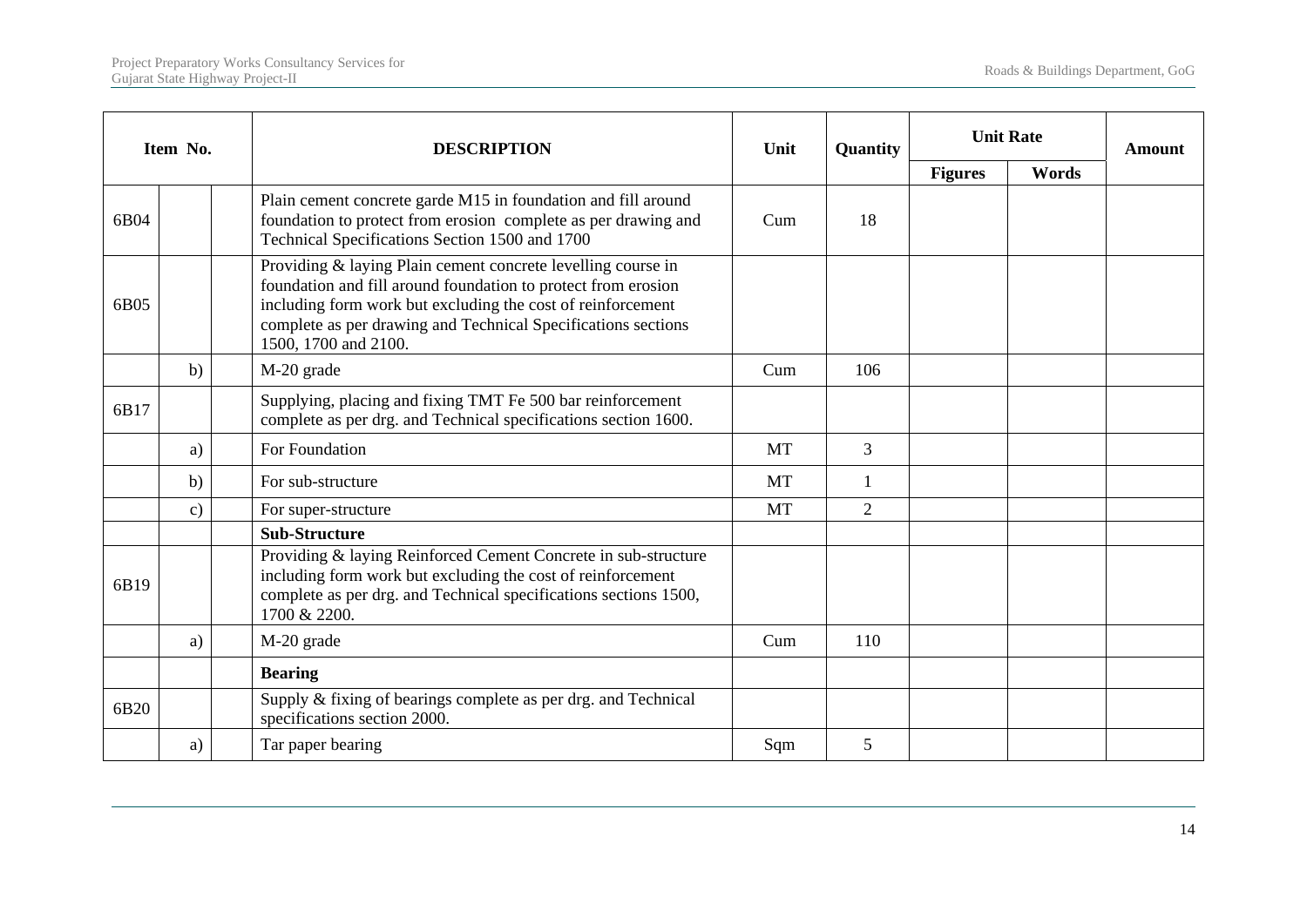|      | Item No. |               | <b>DESCRIPTION</b>                                                                                                                                                                                                                                                                         | Unit | Quantity | <b>Unit Rate</b> |       | <b>Amount</b> |
|------|----------|---------------|--------------------------------------------------------------------------------------------------------------------------------------------------------------------------------------------------------------------------------------------------------------------------------------------|------|----------|------------------|-------|---------------|
|      |          |               |                                                                                                                                                                                                                                                                                            |      |          | <b>Figures</b>   | Words |               |
| 6B22 |          |               | Providing & fixing of expansion joints complete as per drg. and<br>Technical specifications section 2600                                                                                                                                                                                   |      |          |                  |       |               |
|      | a)       |               | Providing and fixing filler type expansion joint with 2mm thick<br>copper plate, 20mm thick compressible fiber board, 20mm thick<br>premoulded joint filler in expansion joint and filling joint sealant<br>compound complete as per drawings and Technical specification<br>section 2600. | Lm   | 48       |                  |       |               |
|      |          |               | <b>Super Structure</b>                                                                                                                                                                                                                                                                     |      |          |                  |       |               |
| 6B23 |          |               | Providing & laying Reinforced Cement Concrete in super-structure<br>including form work but excluding the cost of reinforcement<br>complete as per drg. and Technical specifications sections 1500,<br>1700 & 2300.                                                                        |      |          |                  |       |               |
|      | a)       |               | Solid slab                                                                                                                                                                                                                                                                                 |      |          |                  |       |               |
|      |          | $\mathbf{ii}$ | M-30 grade                                                                                                                                                                                                                                                                                 | Cum  | 20       |                  |       |               |
| 6B26 |          |               | Providing 25 mm thick mastic asphalt over the top of the deck after<br>applying prime coat underneath wearing course complete as per<br>Technical Specifications Clause 2702, 503 and 515 (Cost of Prime<br>Coat Included)                                                                 | Sqm  | 324      |                  |       |               |
| 6B27 |          |               | Providing 40 mm thick Bituminous concrete in one layer in<br>wearing course complete as directed by the Engineer and as per<br>Technical Specifications Clause 2702/509 (Cost of Tack Coat<br>Included)                                                                                    | Cum  | 13       |                  |       |               |
| 6B29 |          |               | Providing cement concrete crash barrier in M-40 grade including<br>safety kerb, reinforcement and G.I. pipe complete as per drawing &<br>Technical Specifications sections 1500, 1600, 1700, 2200 & clause<br>809.                                                                         | Lm   | 59       |                  |       |               |
|      |          |               | <b>Misc. Items</b>                                                                                                                                                                                                                                                                         |      |          |                  |       |               |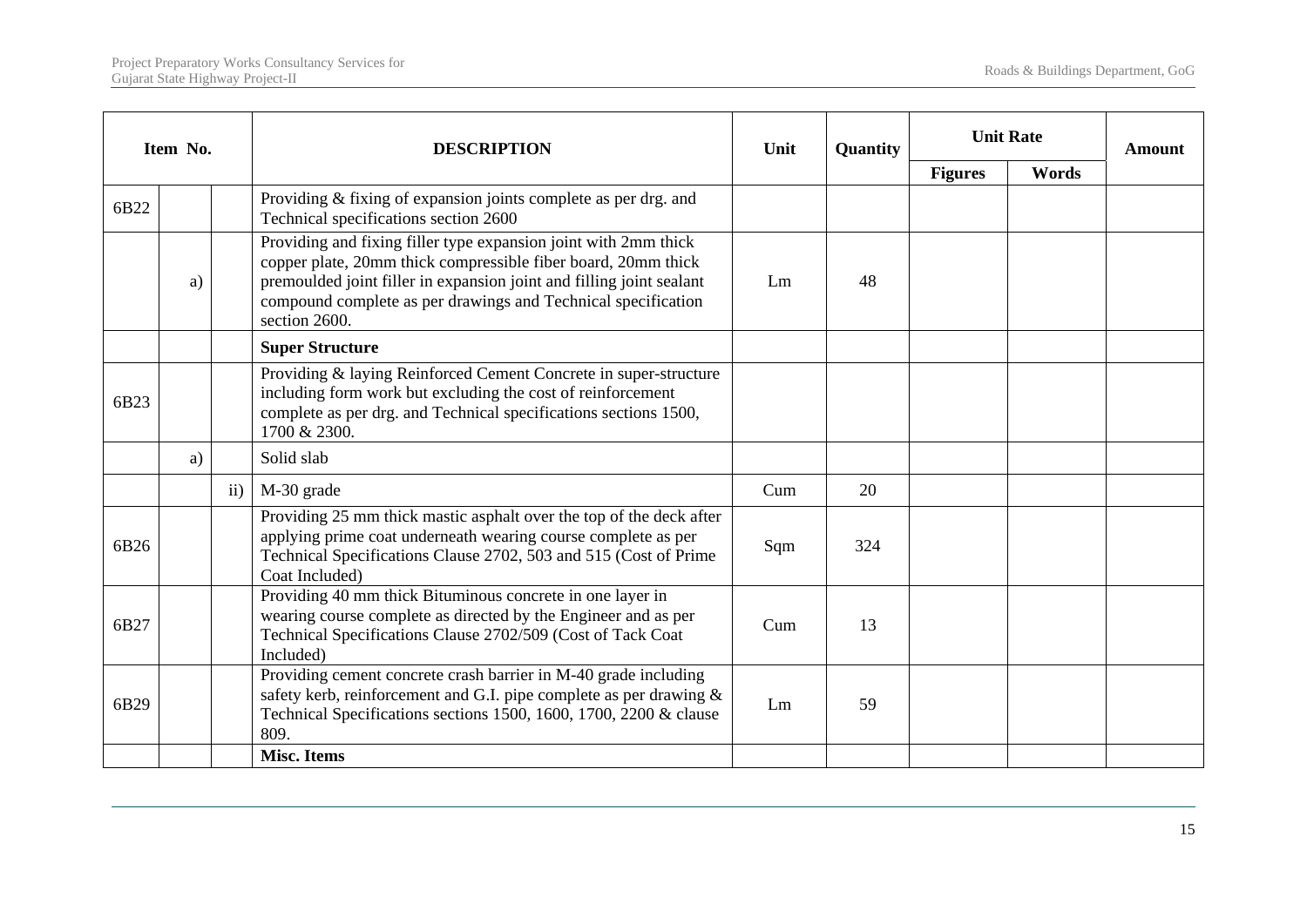| Item No. | <b>DESCRIPTION</b>                                                                                                                                                                                                                                                                                                                              | Unit | Quantity       | <b>Unit Rate</b> |       | <b>Amount</b> |
|----------|-------------------------------------------------------------------------------------------------------------------------------------------------------------------------------------------------------------------------------------------------------------------------------------------------------------------------------------------------|------|----------------|------------------|-------|---------------|
|          |                                                                                                                                                                                                                                                                                                                                                 |      |                | <b>Figures</b>   | Words |               |
| 6B30     | Providing weep holes in brick masonry / plain / reinforced concrete<br>abutments, wing walls / return walls etc. with 100mm dia A.C.<br>pipe, extending through the full width of structure with slope of<br>IV:20H towards draining face including porous concrete blocks<br>complete as per drawing and Technical Specifications clause 2706. | Nr   | 20             |                  |       |               |
| 6B31     | Providing & fixing drainage Spouts complete as per drawing and<br>Technical Specifications Clause 2705.                                                                                                                                                                                                                                         | Nr   | $\overline{4}$ |                  |       |               |
| 6B32     | Back filling behind abutment with selected granular material of<br>approved quality as per Technical Specifications Clause 305                                                                                                                                                                                                                  | Cum  | 149            |                  |       |               |
| 6B33     | Filter media behind abutments, wing walls, & return walls,<br>including all material, labour, equipment carriage etc. all complete<br>as per drawing and Technical Specification Clauses 305, 309 &<br>2504.                                                                                                                                    | Cum  | 85             |                  |       |               |
| 6B34     | Providing & laying plain cement concrete M-15 grade in levelling<br>course under the approach slab complete as per drg. and Technical<br>specifications sections 1700, 2100 and 2700.                                                                                                                                                           | Cum  | 26             |                  |       |               |
| 6B35     | Providing & laying reinforced cement concrete M-30 grade in<br>approach slab including form work and reinforcement complete as<br>per drg. and Technical specifications sections 1500, 1600, 1700 &<br>2100 and clause 2704.                                                                                                                    | Cum  | 50             |                  |       |               |
| 6B40     | Painting of Bridge No. and span arrangement as per drg., IRC:7-<br>1971 and Technical specifications section 800.                                                                                                                                                                                                                               | Nr   | 6              |                  |       |               |
|          | <b>Total Bridges carried to Grand Summary</b>                                                                                                                                                                                                                                                                                                   |      |                |                  |       |               |
| 6C       | <b>REPAIR &amp; REHABILITATION</b>                                                                                                                                                                                                                                                                                                              |      |                |                  |       |               |
| 6C01     | Construction of temporary diversion, including across waterway,<br>for passage of traffic, complete as per drawings and Technical<br>Specifications Section Clause 112.3, including temporary cross<br>drainage                                                                                                                                 | Lm   | 61             |                  |       |               |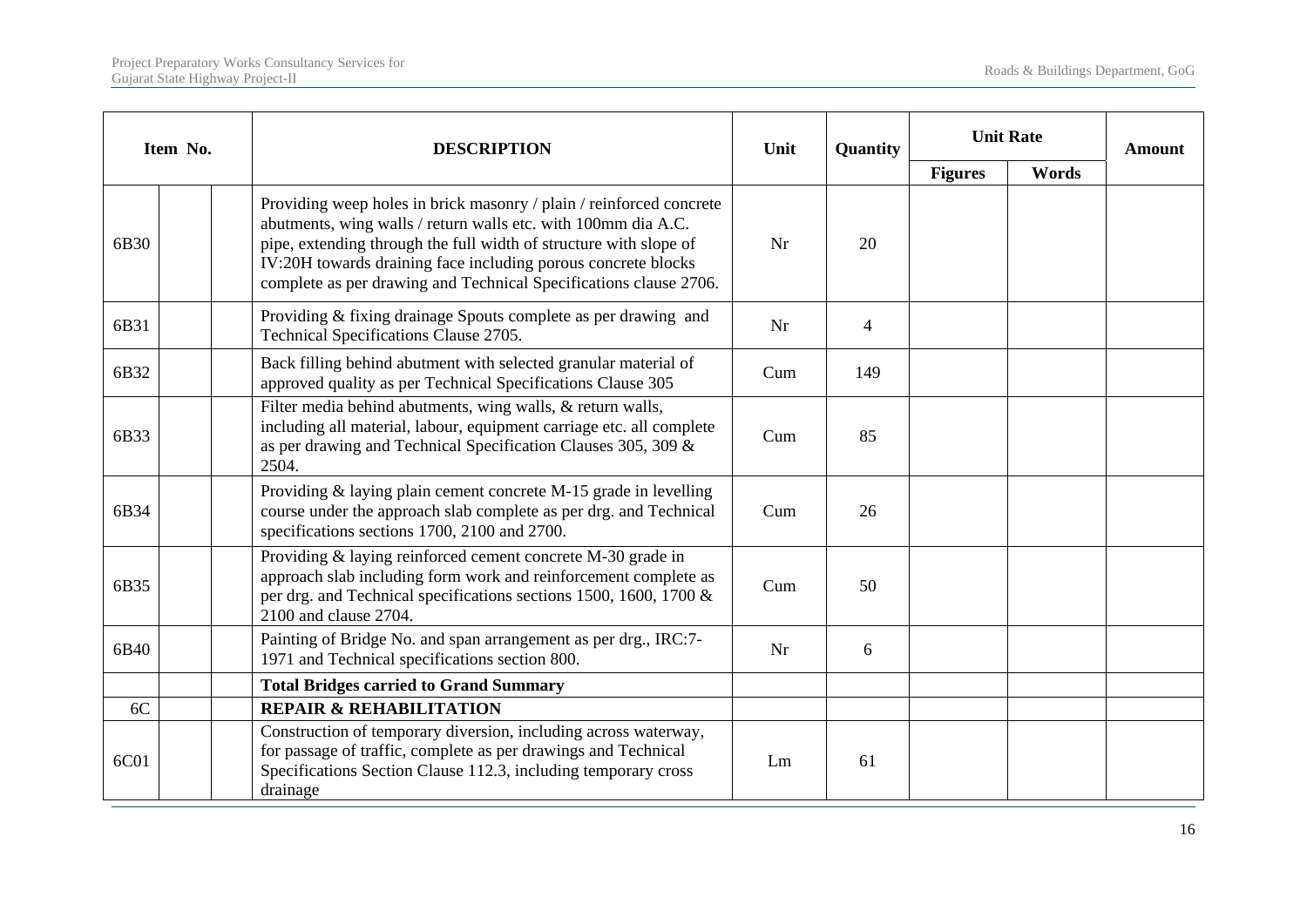|      | Item No.      | <b>DESCRIPTION</b>                                                                                                                                                                                                                                                                         | Unit | Quantity | <b>Unit Rate</b> | <b>Amount</b> |  |
|------|---------------|--------------------------------------------------------------------------------------------------------------------------------------------------------------------------------------------------------------------------------------------------------------------------------------------|------|----------|------------------|---------------|--|
|      |               |                                                                                                                                                                                                                                                                                            |      |          | <b>Figures</b>   | Words         |  |
| 6C02 |               | Dismantle of various items of structures complete as per Technical<br>specification clause 202 or as directed by the Engineer.                                                                                                                                                             |      |          |                  |               |  |
|      |               | a) RCC                                                                                                                                                                                                                                                                                     | Cum  | 10       |                  |               |  |
|      |               | c) Existing Wearing coat                                                                                                                                                                                                                                                                   | sqm  | 2433     |                  |               |  |
|      |               | d) Stone/Brick masonry                                                                                                                                                                                                                                                                     | Cum  | 107      |                  |               |  |
|      |               | f) NP4 Pipe                                                                                                                                                                                                                                                                                | Lm   | 153      |                  |               |  |
| 6C16 |               | Providing and fixing filler type expansion joint with 2mm thick<br>copper plate, 20mm thick compressible fiber board, 20mm thick<br>premoulded joint filler in expansion joint and filling joint sealant<br>compound complete as per drawings and Technical specification<br>section 2600. | Lm   | 80       |                  |               |  |
| 6C17 |               | Replacement of drainage spout wherever broken including<br>necessary gratings and drainage assembly complete as per drawing<br>and Technical Specification clause 2705 as directed by the<br>Engineer                                                                                      | Nr   | 80       |                  |               |  |
| 6C18 |               | Cleaning of the Weep holes of Abutment and wing wall as per<br>Technical specification section 200 or as directed by the Engineer.                                                                                                                                                         | Nr   | 20       |                  |               |  |
| 6C19 |               | Cleaning and removal of vegetation growth from structures channel<br>and protective works complete as per Technical specification<br>clause 202 or as directed by the Engineer.                                                                                                            | Sqm  | 6790     |                  |               |  |
| 6C20 |               | Replacement of RCC railing including reinforcement as per<br>Technical Specifications Section 1500, 1600, 1700, 2200, 2815 and<br>Clause 2703.                                                                                                                                             |      |          |                  |               |  |
|      | a)            | Railing in M30 grade                                                                                                                                                                                                                                                                       | Lm   | 133      |                  |               |  |
|      | $\mathbf{c})$ | Mild Steel Railing                                                                                                                                                                                                                                                                         | Lm   | 344      |                  |               |  |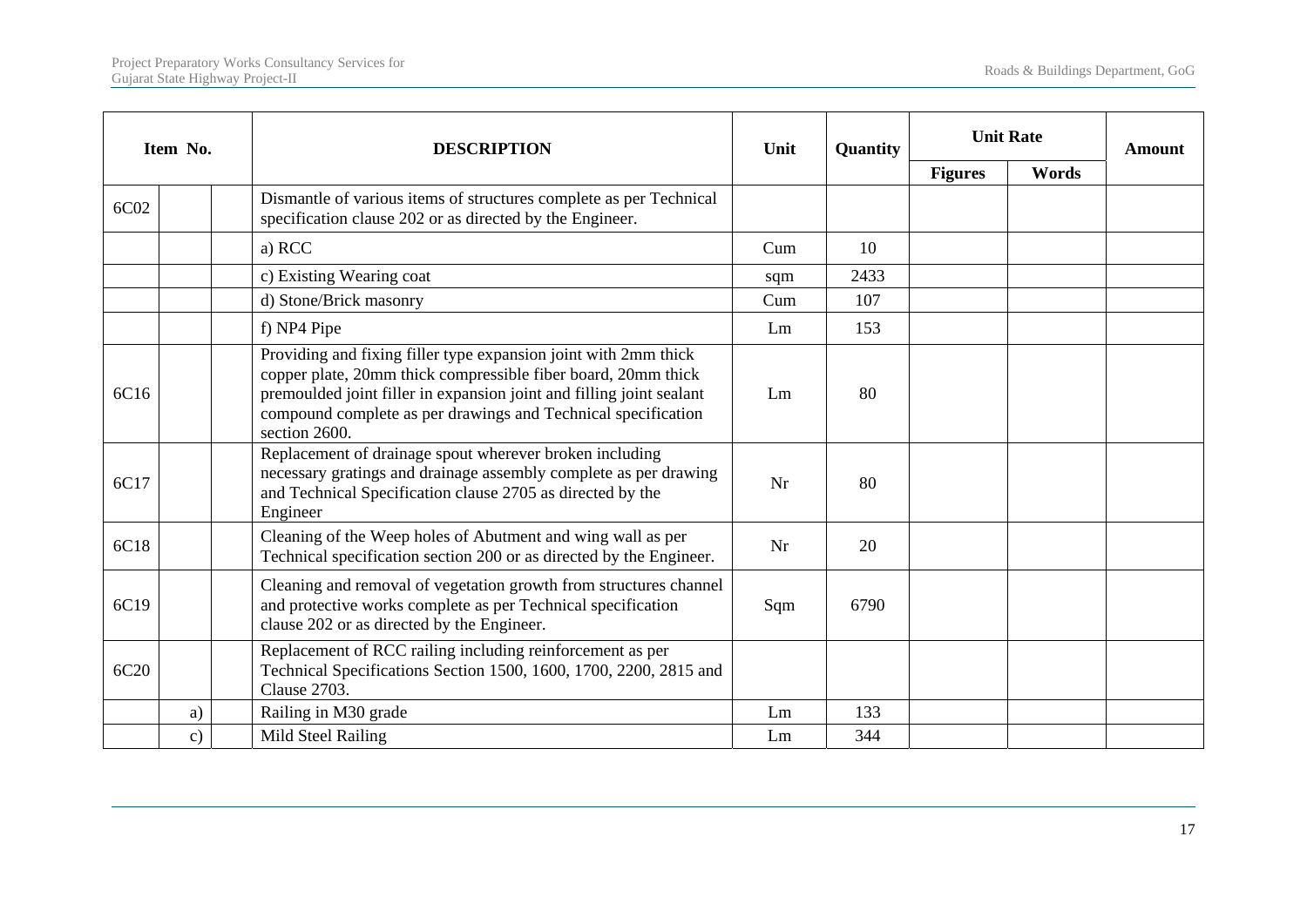| Item No. |    | <b>DESCRIPTION</b>                                                                                                                                                                                                                                                           | Unit | Quantity | <b>Unit Rate</b>        |  | <b>Amount</b> |
|----------|----|------------------------------------------------------------------------------------------------------------------------------------------------------------------------------------------------------------------------------------------------------------------------------|------|----------|-------------------------|--|---------------|
|          |    |                                                                                                                                                                                                                                                                              |      |          | <b>Figures</b><br>Words |  |               |
| 6C30     |    | Providing 25 mm thick mastic asphalt over the top of the deck after<br>applying prime coat underneath wearing course complete as per<br>Technical Specifications Clause 2702, 503 and 515 (Cost of Prime<br>Coat Included)                                                   | Sqm  | 2450     |                         |  |               |
| 6C31     |    | Providing 40 mm thick asphaltic concrete in one layer in wearing<br>course complete as directed by the Engineer and as per Technical<br>Specifications Clause 2702/509 (Cost of Tack Coat Included)                                                                          | Cum  | 98       |                         |  |               |
| 6C38     |    | Providing & laying Brick masonry in cement mortar 1:3 (1 cement<br>: 3 coarse sand) in floor protection, foundation, sub-structure<br>complete as per drg. and Technical Specification Section 1300.                                                                         | Cum  | 19       |                         |  |               |
| 6C39     |    | Providing & laying random rubble stone masonry in cement mortar<br>1:3 (1 cement : 3 coarse sand) works complete as per drg. and<br>Technical Specifications Section 1400.                                                                                                   | Cum  | 13       |                         |  |               |
| 6C44     |    | Repair of spalling and patches by PMC mortar 50 to 70mm thick at<br>soffit of slab as per clause 2804 of specification and additional<br>specification A-3 and as directed by the Engineer                                                                                   | Sqm  | 172      |                         |  |               |
| 6C51     |    | Guniting concrete surface with cement mortar applied with<br>compressor after cleaning surface and spraying with epoxy<br>complete as per Technical Specification clause 2807. [Assumed<br>thickness 25mm]                                                                   | Sqm  | 70       |                         |  |               |
| 6C55     |    | Jacketing                                                                                                                                                                                                                                                                    |      |          |                         |  |               |
|          | a) | Providing and casting in situ controlled cement concrete 300 for<br>RCC work with jacketing as directed with necessary formwork<br>vibrating, curing, finishing complete as per Technical specification<br>section 1700 or as directed by the Engineer with all lead & lift. | Cum  | 54       |                         |  |               |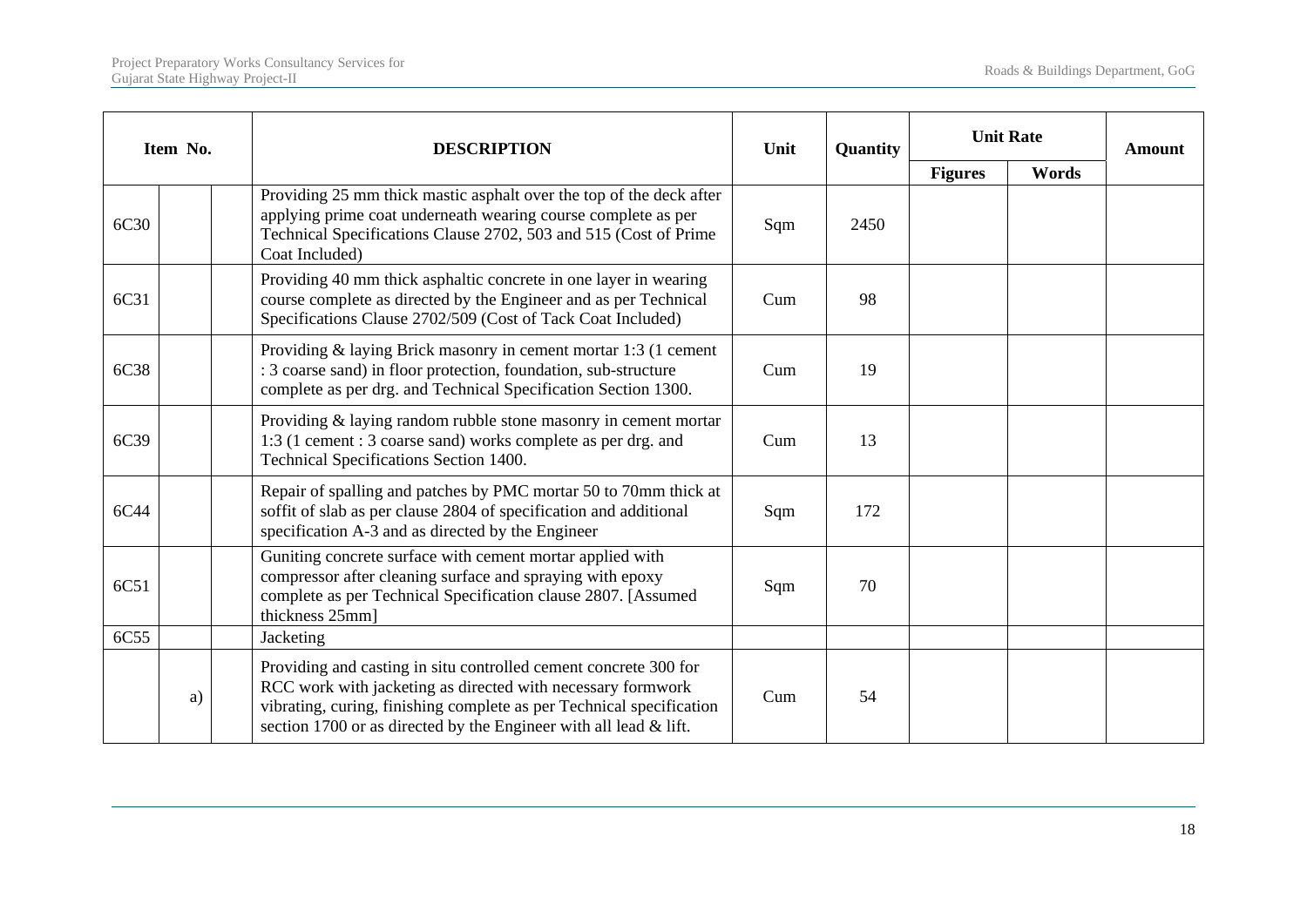|      | Item No. | <b>DESCRIPTION</b>                                                                                                                                                                                                                | Unit | Quantity       | <b>Unit Rate</b> |       | <b>Amount</b> |
|------|----------|-----------------------------------------------------------------------------------------------------------------------------------------------------------------------------------------------------------------------------------|------|----------------|------------------|-------|---------------|
|      |          |                                                                                                                                                                                                                                   |      |                | <b>Figures</b>   | Words |               |
|      | b)       | Providing & placing in position TMT Fe-500 bar reinforcement<br>incl. curing, bending, hooking and tying complete as per Technical<br>Specification section 1600.                                                                 | MT   | $\overline{4}$ |                  |       |               |
| 6C56 |          | Plain cement concrete grade M-20 in Headwall of Access Road<br>Culverts complete as per drawing and Technical Specifications<br>Clause 1500 and 1700                                                                              | Cum  | 72             |                  |       |               |
| 6C57 |          | Cement plaster 12mm thick in cement mortar 1:3 complete as per<br>drawing and Technical Specifications Section 1000 and 1300 and<br>as directed by the Engineer                                                                   | Sqm  | 1447           |                  |       |               |
| 6C58 |          | Cement pointing with cement mortar 1:3 on brick/stone work<br>complete as per drawings and Technical Specifications section<br>1000 and 1300                                                                                      | Sqm  | 167            |                  |       |               |
| 6C59 |          | Removal of accumulated debris in Pipe Culverts complete as per<br>Technical Specification clause 202.                                                                                                                             | Lm   | 13             |                  |       |               |
| 6C61 |          | Providing and laying boulders apron without wire crates on river<br>bed for protection against scour with stone boulders weighing not<br>less than 40 kg each complete as per drawing and Technical<br>specification section 2500 | Cum  | 96             |                  |       |               |
|      |          | Total Repair & Rehabilitation carried to Grand Summary                                                                                                                                                                            |      |                |                  |       |               |
| 7    |          | <b>DRAINAGE AND PROTECTION WORK</b>                                                                                                                                                                                               |      |                |                  |       |               |
| 7.01 |          | Earthwork in excavation in all types of soil including rock<br>complete as per Technical Specification Clauses 304 & 309.                                                                                                         | Cum  | 1624           |                  |       |               |
| 7.02 |          | Plain Cement concrete M-15 grade in levelling course in drain<br>including centering and shuttering all complete as per drawing and<br>Technical Specification Sections 309, 1500 & 1700.                                         | Cum  | 63             |                  |       |               |
| 7.03 |          | Construction of open unlined drains as per proper slope and<br>dimension as shown in drawing and technical specification clause<br>309.                                                                                           | Lm   | 70283          |                  |       |               |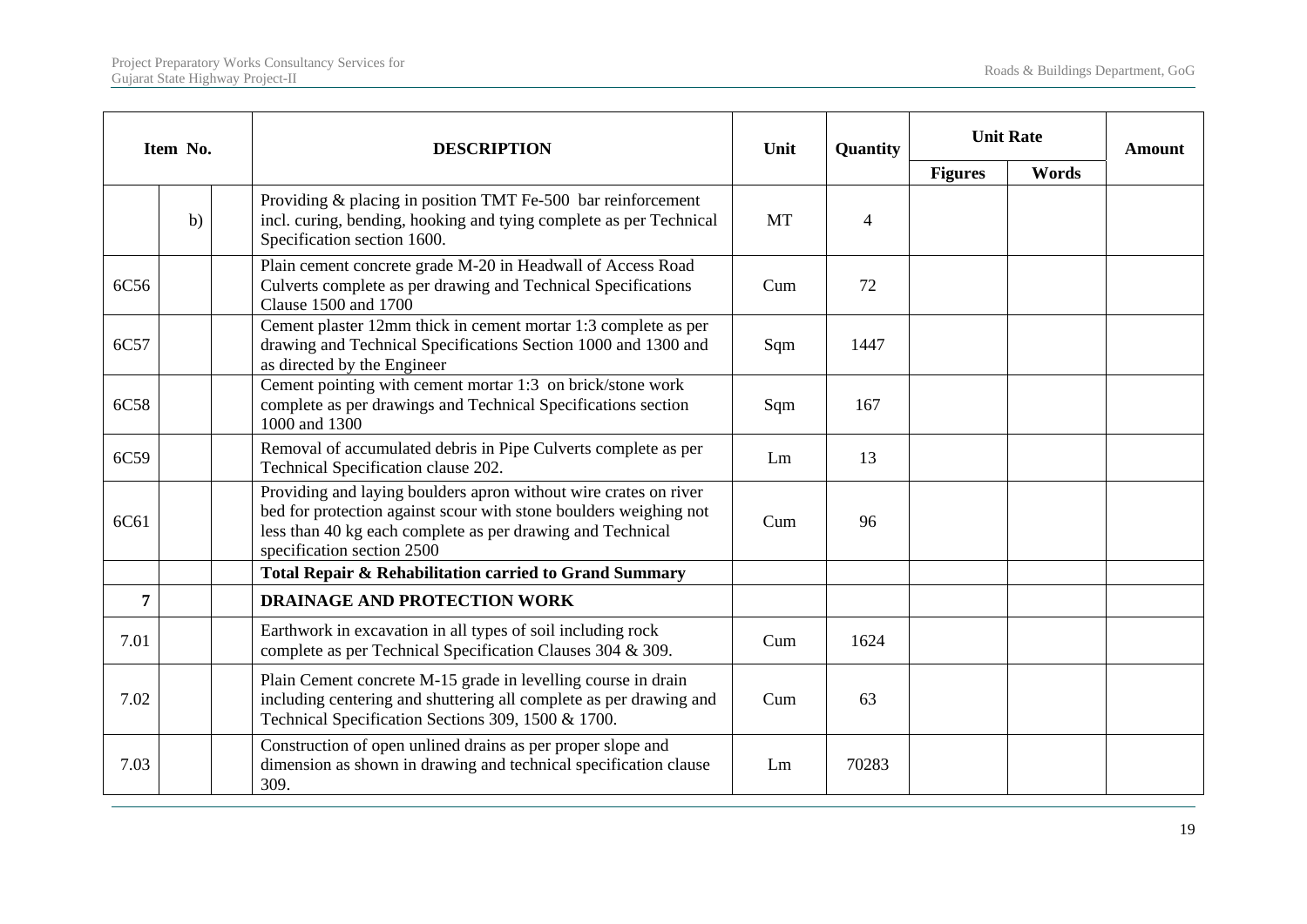|      | Item No. | <b>DESCRIPTION</b>                                                                                                                                                                                                                                                 | Unit | Quantity | <b>Unit Rate</b> |       | <b>Amount</b> |
|------|----------|--------------------------------------------------------------------------------------------------------------------------------------------------------------------------------------------------------------------------------------------------------------------|------|----------|------------------|-------|---------------|
|      |          |                                                                                                                                                                                                                                                                    |      |          | <b>Figures</b>   | Words |               |
| 7.06 |          | Construction of covered lined drains of concrete grade M 20<br>including cover slab and reinforcement as per proper slope and<br>dimension as shown in drawing and technical specification clause<br>309.                                                          | Lm   | 946      |                  |       |               |
| 7.07 |          | Construction of brick lined trapezoidal drain complete as per<br>drawings and Technical Specifications section 300and 1300.                                                                                                                                        | cum  | 4441     |                  |       |               |
| 7.08 |          | Construction of chute drain in cement concrete M-15 with M-15<br>foundation concrete including construction of bell mouth at entry<br>as per drawings and Technical Specification Sections 309, 1500<br>and 1700.                                                  | Lm   | 170      |                  |       |               |
| 7.09 |          | Construction of energy dissipation basin in M-15 as per drawing<br>and Technical Specification Sections 309, 1500 & 1700.                                                                                                                                          | Nr   | 20       |                  |       |               |
| 7.11 |          | Providing. laying and jointing RCC. NP-4 hume pipes under<br>IS:458-1988, Hume Pipes to discharge storm water from catch<br>basins as per drawings and complete as per Technical<br>Specifications section 2900                                                    | Lm   |          |                  |       |               |
|      | a)       | 450 mm diameter                                                                                                                                                                                                                                                    | Lm   | 138      |                  |       |               |
|      | b)       | 900 mm diameter                                                                                                                                                                                                                                                    | Lm   | 665      |                  |       |               |
| 7.12 |          | Providing and laying granular material for pipe bedding of Hume<br>Pipe culverts and replacement of soft and loose patches in the<br>bearing area of the Box structure with layers not exceeding 300<br>mm as per drawing and Technical Specifications Clause 2904 | Cum  | 450      |                  |       |               |
| 7.13 |          | Plain cement concrete grade M-20 in Headwall of Access Road<br>Culverts complete as per drawing and Technical Specifications<br>Clause 1500 and 1700                                                                                                               | Cum  | 568      |                  |       |               |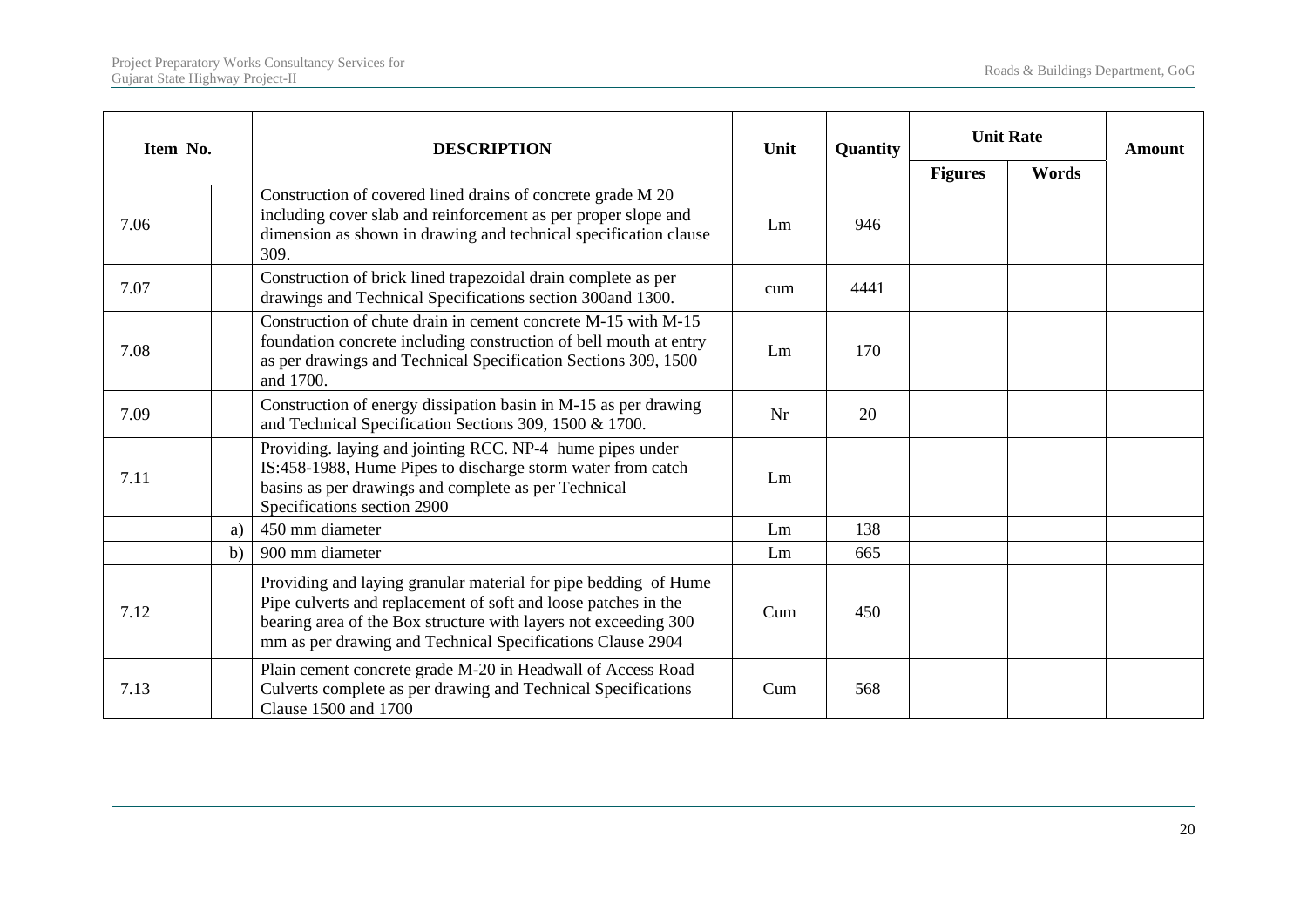|      | Item No. | <b>DESCRIPTION</b>                                                                                                                                                                                                                                                                                                                                                                                                                                                                                                                                                                                                               | Unit | Quantity | <b>Unit Rate</b> |       | Amount |
|------|----------|----------------------------------------------------------------------------------------------------------------------------------------------------------------------------------------------------------------------------------------------------------------------------------------------------------------------------------------------------------------------------------------------------------------------------------------------------------------------------------------------------------------------------------------------------------------------------------------------------------------------------------|------|----------|------------------|-------|--------|
|      |          |                                                                                                                                                                                                                                                                                                                                                                                                                                                                                                                                                                                                                                  |      |          | <b>Figures</b>   | Words |        |
| 7.14 |          | Providing and laying interlocking paver blocks of high density 65<br>mm thick M-25 grade in pedestrian pathway and in Island of major<br>intersections areas as shown in the drawing, close jointed over bed<br>of 50mm thick river sand to a tight pattern, laid to proper line and<br>level including bedding down the completed surface with a plate<br>vibrator or by firmly topping level with mallet and a large flat piece<br>of timber, finishing by brushing clean dry sand over the surface to<br>fill all the joints thoroughly and as per Additional Technical<br>Specification A 15 or as directed by the Engineer. | sqm  | 11685    |                  |       |        |
| 7.16 |          | Providing and laying Grade M15 Concrete perforated erosion<br>protection scour blocks laid on the slopes and bed of the river<br>including the rebar, trimming of earth to required lines and levels,<br>including capping with concrete on the tops of slopes as per<br>drawings and Specifications                                                                                                                                                                                                                                                                                                                             | cum  | 201      |                  |       |        |
| 7.17 |          | Providing and laying plain cement concrete in medians and in<br>sidewalks, foundations complete as per respective drawings,<br>Technical Specifications section 1500 and 1700 and as directed by<br>the Engineer                                                                                                                                                                                                                                                                                                                                                                                                                 |      |          |                  |       |        |
|      | b)       | Construction of median kerb and island kerb Type B grade M20<br>(including base preparation, foundation and haunch concrete)                                                                                                                                                                                                                                                                                                                                                                                                                                                                                                     | Lm   | 1913     |                  |       |        |
| 7.19 |          | Pitching/revetment on slopes with Cement Concrete blocks in M15<br>grade conforming to Section 1700 complete as per drawings,<br>technical Specifications 2504 and as directed by the Engineer                                                                                                                                                                                                                                                                                                                                                                                                                                   | Cum  | 492      |                  |       |        |
| 7.21 |          | Geo textile filters membrane as per Technical Specifications<br>Clause 2504 and as directed by the Engineer.                                                                                                                                                                                                                                                                                                                                                                                                                                                                                                                     | Sqm  | 3665     |                  |       |        |
| 7.22 |          | Filter media beneath the pitching/revetment on slopes for<br>protection of embankment as per drawings and Technical<br>Specifications clause 2504 and as directed by the Engineer                                                                                                                                                                                                                                                                                                                                                                                                                                                |      |          |                  |       |        |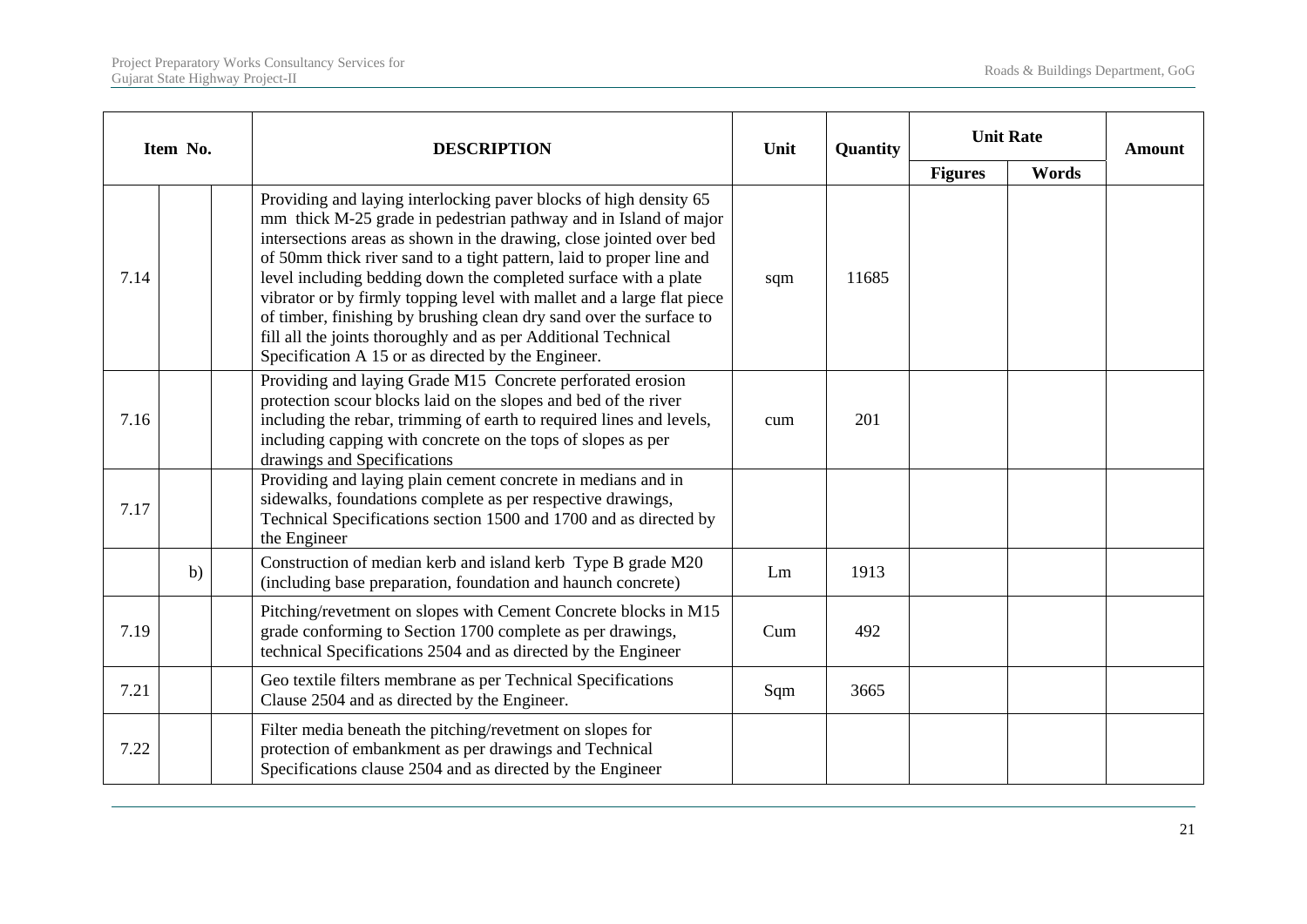| Item No. |    | <b>DESCRIPTION</b>                                                                                                                                                                                                                                                                                                                                                                                                                                                                                                                                                                  | Unit | Quantity | <b>Unit Rate</b> |       | Amount |
|----------|----|-------------------------------------------------------------------------------------------------------------------------------------------------------------------------------------------------------------------------------------------------------------------------------------------------------------------------------------------------------------------------------------------------------------------------------------------------------------------------------------------------------------------------------------------------------------------------------------|------|----------|------------------|-------|--------|
|          |    |                                                                                                                                                                                                                                                                                                                                                                                                                                                                                                                                                                                     |      |          | <b>Figures</b>   | Words |        |
|          | b) | <b>Granular Material</b>                                                                                                                                                                                                                                                                                                                                                                                                                                                                                                                                                            | Cum  | 612      |                  |       |        |
| 7.24     |    | Providing and fixing of man hole including excavation, concrete,<br>C.I. Cover, C.I. Steps complete as per drawing and Techinical<br>Specifications sections 300, 1500, 1600, 1700 and manufacture<br>specification approved by the Engineer.                                                                                                                                                                                                                                                                                                                                       | Nr   | 5        |                  |       |        |
|          |    | <b>Total Drainage and Protection Work rates carried to Grand</b><br><b>Summary</b>                                                                                                                                                                                                                                                                                                                                                                                                                                                                                                  |      |          |                  |       |        |
| 8        |    | <b>TRAFFIC SIGNAGE AND ROAD APPURTENANCES</b>                                                                                                                                                                                                                                                                                                                                                                                                                                                                                                                                       |      |          |                  |       |        |
| 8.01     |    | Providing and erecting a "W" metal beam crash barrier comprising<br>of 3 mm thick corrugated sheet metal beam rail, 70 cm above<br>road/ground level, fixed on ISMC series channel vertical post, 150<br>x 75 x 5 mm spaced 2 m centre to centre, 1.8 m high, 1.1 m below<br>ground/road level, all steel parts and fitments to be galvanised by<br>hot dip process, all fittings to conform to IS:1367 and IS:1364,<br>metal beam rail to be fixed on the vertical post with a spacer of<br>channel section $150 \times 75 \times 5$ mm, 330 mm long complete as per<br>clause 810 | Lm   | 7621     |                  |       |        |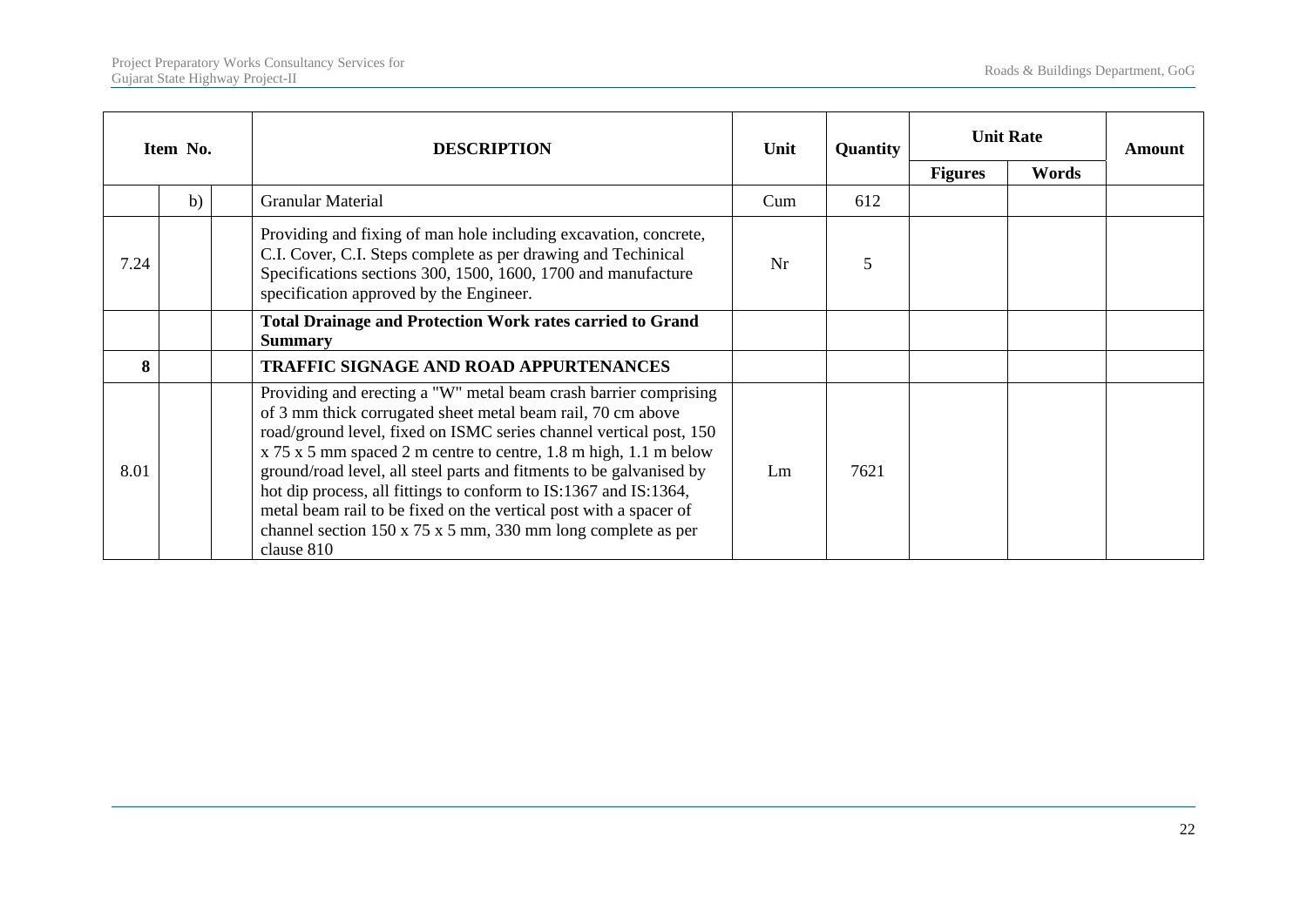|      | Item No. |               | <b>DESCRIPTION</b>                                                                                                                                                                                                                                                                                                                                                                                                                                                                                                                                                                                                                                                                                                                                                                                                                                                                                                                                                                                                                                                    | Unit | Quantity | <b>Unit Rate</b> |       | Amount |
|------|----------|---------------|-----------------------------------------------------------------------------------------------------------------------------------------------------------------------------------------------------------------------------------------------------------------------------------------------------------------------------------------------------------------------------------------------------------------------------------------------------------------------------------------------------------------------------------------------------------------------------------------------------------------------------------------------------------------------------------------------------------------------------------------------------------------------------------------------------------------------------------------------------------------------------------------------------------------------------------------------------------------------------------------------------------------------------------------------------------------------|------|----------|------------------|-------|--------|
|      |          |               |                                                                                                                                                                                                                                                                                                                                                                                                                                                                                                                                                                                                                                                                                                                                                                                                                                                                                                                                                                                                                                                                       |      |          | <b>Figures</b>   | Words |        |
| 8.02 |          |               | Providing and fixing of retro-reflectorised cautionary, mandatory<br>and informatory sign made of 1.5mm thick Aluminium Sheet/3mm<br>Aluminium Composite Material, face to be fully covered with<br>Class B Type-IV High Intensity Micro Prismatic Grade Sheeting as<br>defined in IRC: 67-2010 having approved massages e.g. letter,<br>numerals, symbols/legend/arrow etc. in Regional and/or Hindi and<br>/or English as per drawing and TechicalSpecifications for Road and<br>Bridge works (Fourth Revision). The sign plate will be fixed with<br>minimum 6 mm dia aluminium rivets back supported on a mild<br>steel angle iron frame 35x35x5 mm and one vertical Mild Steel<br>post of NB65 Dia Pipe (height from crown level of the road and<br>bottom of the sign board shall not be less than 2.10 m.) firmly fixed<br>to the ground by means of properly designed foundation with M -<br>15 grade cement concrete 45 cm x 45 cm x 60 cm, 60 cm below<br>ground level as per approved drawing including painting of vertical<br>post as per specification. |      |          |                  |       |        |
|      | a)       |               | <b>Informatory Signs</b>                                                                                                                                                                                                                                                                                                                                                                                                                                                                                                                                                                                                                                                                                                                                                                                                                                                                                                                                                                                                                                              |      |          |                  |       |        |
|      |          | $\mathbf{i}$  | Facility information 800 mm x 600 mm complete as per drawings<br>and Technical Specifications Clause 801                                                                                                                                                                                                                                                                                                                                                                                                                                                                                                                                                                                                                                                                                                                                                                                                                                                                                                                                                              | Nr   | 78       |                  |       |        |
|      |          | $\mathbf{ii}$ | Advance direction sign complete as per drawings and Technical<br>Specifications Clause 801                                                                                                                                                                                                                                                                                                                                                                                                                                                                                                                                                                                                                                                                                                                                                                                                                                                                                                                                                                            | Sq m | 363      |                  |       |        |
|      |          | iii)          | Route marker sign 450mm x 600 mm complete as per drawings<br>and Technical Specifications Clause 801                                                                                                                                                                                                                                                                                                                                                                                                                                                                                                                                                                                                                                                                                                                                                                                                                                                                                                                                                                  | Nr   | 25       |                  |       |        |
|      |          | iv)           | Direction sign less than 0.9 sqm of area complete as per drawings<br>and Techinical Specification clause 801.                                                                                                                                                                                                                                                                                                                                                                                                                                                                                                                                                                                                                                                                                                                                                                                                                                                                                                                                                         | Sq m | 11       |                  |       |        |
|      | b)       |               | <b>Cautionary Signs</b>                                                                                                                                                                                                                                                                                                                                                                                                                                                                                                                                                                                                                                                                                                                                                                                                                                                                                                                                                                                                                                               |      |          |                  |       |        |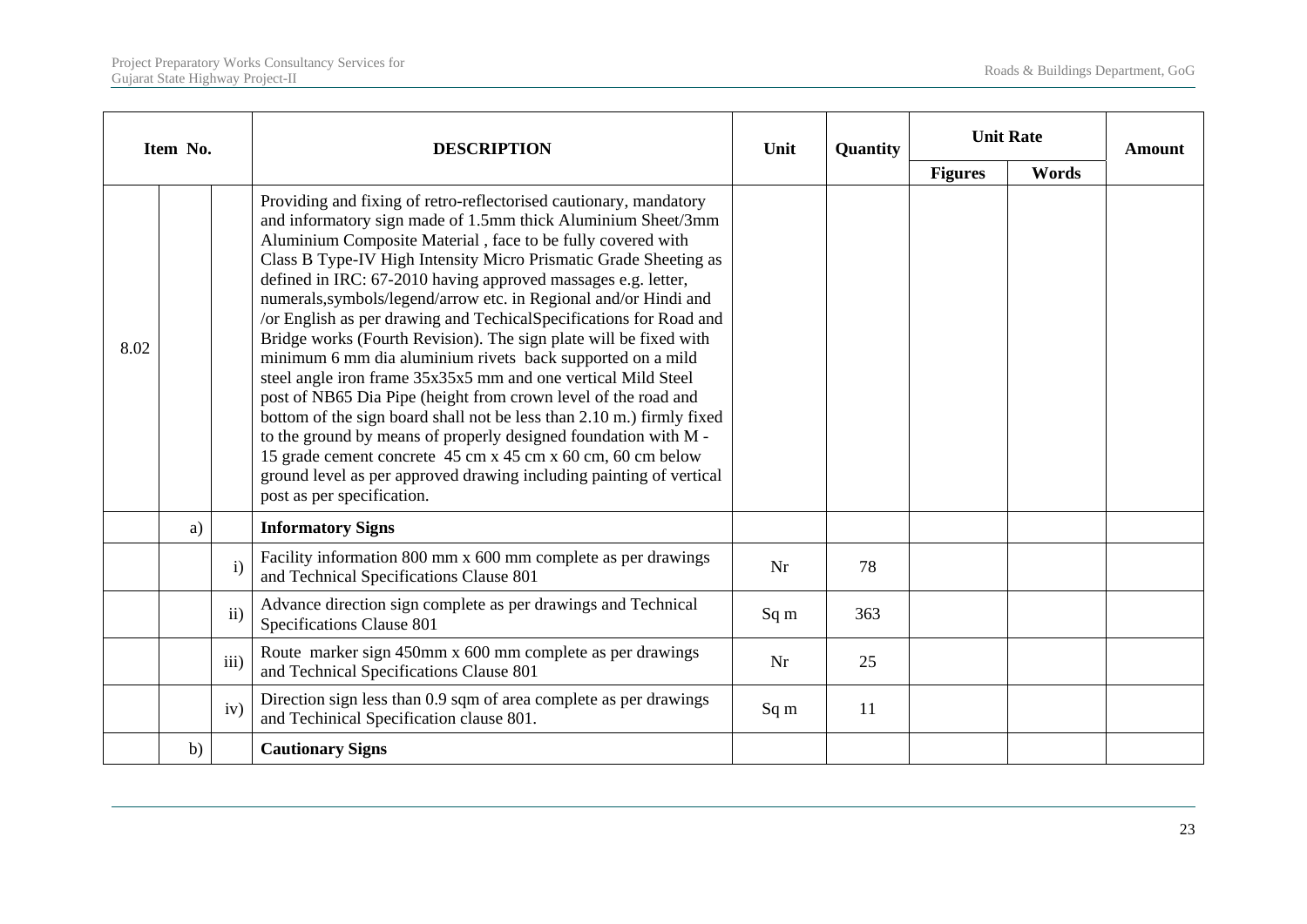|      | Item No.      |                  | <b>DESCRIPTION</b>                                                                                                                                                                                                                                                                                                                                                              | Unit | Quantity       | <b>Unit Rate</b> |       | Amount |
|------|---------------|------------------|---------------------------------------------------------------------------------------------------------------------------------------------------------------------------------------------------------------------------------------------------------------------------------------------------------------------------------------------------------------------------------|------|----------------|------------------|-------|--------|
|      |               |                  |                                                                                                                                                                                                                                                                                                                                                                                 |      |                | <b>Figures</b>   | Words |        |
|      |               | $\mathbf{i}$     | Triangular 900 mm side complete as per drawings and Technical<br>Specifications Clause 801                                                                                                                                                                                                                                                                                      | Nr   | 303            |                  |       |        |
|      |               | iii)             | Hazard marker 300 x 900 mm complete as per drawings and<br><b>Technical Specifications Clause 801</b>                                                                                                                                                                                                                                                                           | Nr   | $\overline{4}$ |                  |       |        |
|      | $\mathbf{c})$ |                  | <b>Mandatory Signs</b>                                                                                                                                                                                                                                                                                                                                                          |      |                |                  |       |        |
|      |               | $\mathbf{i}$     | Triangular 900 mm side (for "GIVE WAY" sign) complete as per<br>drawings and Technical Specifications Clause 801                                                                                                                                                                                                                                                                | Nr   | 50             |                  |       |        |
|      |               | $\mathbf{ii}$    | Stop sign - Octagon of size 900 mm complete as per drawings and<br><b>Technical Specifications Clause 801</b>                                                                                                                                                                                                                                                                   | Nr   | 209            |                  |       |        |
|      |               | iii)             | Speed limit compulsory keep left 600 mm dia meter complete as<br>per drawings and Technical Specifications Clause 801                                                                                                                                                                                                                                                           | Nr   | 52             |                  |       |        |
| 8.03 |               |                  | Providing and laying of hot applied thermoplastic compound 2.5<br>mm thick including reflectorising glass beads $@$ 250 gms per sqm<br>area, thickness of 2.5 mm is exclusive of surface applied glass<br>beads as per IRC:35 .The finished surface to be level, uniform and<br>free from streaks and holes complete as per drawings and technical<br>specification clause 803. |      |                |                  |       |        |
|      | a)            |                  | Lane/centerline/edge marking or any other marking                                                                                                                                                                                                                                                                                                                               | Sqm  | 16983          |                  |       |        |
|      | b)            |                  | Directional arrows, lettering etc                                                                                                                                                                                                                                                                                                                                               |      |                |                  |       |        |
|      |               | $\mathbf{i}$     | Straight (nr) RM13                                                                                                                                                                                                                                                                                                                                                              | Nr   | 293            |                  |       |        |
|      |               | ii)              | Left/right (nr) RM14 $&$ 15                                                                                                                                                                                                                                                                                                                                                     | Nr   | 178            |                  |       |        |
|      |               | $\overline{111}$ | Comb (nr) RM 16& 17                                                                                                                                                                                                                                                                                                                                                             | Nr   | 628            |                  |       |        |
|      |               | iv)              | Lettering                                                                                                                                                                                                                                                                                                                                                                       | Nr   | 95             |                  |       |        |
|      |               | V)               | <b>Chevron Marking</b>                                                                                                                                                                                                                                                                                                                                                          | Sqm  | 1310           |                  |       |        |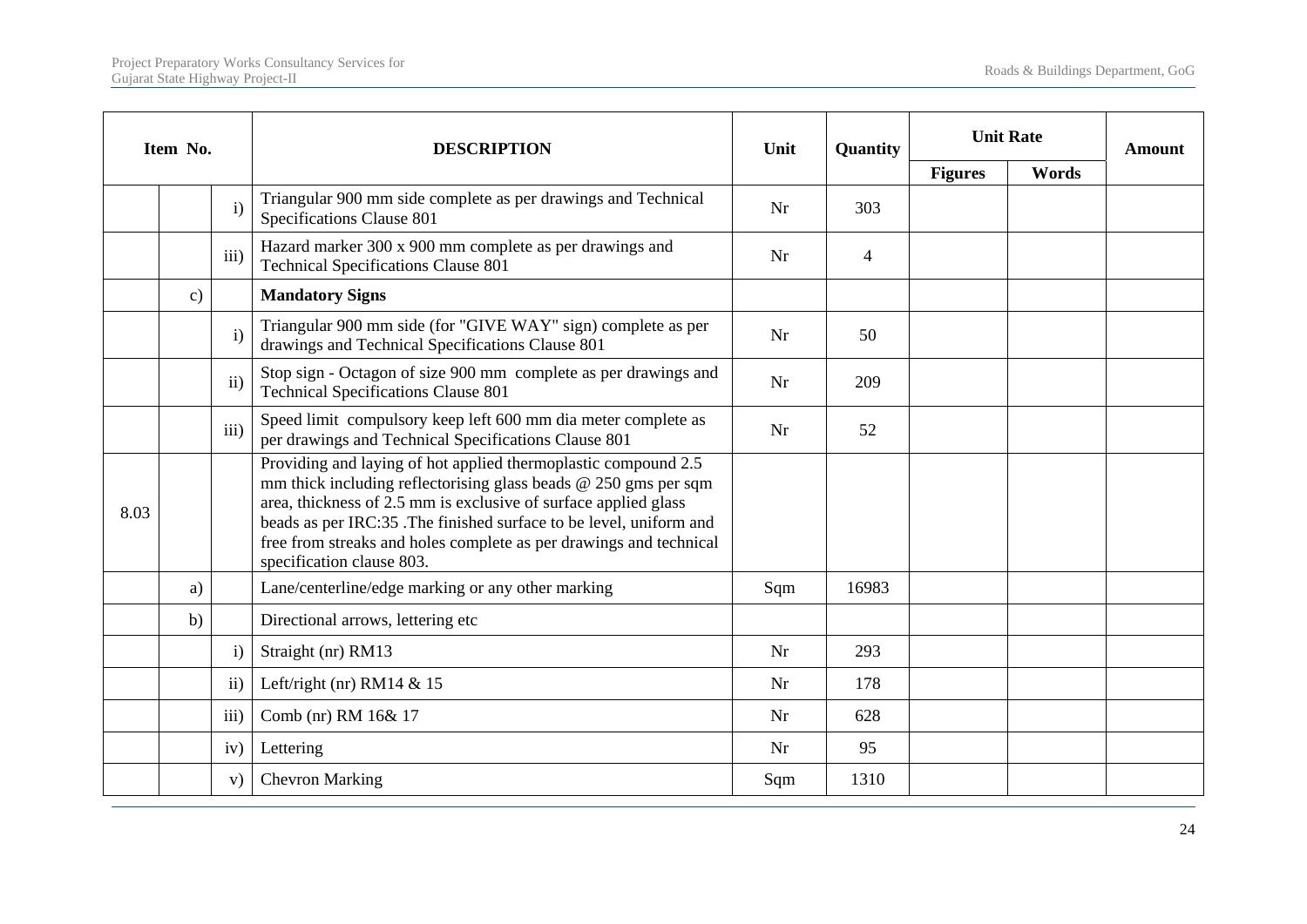|      | Item No.      |                 | <b>DESCRIPTION</b>                                                                                                                                                                                                                                                                          | Unit | Quantity       | <b>Unit Rate</b> |       | Amount |
|------|---------------|-----------------|---------------------------------------------------------------------------------------------------------------------------------------------------------------------------------------------------------------------------------------------------------------------------------------------|------|----------------|------------------|-------|--------|
|      |               |                 |                                                                                                                                                                                                                                                                                             |      |                | <b>Figures</b>   | Words |        |
|      |               | $\overline{vi}$ | Diagonal Marking                                                                                                                                                                                                                                                                            | Sqm  | 210            |                  |       |        |
|      |               | vii)            | Pedestrian Crossing                                                                                                                                                                                                                                                                         | Sqm  | 2734           |                  |       |        |
| 8.04 |               |                 | Reinforced cement concrete M15 grade kilometre stone of standard<br>design as per IRC:8-1980, fixing in position including painting and<br>printing etc complete as per drawings and technical specification<br>clause 804.                                                                 |      |                |                  |       |        |
|      | a)            |                 | <b>Hectometer Stone</b>                                                                                                                                                                                                                                                                     | Nr   | 173            |                  |       |        |
|      | b)            |                 | Kilometer Stone                                                                                                                                                                                                                                                                             | Nr   | 35             |                  |       |        |
|      | $\mathbf{c})$ |                 | 5th kilometer stone                                                                                                                                                                                                                                                                         | Nr   | 16             |                  |       |        |
| 8.05 |               |                 | Supplying and fixing of boundary stones of M15 grade concrete<br>complete as per drawing and Technical Specifications clause 806                                                                                                                                                            | Nr   | 216            |                  |       |        |
| 8.06 |               |                 | Providing and fixing retro-reflectorised road delineators complete<br>as per drawing and Technical Specification Clause 805.                                                                                                                                                                |      |                |                  |       |        |
|      | a)            |                 | Cluster of Red Reflectors.                                                                                                                                                                                                                                                                  | Nr   | $\overline{7}$ |                  |       |        |
|      | b)            |                 | Road way delineators.                                                                                                                                                                                                                                                                       | Nr   | 1734           |                  |       |        |
| 8.08 |               |                 | Providing, fixing and erecting 50 mm dia steel pipe railing in 3<br>rows duly painted on medium weight steel channels (ISMC series)<br>100 mm x 50 mm, 1.2 metres high above ground, 2 m centre to<br>centre, complete as per approved drawings and Technical<br>Specification section 800. | Lm   | 7644           |                  |       |        |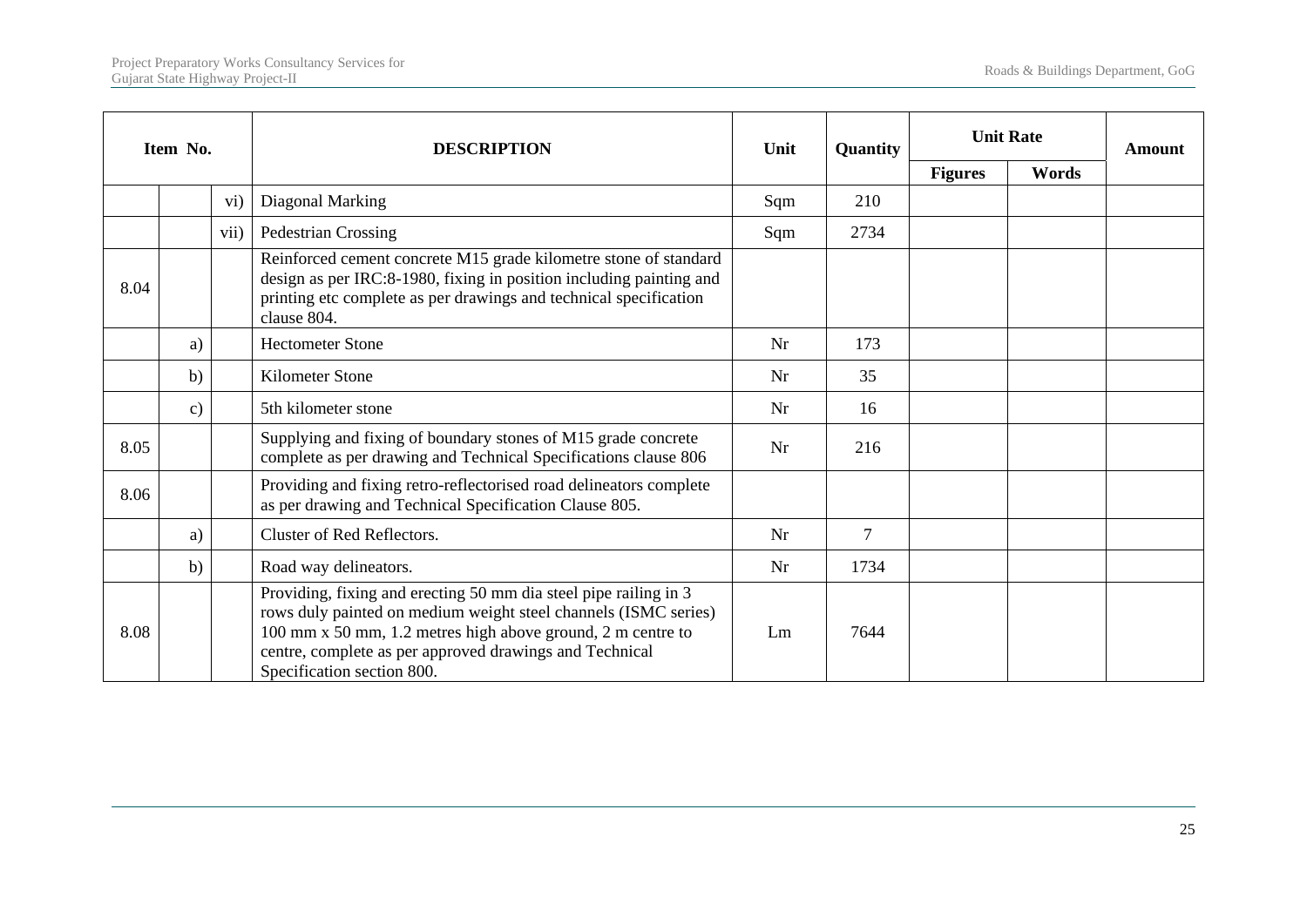|      | Item No. | <b>DESCRIPTION</b>                                                                                                                                                                                                                                                                                                                                                                                                                                                                                                                                                                                                                                                                                                                                                                                                                                                                                                                                           | Unit | Quantity | <b>Unit Rate</b> |       | <b>Amount</b> |
|------|----------|--------------------------------------------------------------------------------------------------------------------------------------------------------------------------------------------------------------------------------------------------------------------------------------------------------------------------------------------------------------------------------------------------------------------------------------------------------------------------------------------------------------------------------------------------------------------------------------------------------------------------------------------------------------------------------------------------------------------------------------------------------------------------------------------------------------------------------------------------------------------------------------------------------------------------------------------------------------|------|----------|------------------|-------|---------------|
|      |          |                                                                                                                                                                                                                                                                                                                                                                                                                                                                                                                                                                                                                                                                                                                                                                                                                                                                                                                                                              |      |          | <b>Figures</b>   | Words |               |
| 8.09 |          | Providing and fixing Raised Pavement Marker (Cats Eye, Road<br>Stud), made of high strength engineering Plastic Body having at<br>least 13 tons load bearing capacity of pnumatic tyre. Size or marker<br>9 cms x 10 cms x 1.6 cm having shape so that no water penetration<br>or dust accumulation takes place on reflective surface, fitted with<br>electronically welded tough polycarbonate micro prismatic<br>reflective panels having 16 sq.cms surface area of each side having<br>long distance visibility at night and in wet weather condition. The<br>body of the marker having finger grip for easy and accurate<br>placement fitted with two number polymer shanks to anchor the<br>marker with the road for avoiding dislocation of the marker where<br>the road is bleeding or made with softer grade of bitumen and<br>application with adhesive on Bituminous road complete as per<br><b>Additional Technical Specification Clause A-16</b> | Nr   | 10206    |                  |       |               |
| 8.10 |          | Solar Powered Traffic Blinkers LED based 300 mm/200 mm dia<br>signal head with In built blinker unit haivng battery & battery<br>charger unit with photo electric switch complete as per technical<br>specification clause 112 and as directed by the Engineer.                                                                                                                                                                                                                                                                                                                                                                                                                                                                                                                                                                                                                                                                                              | Nr   | 16       |                  |       |               |
| 8.11 |          | Construction of bus shelters for commuters including all building<br>and furnishing works, etc. complete as per drawings and additional<br>Technical Specifications A-17 or as directed by the Engineer.                                                                                                                                                                                                                                                                                                                                                                                                                                                                                                                                                                                                                                                                                                                                                     | Nr   | 26       |                  |       |               |
| 8.12 |          | Repairing of existing Bus Shelter complete as per drawings and<br>Technical Specifications section 800, 1300, 2500 or as directed by<br>the Engineer.                                                                                                                                                                                                                                                                                                                                                                                                                                                                                                                                                                                                                                                                                                                                                                                                        |      |          |                  |       |               |
|      | a)       | Paintitng                                                                                                                                                                                                                                                                                                                                                                                                                                                                                                                                                                                                                                                                                                                                                                                                                                                                                                                                                    | sqm  | 80       |                  |       |               |
|      | b)       | Plastering                                                                                                                                                                                                                                                                                                                                                                                                                                                                                                                                                                                                                                                                                                                                                                                                                                                                                                                                                   | sqm  | 160      |                  |       |               |
| 8.13 |          | Providing and fixing of liter bins complete as per Manufacturer<br>drawing and specification and approved by the Engineer.                                                                                                                                                                                                                                                                                                                                                                                                                                                                                                                                                                                                                                                                                                                                                                                                                                   | Nr   | 36       |                  |       |               |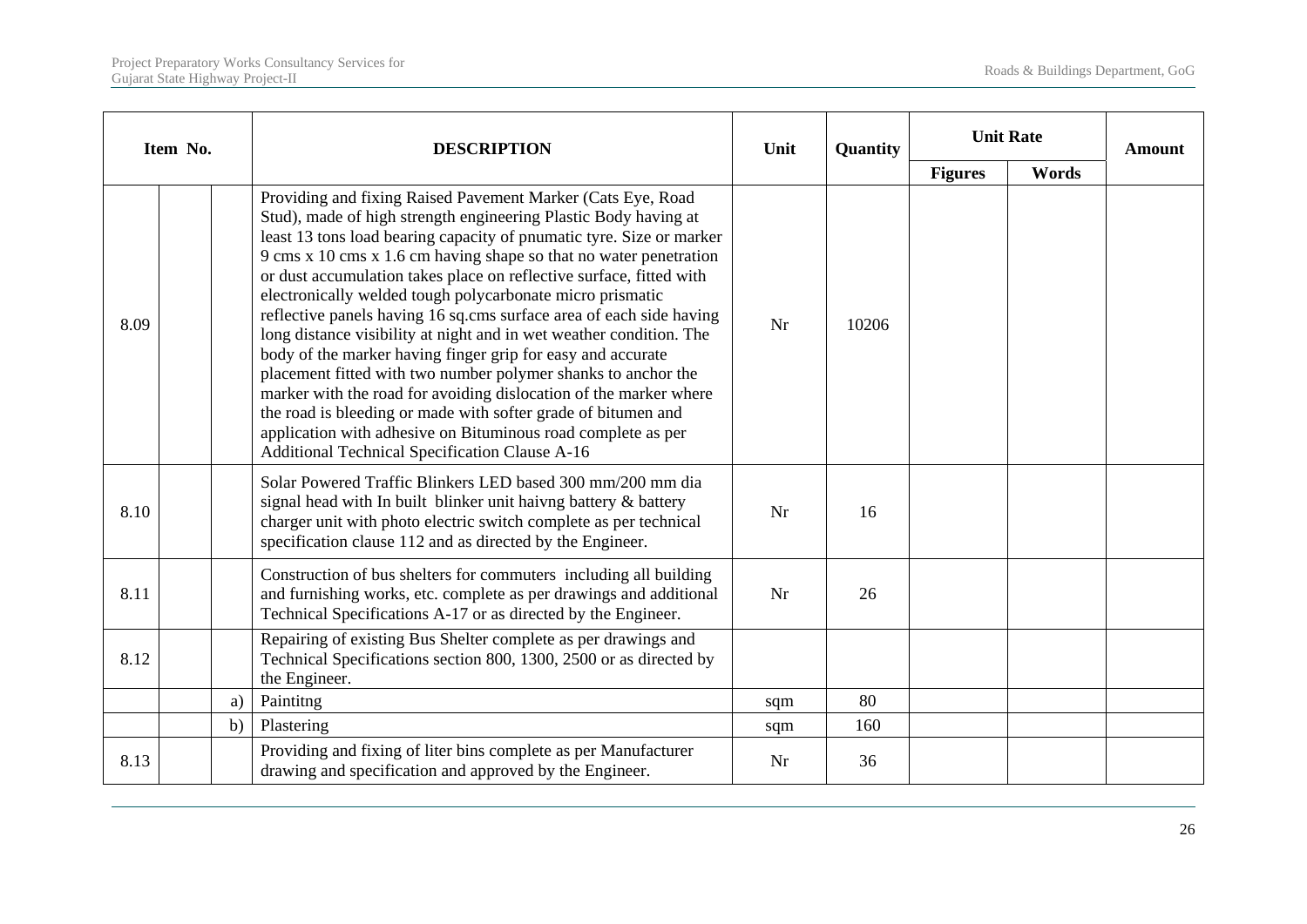| Item No. | <b>DESCRIPTION</b>                                                                                                                                                                                                                                                                                                                                                                                         | Unit       | Quantity       | <b>Unit Rate</b> |       | <b>Amount</b> |
|----------|------------------------------------------------------------------------------------------------------------------------------------------------------------------------------------------------------------------------------------------------------------------------------------------------------------------------------------------------------------------------------------------------------------|------------|----------------|------------------|-------|---------------|
|          |                                                                                                                                                                                                                                                                                                                                                                                                            |            |                | <b>Figures</b>   | Words |               |
| 8.14     | Providing and Fixing of water kioks complete as per Manufacturer<br>drawing and specification and approved by the Engineer.                                                                                                                                                                                                                                                                                | Nr         | $\overline{2}$ |                  |       |               |
| 8.16     | Construction of Toilets in rest area complete as per Manufacturer<br>drawing and specification and approved by the Engineer.                                                                                                                                                                                                                                                                               | Sqm<br>35  |                |                  |       |               |
| 8.19     | Rest Area for Drivers completeas per Manufacturer drawing and<br>specification and approved by the Engineer.                                                                                                                                                                                                                                                                                               | Sqm<br>128 |                |                  |       |               |
| 8.20     | Plantation of shrubs in central median including planting with<br>manure, gardening and maintenance complete as per Technical<br>Nr<br>224<br>Specifications Clause 308.                                                                                                                                                                                                                                   |            |                |                  |       |               |
| 8.25     | Providing and Construction of Rain water Harvesting complete as<br>per drawings and Technical Specification section 300, 1300, 1500,<br>1700 or as directed by the Engineer.                                                                                                                                                                                                                               |            | 87             |                  |       |               |
| 8.26     | Providing and construction of Raised Pedesterian Crossing / Speed<br>Hump across the road of 150 mm height and width of 2.5 m with<br>M25 grade concrete considering side slope in 1:10. 100mm dia<br>steel bollard to be fixed on sides. The surface to be painted with<br>brick red colour complete as per drawings and Additional<br>Technical Specification clause A15 or as directed by the Engineer. | sqm        | 528            |                  |       |               |
| 8.27     | Providing and laying Tactile Block of yellow colour conforming to<br>IS 13801:1993 (Reaffirmed 1998) of size 250 x 250 x 65 mm on<br>pedestrian pathway as shown in drawing and directed by Eng in<br>charge. The tile should be subjected to a pressure of not less than<br>14N/sqmm. Sample must be approved complete as per Additional<br><b>Technical Specification A18</b>                            | sqm        | 1518           |                  |       |               |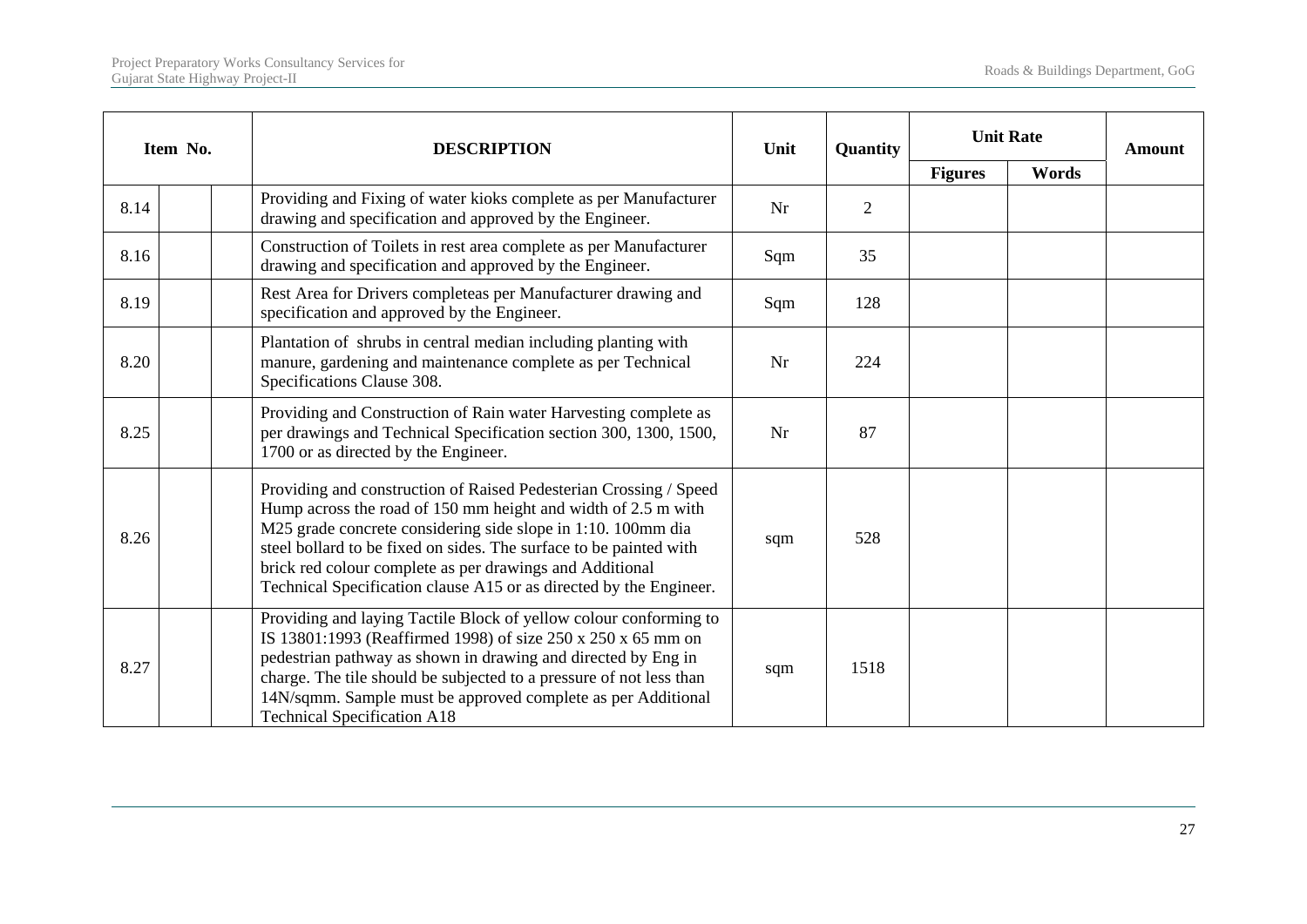|      | Item No.                                                                                                                                                          | <b>DESCRIPTION</b>                                                                                                                                                                                                                                                                                                                                                                                                                                                                                                                                                                                                                                                                                                                                  | Unit  | Quantity       | <b>Unit Rate</b> |       | <b>Amount</b> |
|------|-------------------------------------------------------------------------------------------------------------------------------------------------------------------|-----------------------------------------------------------------------------------------------------------------------------------------------------------------------------------------------------------------------------------------------------------------------------------------------------------------------------------------------------------------------------------------------------------------------------------------------------------------------------------------------------------------------------------------------------------------------------------------------------------------------------------------------------------------------------------------------------------------------------------------------------|-------|----------------|------------------|-------|---------------|
|      |                                                                                                                                                                   |                                                                                                                                                                                                                                                                                                                                                                                                                                                                                                                                                                                                                                                                                                                                                     |       |                | <b>Figures</b>   | Words |               |
| 8.28 |                                                                                                                                                                   | Providing and Construction of speed hump across the road of<br>100mm height with Bituminous concrete of 3.7m Length and<br>raidus of 17m for the entire width of carriageway complete as per<br>drawings and IRC: 99 or as directed by the Engineer.                                                                                                                                                                                                                                                                                                                                                                                                                                                                                                | Lin.m | 30             |                  |       |               |
| 8.29 | Providing and Construction of raised Rumble strip complete as per<br>drawings and technical specifications section 500 and 800 or as<br>directed by the Engineer. |                                                                                                                                                                                                                                                                                                                                                                                                                                                                                                                                                                                                                                                                                                                                                     | Lin.m | 5684           |                  |       |               |
| 8.30 |                                                                                                                                                                   | Providing and fixing Aluminum backed flexible prismatic sheeting<br>, consisting of yellow/black colored flexible prismatic sheet with<br>non-mettalic prismatic lens as retro reflective elements and<br>confirming to ASTM D4946 Type VI specifications for<br>reboundable retro reflective sheeting. The prismatic sheet shall be<br>laminated at the back with 50 micron aluminum Foil sensitive<br>adhesive and liner with screen printed arrow/slant pattern in<br>yellow/black color. The AFP shall be applied with adhesive, the<br>edge of the sheeting shall be sealed all around with epoxy based<br>structural adhesive and shall be extremely resistant to pill-off<br>complete as per manufacturer drawings approved by the Engineer. | sqm   | 23             |                  |       |               |
| 8.31 |                                                                                                                                                                   | Providing and applying Geru paint of approved brand on Trees<br>withing ROW complete as per drawings and Technical<br>Specification section 800 or as directed by the Engineer                                                                                                                                                                                                                                                                                                                                                                                                                                                                                                                                                                      | Nr    | 145            |                  |       |               |
| 8.32 |                                                                                                                                                                   | Providing and Constructing Welcome Sign at Start and End of<br>Project corridor complete as drawings and Technical Specification<br>300, 800, 1500, 1700 and 1900 or as directed by the Engineer.                                                                                                                                                                                                                                                                                                                                                                                                                                                                                                                                                   | Nr    | $\overline{2}$ |                  |       |               |
| 8.33 |                                                                                                                                                                   | <b>Street Lighting in urban areas</b>                                                                                                                                                                                                                                                                                                                                                                                                                                                                                                                                                                                                                                                                                                               |       |                |                  |       |               |
|      | $x x i x$ )                                                                                                                                                       | Solar Street Light                                                                                                                                                                                                                                                                                                                                                                                                                                                                                                                                                                                                                                                                                                                                  |       |                |                  |       |               |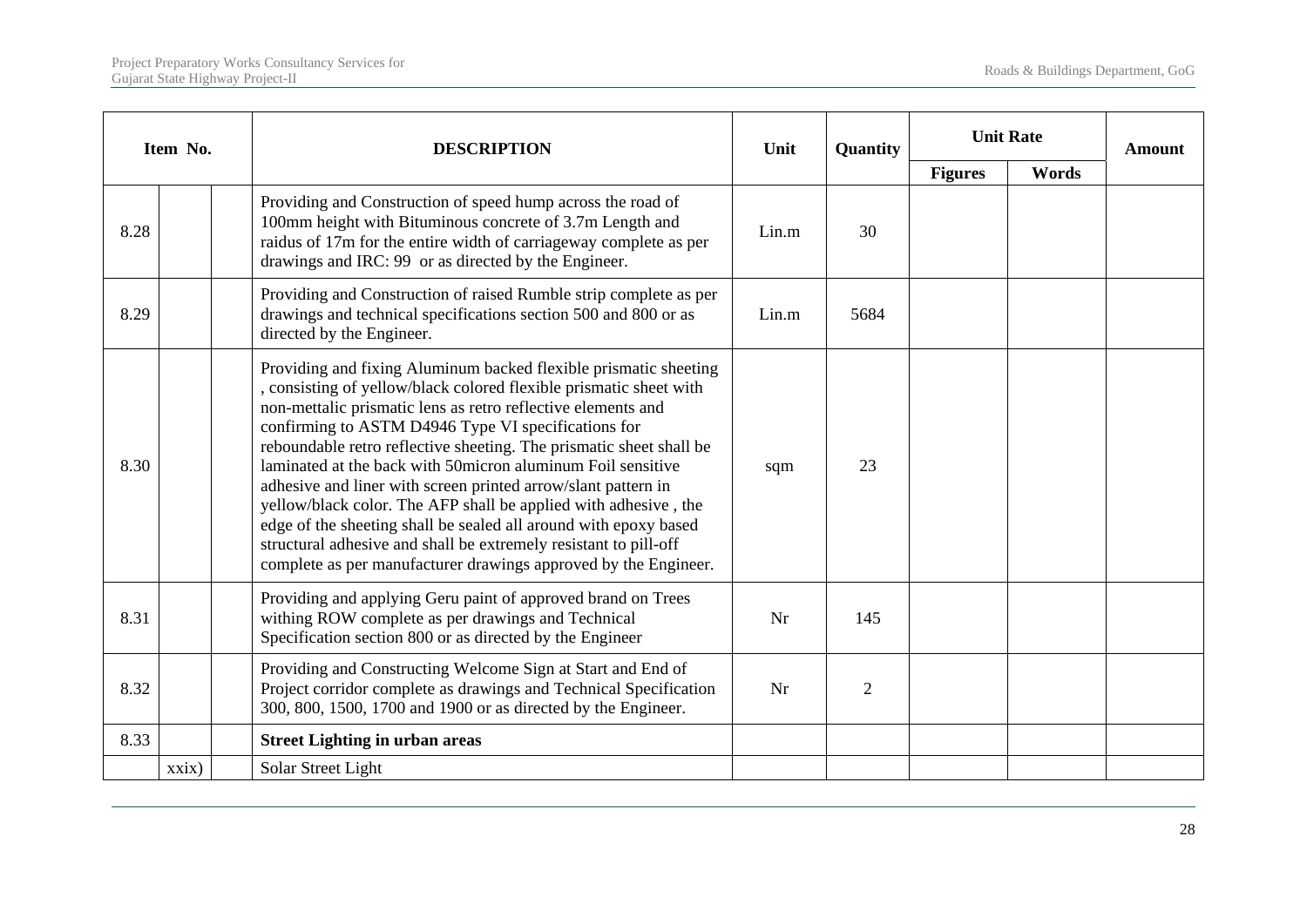| Item No. |                                                                                                              |    | <b>DESCRIPTION</b>                                                                                                                                                                                                                                                                                                                                                                                                                                                                                                                                                                                                                             | Unit | Quantity | <b>Unit Rate</b> |       | <b>Amount</b> |
|----------|--------------------------------------------------------------------------------------------------------------|----|------------------------------------------------------------------------------------------------------------------------------------------------------------------------------------------------------------------------------------------------------------------------------------------------------------------------------------------------------------------------------------------------------------------------------------------------------------------------------------------------------------------------------------------------------------------------------------------------------------------------------------------------|------|----------|------------------|-------|---------------|
|          |                                                                                                              |    |                                                                                                                                                                                                                                                                                                                                                                                                                                                                                                                                                                                                                                                |      |          | <b>Figures</b>   | Words |               |
|          |                                                                                                              | a) | Supplying and erecting MNES certified SOLAR STREET LIGHT<br>fitting made from M.S. Body powder coated / painted with<br>corrosion resistant paint with gasket $&$ transparent cover with<br>following CFL non retro lamp with choke, holder & accessories.<br>Fitting shall be mounted on 75/80 mm B class G.I. pipe pole up to<br>5.5 mtr load complete erected with C.C. Foundation duly painted<br>with two coats of red oxide and corrosive resistant paint. Complete<br>with tubular battery, inverter, charge controller with photo sensor<br>switch & necessary wiring complete erected connected &<br>commissioned in approved manner. |      |          |                  |       |               |
|          |                                                                                                              |    | b) 2 x 11 W CFL (Single luminaire with 2 CFL) PV Module:120 W<br>Battery Capacity 12V, 100 AH                                                                                                                                                                                                                                                                                                                                                                                                                                                                                                                                                  | Ea.  | 882      |                  |       |               |
|          |                                                                                                              | b) | Supplying & erecting Solar Home light system with structure as<br>per MNES specification consisting of following non retrofit CFL<br>fitting complete with following CFL lamps & battery capacity<br>dully connected with built in inverter $\&$ commissioned as per<br>directed with necessary wiring & fittings.                                                                                                                                                                                                                                                                                                                             |      |          |                  |       |               |
|          | (b) Two No CFL 11 watt non retrofit ceiling / wall mounting<br>features with battery capacity 12 watt, 40 AH |    | Ea.                                                                                                                                                                                                                                                                                                                                                                                                                                                                                                                                                                                                                                            | 882  |          |                  |       |               |
|          |                                                                                                              |    | <b>Total Traffic Signage and Road Appurtenances carried to</b><br><b>Grand Summary</b>                                                                                                                                                                                                                                                                                                                                                                                                                                                                                                                                                         |      |          |                  |       |               |
| 9        |                                                                                                              |    | <b>SAFETY IN ROAD CONSTRUCTION ZONE</b>                                                                                                                                                                                                                                                                                                                                                                                                                                                                                                                                                                                                        |      |          |                  |       |               |
| 9.01     |                                                                                                              |    | Supplying and fixing sign boards including the cost of posts,<br>fixtures, foundation, fitting and fixing. Sheeting will be made of<br>encapsulated lens type of Retro-reflective type and messages/<br>borders will be screen printed complete as per Technical<br>Specification clause 801 and as directed by Engineer.                                                                                                                                                                                                                                                                                                                      |      |          |                  |       |               |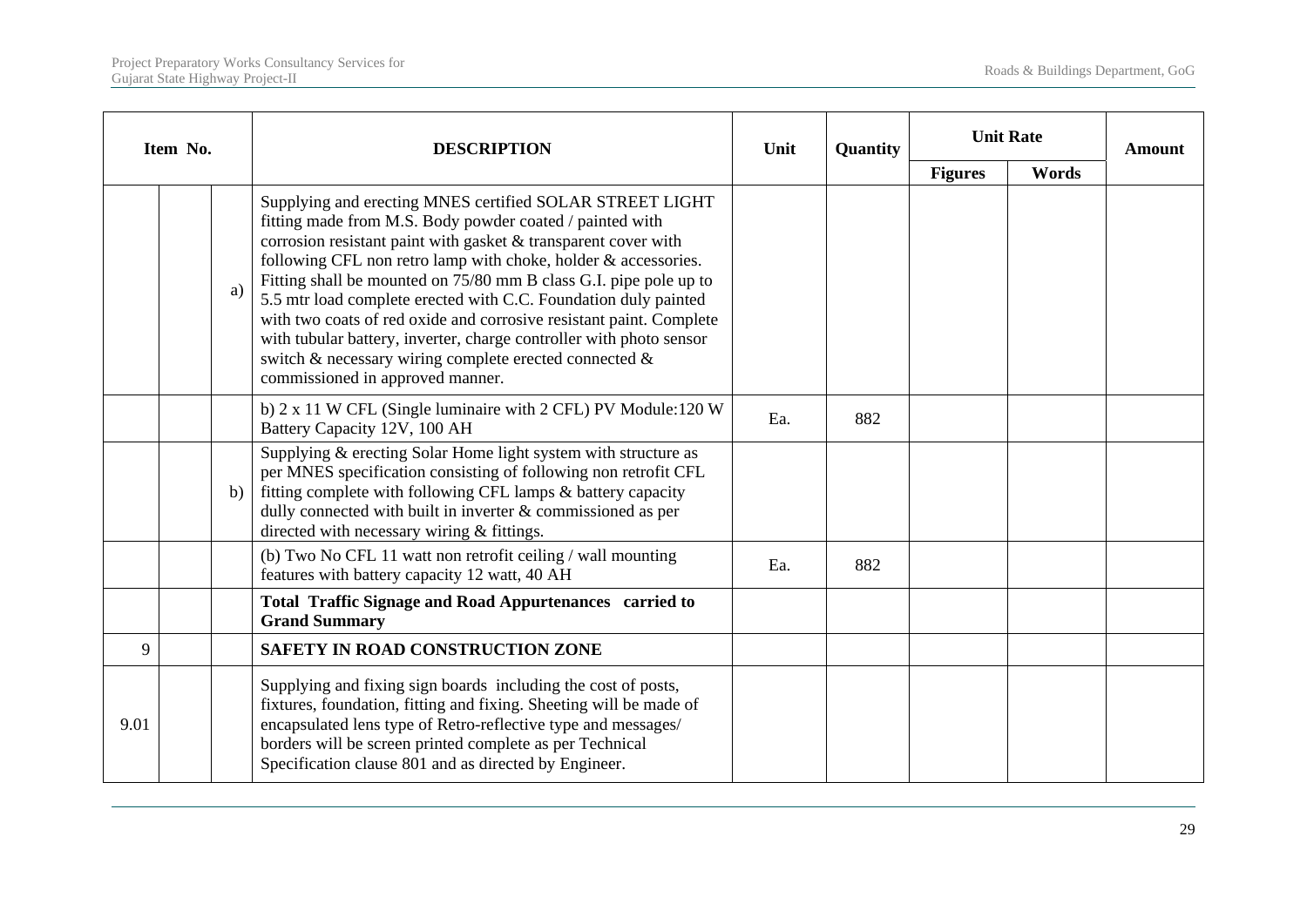|      | Item No.                                              | <b>DESCRIPTION</b>                                                                                                                                                                                                                                                                                                                                                                                                                                                                                                           | Unit | Quantity | <b>Unit Rate</b> |       | <b>Amount</b> |
|------|-------------------------------------------------------|------------------------------------------------------------------------------------------------------------------------------------------------------------------------------------------------------------------------------------------------------------------------------------------------------------------------------------------------------------------------------------------------------------------------------------------------------------------------------------------------------------------------------|------|----------|------------------|-------|---------------|
|      |                                                       |                                                                                                                                                                                                                                                                                                                                                                                                                                                                                                                              |      |          | <b>Figures</b>   | Words |               |
|      | a)                                                    | Speed Limit sign (600mm dia)                                                                                                                                                                                                                                                                                                                                                                                                                                                                                                 | Nr   | 22       |                  |       |               |
|      | b)                                                    | Overtaking Prohibited (900 mm dia)                                                                                                                                                                                                                                                                                                                                                                                                                                                                                           | Nr   | 22       |                  |       |               |
|      | $\mathbf{c})$                                         | Diversion Board (450mm x 600mm)                                                                                                                                                                                                                                                                                                                                                                                                                                                                                              | Nr   | 66       |                  |       |               |
|      | $\mathbf{d}$                                          | Men at Work Sign (900mm triangular)                                                                                                                                                                                                                                                                                                                                                                                                                                                                                          | Nr   | 44       |                  |       |               |
|      | Direction Sign (Right / Left) (600 mm Circular)<br>e) |                                                                                                                                                                                                                                                                                                                                                                                                                                                                                                                              | Nr   | 22       |                  |       |               |
| 9.02 |                                                       | Providing of red fluorescent with white reflective sleeve traffic<br>cone made of low density polyethylene(LDPE) material<br>with a square base of 390x390x35mm and a height of<br>770mm, 4Kg in weight, placed at 1.5m interval, all as per BS 873<br>including cost of all materials, labour, loading, unloading, lead,<br>lift, transporting etc complete Technical Specification section<br>& IRC SP 55-2001.                                                                                                            | Nr   | 3256     |                  |       |               |
| 9.03 |                                                       | Installation of a steel portable barricade with horizontal rail 300mm<br>wide, 2.5m in length fitted on a frame made with 45X45X5 mm<br>angle iron section, 1.5m in height, horizontal rail painted(2coat)<br>with yellow and white strips, 150mm in width at angle of 45degree,<br>A frame painted with 2 coats of yellow paint, complete as per<br>IRC:SP:55-2001 including cost of all materials, labour, loading,<br>unloading, lead, lift, transporting etc complete as per drawings or<br>as directed by the Engineer. | Nr   | 3256     |                  |       |               |
| 9.04 |                                                       | Construction of a permanent type barricade made of steel<br>components, 1.5 m high from road level, fitted with 3 horizontal<br>rails 200 mm wide and 4 m long on 50 x 50 x 5 mm angle iron<br>vertical support, painted with yellow and white strips, 150 mm in<br>width at an angle of 450, complete as per IRC:SP:55-2001                                                                                                                                                                                                 | Nr   | 20       |                  |       |               |
| 9.08 |                                                       | Solar Street Light                                                                                                                                                                                                                                                                                                                                                                                                                                                                                                           |      |          |                  |       |               |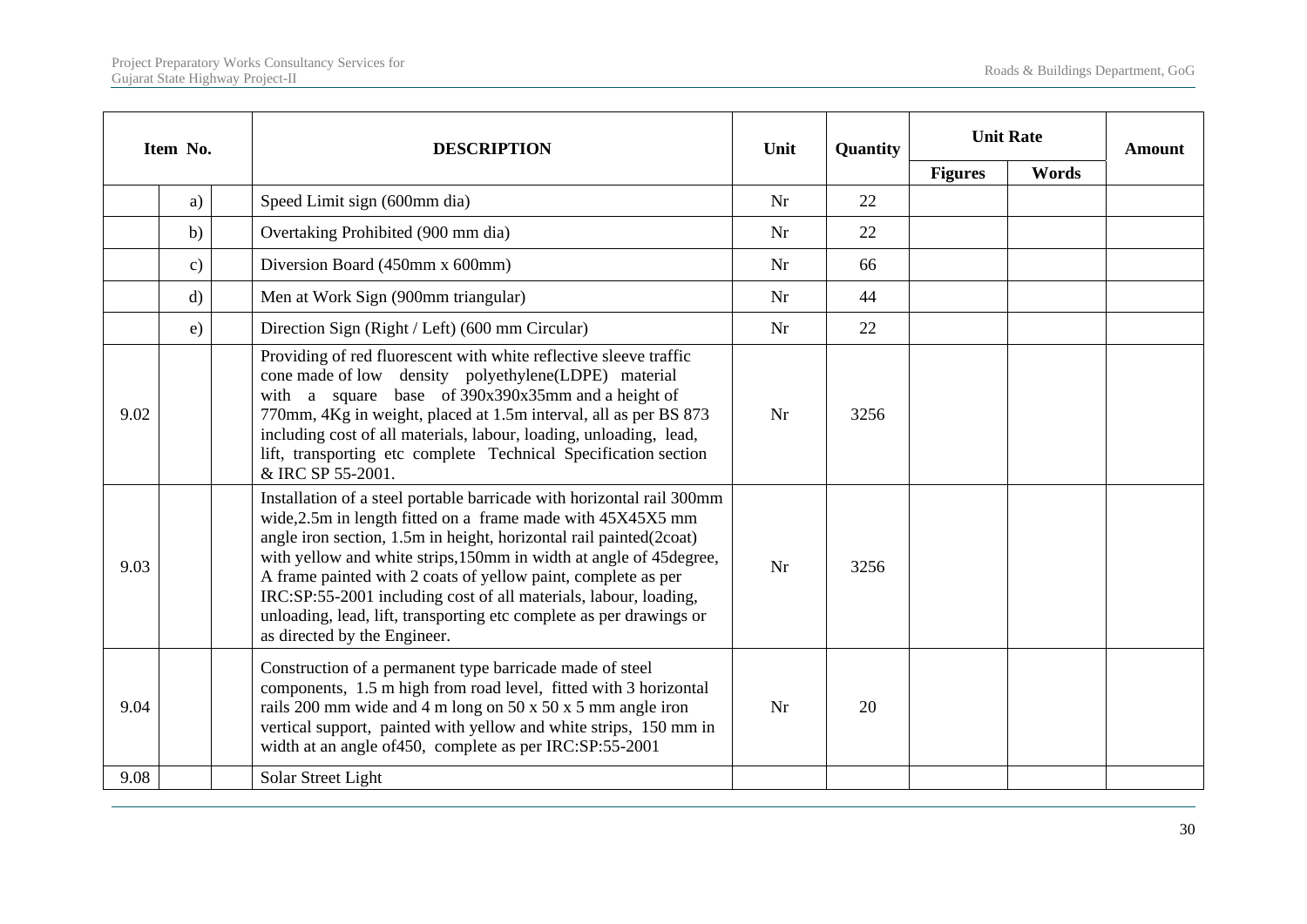|    | Item No.      | <b>DESCRIPTION</b>                                                                                                                                                                                                                                                                                                                                                                                                                                                                                                                                                                                                                           | Unit | <b>Quantity</b> | <b>Unit Rate</b> |       | Amount |
|----|---------------|----------------------------------------------------------------------------------------------------------------------------------------------------------------------------------------------------------------------------------------------------------------------------------------------------------------------------------------------------------------------------------------------------------------------------------------------------------------------------------------------------------------------------------------------------------------------------------------------------------------------------------------------|------|-----------------|------------------|-------|--------|
|    |               |                                                                                                                                                                                                                                                                                                                                                                                                                                                                                                                                                                                                                                              |      |                 | <b>Figures</b>   | Words |        |
|    | $\mathbf{i}$  | Supplying and erecting MNES certified SOLAR STREET LIGHT<br>fitting made from M.S. Body powder coated / painted with<br>corrosion resistant paint with gasket & transparent cover with<br>following CFL non retro lamp with choke, holder & accessories.<br>Fitting shall be mounted on 75/80 mm B class G.I. pipe pole up to<br>5.5 mtr load complete erected with C.C. Foundation duly painted<br>with two coats of red oxide and corrosive resistant paint. Complete<br>with tubular battery, inverter, charge controller with photo sensor<br>switch & necessary wiring complete erected connected &<br>commissioned in approved manner. |      |                 |                  |       |        |
|    |               | a) 1 x 11 w CFL PV Module : 74 W Battery Capacity : 12V, 75<br>AH                                                                                                                                                                                                                                                                                                                                                                                                                                                                                                                                                                            | Ea.  | 88              |                  |       |        |
|    | $\mathbf{ii}$ | Supplying & erecting Solar Home light system with structure as<br>per MNES specification consisting of following non retrofit CFL<br>fitting complete with following CFL lamps & battery capacity<br>dully connected with built in inverter $&$ commissioned as per<br>directed with necessary wiring & fittings.                                                                                                                                                                                                                                                                                                                            |      |                 |                  |       |        |
|    |               | (a) One No CFL 11 watt non retrofit ceiling / wall mounting<br>features with battery capacity 12 watt, 20 AH                                                                                                                                                                                                                                                                                                                                                                                                                                                                                                                                 | Ea.  | 88              |                  |       |        |
|    |               | <b>Total of Safety in Road Construction Zone carried to Grand</b><br><b>Summary</b>                                                                                                                                                                                                                                                                                                                                                                                                                                                                                                                                                          |      |                 |                  |       |        |
| 10 |               | <b>Implementation of Environmental Management Action Plan to</b><br>be executed under Civil Works Contract                                                                                                                                                                                                                                                                                                                                                                                                                                                                                                                                   |      |                 |                  |       |        |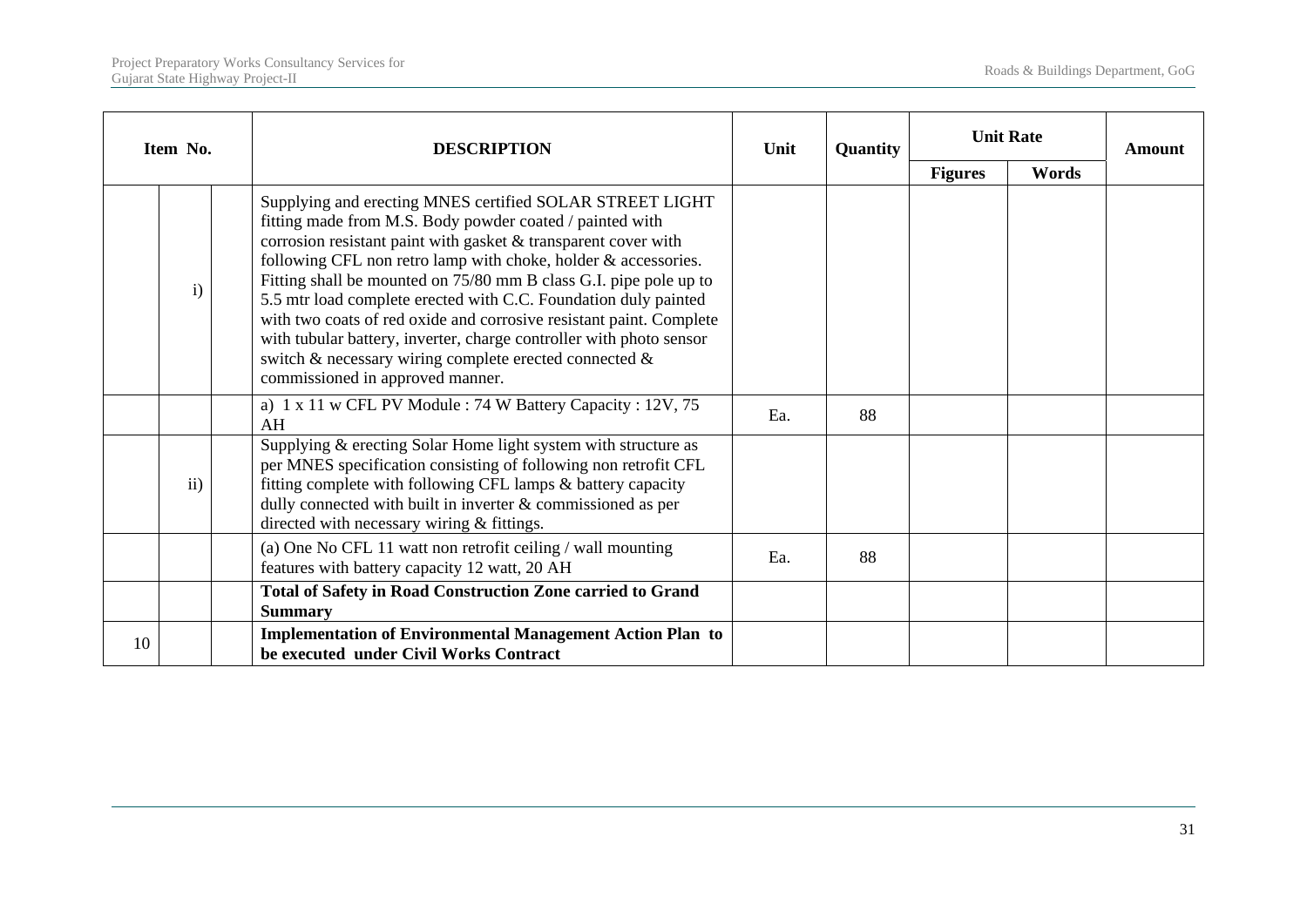|       | Item No.                                                                                                                                                                                                                                                                                                                                                                                                                                                                                                                  |              | <b>DESCRIPTION</b>                                                                                                                                                                                                                                                     | Unit | Quantity | <b>Unit Rate</b> |       | <b>Amount</b> |
|-------|---------------------------------------------------------------------------------------------------------------------------------------------------------------------------------------------------------------------------------------------------------------------------------------------------------------------------------------------------------------------------------------------------------------------------------------------------------------------------------------------------------------------------|--------------|------------------------------------------------------------------------------------------------------------------------------------------------------------------------------------------------------------------------------------------------------------------------|------|----------|------------------|-------|---------------|
|       |                                                                                                                                                                                                                                                                                                                                                                                                                                                                                                                           |              |                                                                                                                                                                                                                                                                        |      |          | <b>Figures</b>   | Words |               |
| 10.03 | Periodic air quality monitoring during construction stage at<br>construction camp sites, bitumen hot mix plants, crusher plants (if<br>specifically established for Project), at major settlement areas along<br>project road. The parameters to be monitored are SPM, RPM,<br>SO2, NO <sub>x</sub> and CO, Lead. Each monitoring schedule shall be<br>over a duration of 24 hours (in 8 hour shifts) for three seasons per<br>year. (as per the Environmental monitoring plan referred in the<br>EMP)                    |              |                                                                                                                                                                                                                                                                        |      |          |                  |       |               |
|       |                                                                                                                                                                                                                                                                                                                                                                                                                                                                                                                           | a)           | <b>Construction Phase</b>                                                                                                                                                                                                                                              | Nr   | 36       |                  |       |               |
|       |                                                                                                                                                                                                                                                                                                                                                                                                                                                                                                                           | $\mathbf{b}$ | <b>Operation Phase</b>                                                                                                                                                                                                                                                 | Nr   | 18       |                  |       |               |
| 10.04 |                                                                                                                                                                                                                                                                                                                                                                                                                                                                                                                           |              | Water quality monitoring during construction phase at locations.<br>The sampling shall be carried out for three seasons per year and<br>cover all parameters as per IS10500 including heavy metals. (as<br>per the Environmental monitoring plan referred in the EMP). |      |          |                  |       |               |
|       |                                                                                                                                                                                                                                                                                                                                                                                                                                                                                                                           | a)           | <b>Construction Phase</b>                                                                                                                                                                                                                                              | Nr   | 36       |                  |       |               |
| 10.05 | Noise quality monitoring at specified silent receptors along Project<br>Road, at construction camp sites, bitumen hot mix plants, crusher<br>plants(if specifically established for Project), and at major<br>settlement areas along project road. - Each monitoring schedule<br>shall be over a duration of 12hours (6Am to 6PM) for three seasons<br>per year. (as per the Environmental monitoring plan refered in the<br>EMP)The monitoring shall be carried out in accordance with CPCB<br>norms at locations given. |              |                                                                                                                                                                                                                                                                        |      |          |                  |       |               |
|       |                                                                                                                                                                                                                                                                                                                                                                                                                                                                                                                           | a)           | <b>Construction Phase</b>                                                                                                                                                                                                                                              | Nr   | 42       |                  |       |               |
|       |                                                                                                                                                                                                                                                                                                                                                                                                                                                                                                                           | b)           | <b>Operation Phase</b>                                                                                                                                                                                                                                                 | Nr   | 18       |                  |       |               |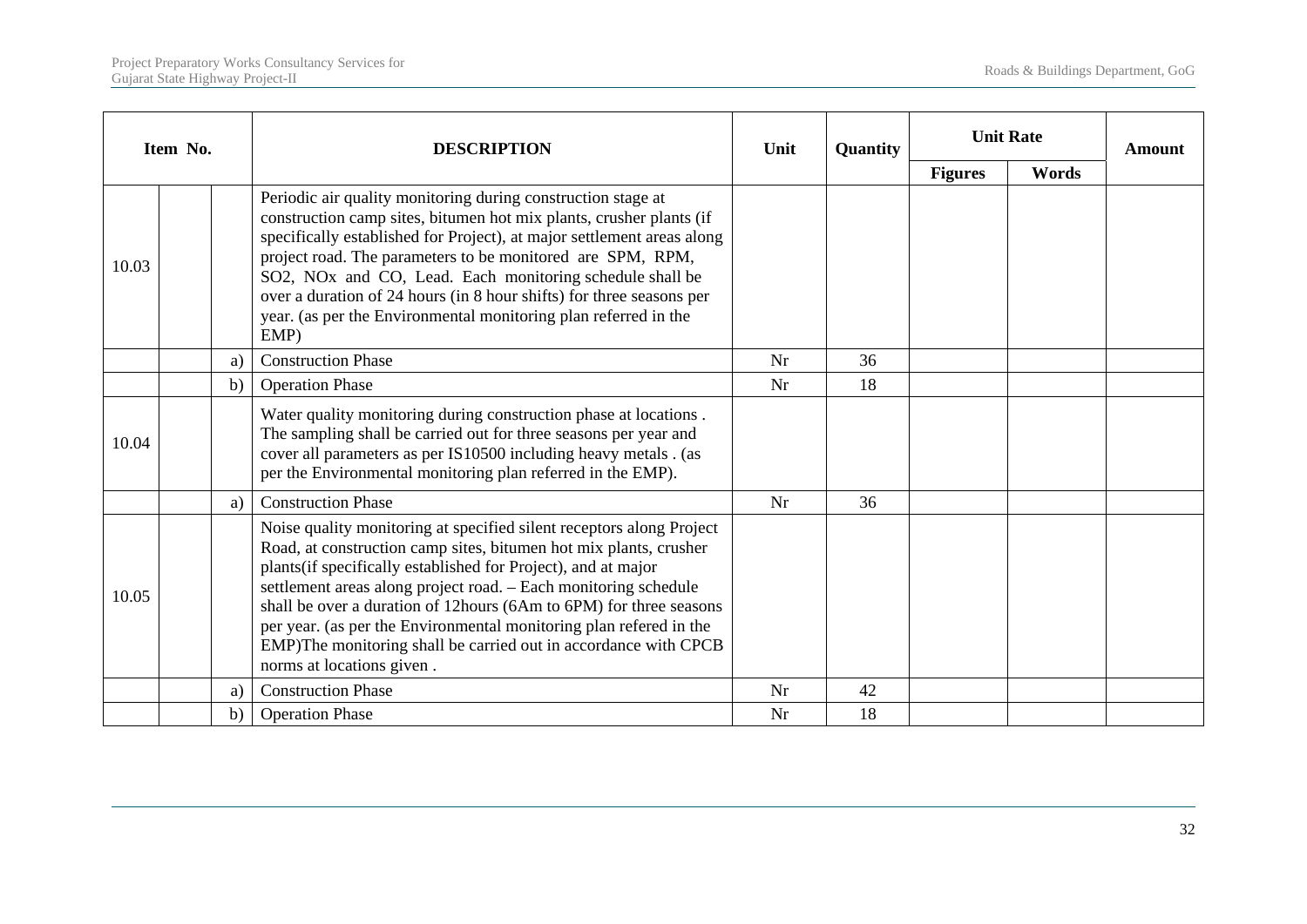| Item No.                                                                                                                                                                                                                                                                                                                                                                                                                                        |               | <b>DESCRIPTION</b>                                                                                                                                                                                                                                                                                                                                                                                                       | Unit                                    | Quantity | <b>Unit Rate</b> |       | <b>Amount</b> |
|-------------------------------------------------------------------------------------------------------------------------------------------------------------------------------------------------------------------------------------------------------------------------------------------------------------------------------------------------------------------------------------------------------------------------------------------------|---------------|--------------------------------------------------------------------------------------------------------------------------------------------------------------------------------------------------------------------------------------------------------------------------------------------------------------------------------------------------------------------------------------------------------------------------|-----------------------------------------|----------|------------------|-------|---------------|
|                                                                                                                                                                                                                                                                                                                                                                                                                                                 |               |                                                                                                                                                                                                                                                                                                                                                                                                                          |                                         |          | <b>Figures</b>   | Words |               |
| 10.06                                                                                                                                                                                                                                                                                                                                                                                                                                           |               | Soil quality monitoring at construction camp sites, work shop<br>areas, oil/lubricant handling areas, bitumen hot mix plants, at all<br>parking lay byes, vehicle servicing stations along Project Road.<br>Parameters shall include N, P, oil and grease, heavy metals, C/N<br>ratio, pH, organic matter to be monitored for three seasons per<br>year.(as per the Environmental monitoring plan refered in the<br>EMP) |                                         |          |                  |       |               |
|                                                                                                                                                                                                                                                                                                                                                                                                                                                 | a)            | <b>Construction Phase</b>                                                                                                                                                                                                                                                                                                                                                                                                | Nr                                      | 6        |                  |       |               |
| HIV prevention / alleviation programme comprissing of conduction<br>information, Education and comunication (IEC) campaigns at least<br>every other month, providing male and female condoms, providing<br>STI and HIV / AIDS screening, diagnosis and referal to dedicated<br>10.13<br>national STI and HIV / AIDS programme and programme<br>management support throughout the contract period (including the<br>defect notification period). |               |                                                                                                                                                                                                                                                                                                                                                                                                                          |                                         |          |                  |       |               |
|                                                                                                                                                                                                                                                                                                                                                                                                                                                 | a)            | IEC materials - printing, publishing                                                                                                                                                                                                                                                                                                                                                                                     | Nr                                      | 24       |                  |       |               |
|                                                                                                                                                                                                                                                                                                                                                                                                                                                 | b)            | Healthcare clinic                                                                                                                                                                                                                                                                                                                                                                                                        | Nr.                                     | 8        |                  |       |               |
|                                                                                                                                                                                                                                                                                                                                                                                                                                                 | $\mathbf{c})$ | Condom vending machines                                                                                                                                                                                                                                                                                                                                                                                                  | Nr.                                     | 3        |                  |       |               |
|                                                                                                                                                                                                                                                                                                                                                                                                                                                 | $\mathbf{d}$  | condom supplies                                                                                                                                                                                                                                                                                                                                                                                                          | Nr.                                     | 24       |                  |       |               |
|                                                                                                                                                                                                                                                                                                                                                                                                                                                 | e)            | Testing                                                                                                                                                                                                                                                                                                                                                                                                                  | Nr.                                     | 500      |                  |       |               |
|                                                                                                                                                                                                                                                                                                                                                                                                                                                 | f             | Signages and hoardings                                                                                                                                                                                                                                                                                                                                                                                                   | Nr.                                     | 15       |                  |       |               |
|                                                                                                                                                                                                                                                                                                                                                                                                                                                 |               | <b>Total Implementation of Environmental Management Action</b><br>Plan to be executed under Civil Works Contract carried to<br><b>Grand Summary</b>                                                                                                                                                                                                                                                                      |                                         |          |                  |       |               |
| 11                                                                                                                                                                                                                                                                                                                                                                                                                                              |               | <b>DAY WORKS</b>                                                                                                                                                                                                                                                                                                                                                                                                         |                                         |          |                  |       |               |
| 11.01                                                                                                                                                                                                                                                                                                                                                                                                                                           |               | Providing labour at site supplied with all necessary hand tools<br>inclusive of all costs, overheads and profit margin complete as<br>directed by the Engineer                                                                                                                                                                                                                                                           | As per<br>details in<br>Schedule<br>"A" |          |                  |       |               |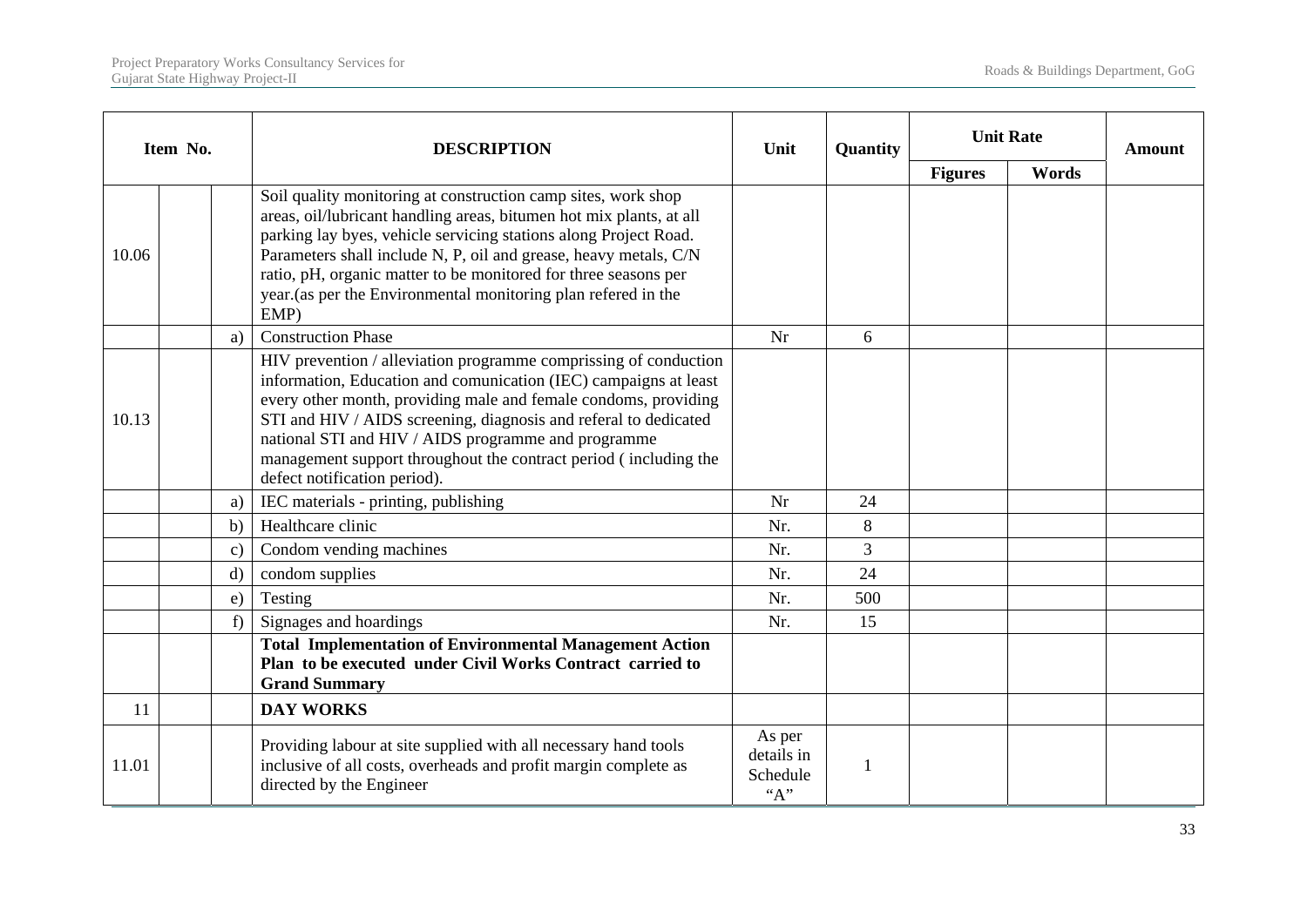| Item No. |                                                                                                                            | <b>DESCRIPTION</b>                                                                                                                                                                             | Unit                                  | Quantity | <b>Unit Rate</b> | <b>Amount</b> |  |
|----------|----------------------------------------------------------------------------------------------------------------------------|------------------------------------------------------------------------------------------------------------------------------------------------------------------------------------------------|---------------------------------------|----------|------------------|---------------|--|
|          |                                                                                                                            |                                                                                                                                                                                                |                                       |          | <b>Figures</b>   | Words         |  |
| 11.02    |                                                                                                                            | As per<br>Providing equipment at site with operators, P.O.L. etc. complete in<br>details in<br>good working condition including all types of maintenance during<br>Schedule<br>contract period |                                       |          |                  |               |  |
| 11.03    | Providing material at site inclusive of all costs, overheads and<br>profit margin complete as directed by the Engineer     |                                                                                                                                                                                                | As per<br>details in<br>Schedule<br>C |          |                  |               |  |
|          |                                                                                                                            | <b>Total Day work rates carried to Grand Summary</b>                                                                                                                                           |                                       |          |                  |               |  |
| 12       |                                                                                                                            | <b>MAINTENANCE</b>                                                                                                                                                                             |                                       |          |                  |               |  |
| 12.01    |                                                                                                                            | Maintenance of project road for first year of maintenance period<br>after Defect Liability Periodas directed by the Engineers                                                                  |                                       | 44       |                  |               |  |
| 12.02    | Maintenance of project road for 2nd year of maintenance period<br>afterDefect Liability Periodas directed by the Engineers |                                                                                                                                                                                                | per km                                | 44       |                  |               |  |
|          |                                                                                                                            | <b>Total for maintenance cost</b>                                                                                                                                                              |                                       |          |                  |               |  |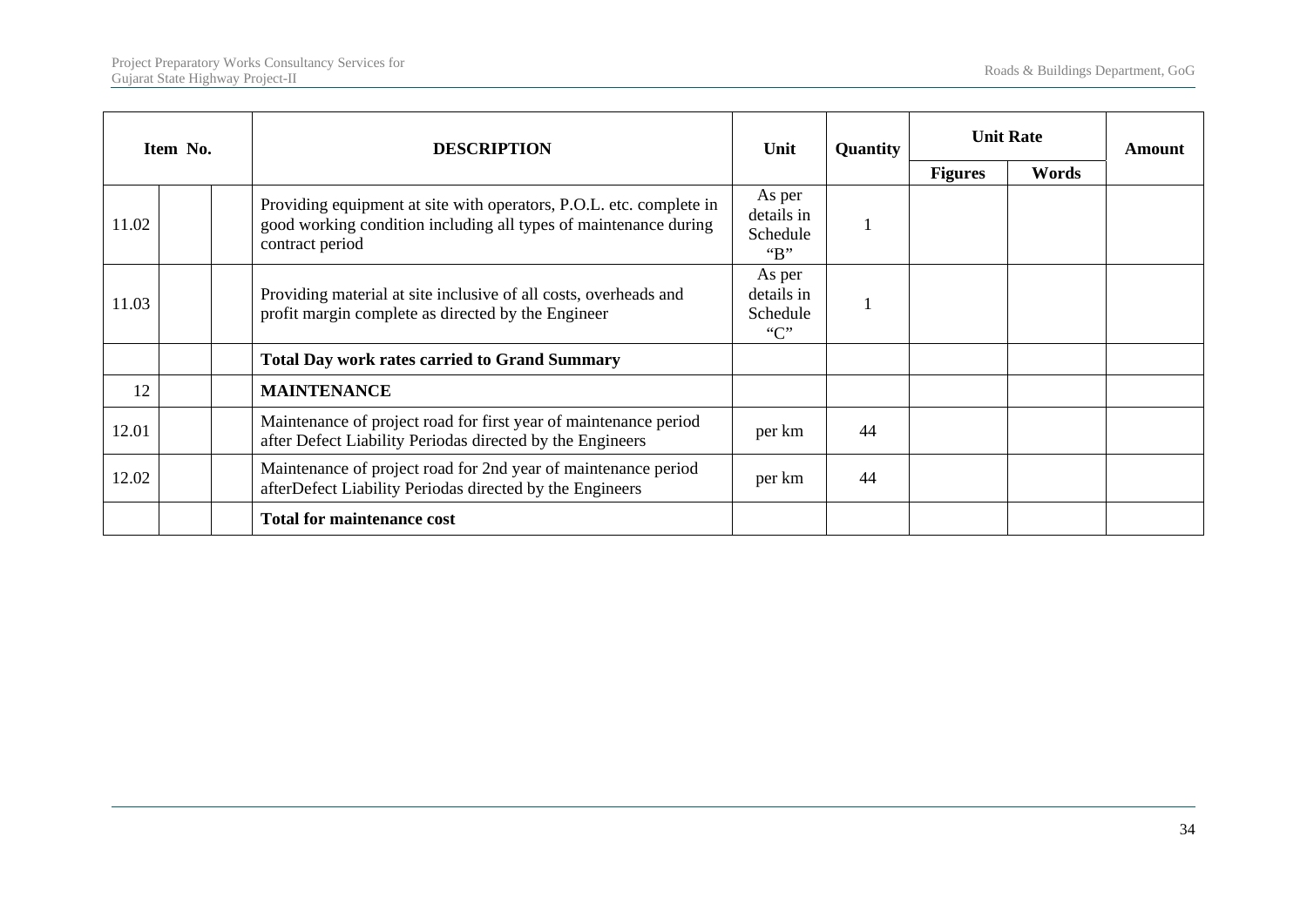# **BILLOFQUANTITIES CONTRACTPACKAGE–GSHPII/**

| Sr.No. | <b>Item</b>                                           | Amount<br>Rs. |
|--------|-------------------------------------------------------|---------------|
| 11.1   | Schedule "A" of Dayworks, Labour                      |               |
| 112    | Schedule "B" of Dayworks, Materials                   |               |
| 11.3   | Schedule "C" of Dayworks,<br><b>ConstructionPlant</b> |               |
|        | <b>TotalDayworkratescarriedtoGrandSu</b><br>mmary     |               |

#### **SUMMARYOFDAYWORKS**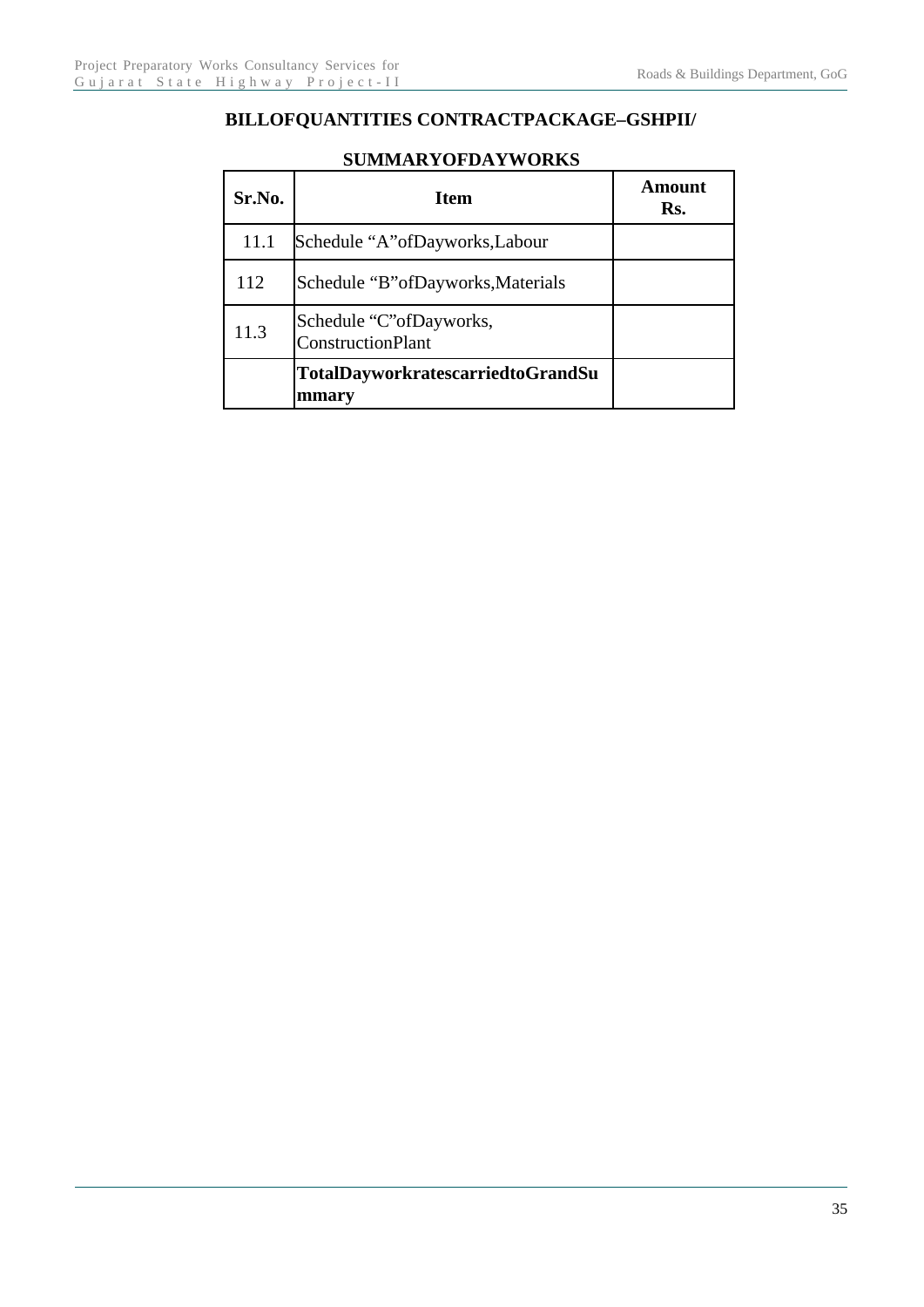#### **SCHEDULE "A"OFDAYWORKSRATES**

#### **11.1 - LABOUR**

|                |                                                   | Unit | <b>Nominal</b> | RateRs.        | <b>Amount</b> |     |  |  |
|----------------|---------------------------------------------------|------|----------------|----------------|---------------|-----|--|--|
| Sr.<br>No.     | <b>Description</b>                                |      | Quantity       | <b>Figures</b> | Words         | Rs. |  |  |
| 1              | Mazdoor                                           | Day  | 30             |                |               |     |  |  |
| $\overline{2}$ | Mason                                             | Day  | 15             |                |               |     |  |  |
| 3              | Carpenter                                         | Day  | 6              |                |               |     |  |  |
| $\overline{4}$ | Fabricator/Blacksmith/Welder                      | Day  | 6              |                |               |     |  |  |
| 5              | <b>Operator for Tractor</b>                       | Day  | 6              |                |               |     |  |  |
| 6              | Electrician                                       | Day  | 3              |                |               |     |  |  |
| 7              | <b>Operator for Dozer</b>                         | Day  | 3              |                |               |     |  |  |
| 8              | <b>Operator for Roller</b>                        | Day  | 3              |                |               |     |  |  |
| 9              | Driver LMV                                        | Day  | 90             |                |               |     |  |  |
| 10             | Driver HMV                                        | Day  | 3              |                |               |     |  |  |
| 11             | Operator for Excavator/Crane                      | Day  | 3              |                |               |     |  |  |
| 12             | <b>Computer Operator</b>                          | Day  | 480            |                |               |     |  |  |
| 13             | Watchman                                          | Day  | 480            |                |               |     |  |  |
|                | Sub total                                         |      |                |                |               |     |  |  |
|                | Allow 25 % Contractor's Overhead and Profits etc. |      |                |                |               |     |  |  |
|                | <b>Total For Day works: Labour</b>                |      |                |                |               |     |  |  |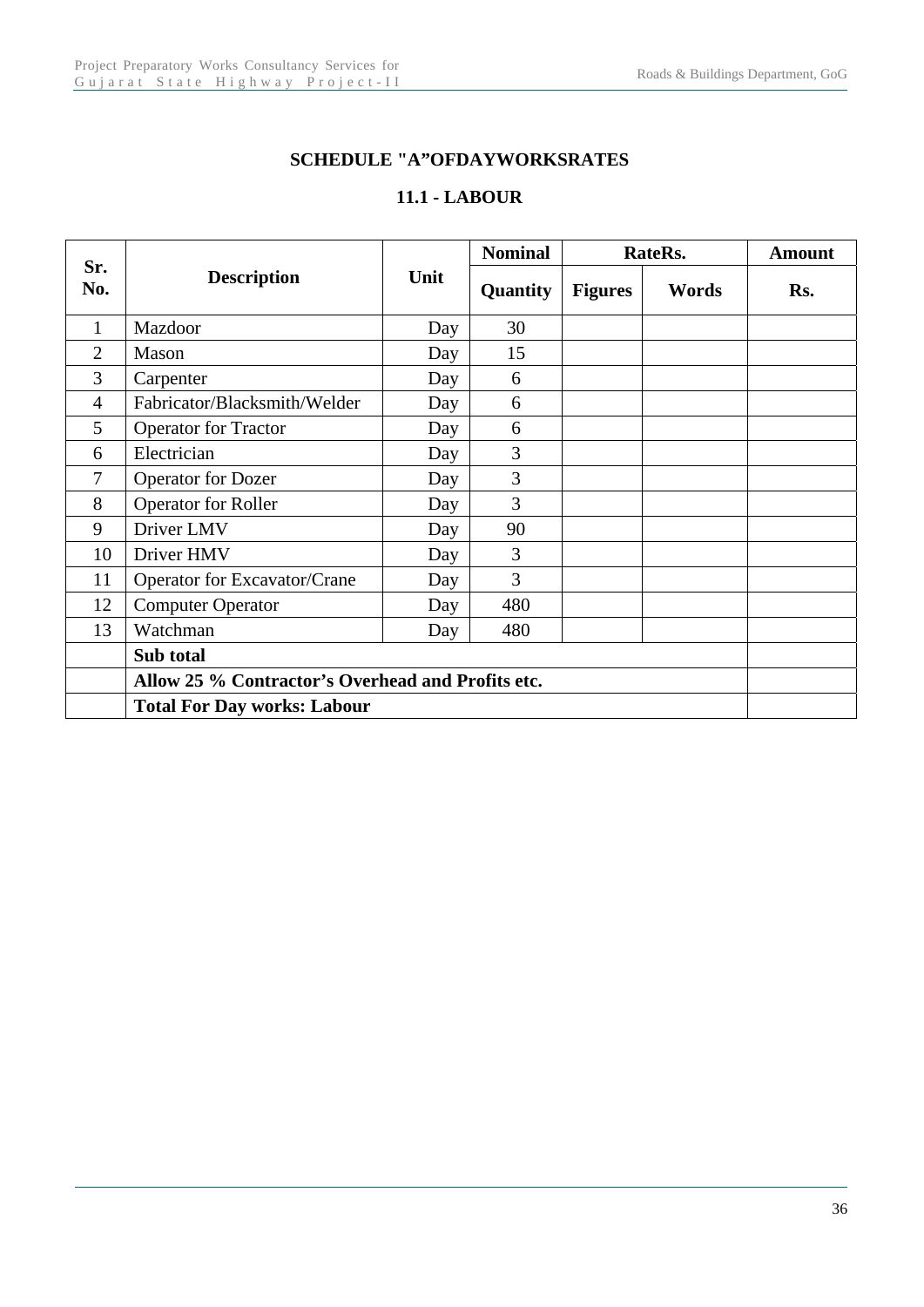### **SCHEDULE "B"OFDAYWORKSRATES**

#### **11.2 - MATERIALS**

| Sr. No.        | <b>Description</b>                                | Unit | <b>Nominal</b> |               | <b>Rate Rs</b> |                   |  |  |  |
|----------------|---------------------------------------------------|------|----------------|---------------|----------------|-------------------|--|--|--|
|                |                                                   |      | Quantity       | <b>Figure</b> | Words          | <b>Amount Rs.</b> |  |  |  |
| $\mathbf{1}$   | Bitumen VG 30 grade (bulk)                        | T    | $\mathbf{1}$   |               |                |                   |  |  |  |
| $\overline{2}$ | Cement                                            | T    | 3              |               |                |                   |  |  |  |
| 3              | M 15 Concrete                                     | Cu.m | $\overline{7}$ |               |                |                   |  |  |  |
| $\overline{4}$ | M 20 Concrete                                     | Cu.m | $\overline{7}$ |               |                |                   |  |  |  |
| 5              | M 25 Concrete                                     | Cu.m | 3              |               |                |                   |  |  |  |
| 6              | <b>TMT</b> Bars                                   | T    | 3              |               |                |                   |  |  |  |
| $\overline{7}$ | Sand                                              | Cu.m | $\overline{7}$ |               |                |                   |  |  |  |
| 8              | Aggregate 40 mm down size                         | Cu.m | $\overline{7}$ |               |                |                   |  |  |  |
| 9              | Aggregate 20 mm down size                         | Cu.m | $\overline{7}$ |               |                |                   |  |  |  |
| 10             | Aggregate 10 mm down size                         | Cu.m | $\overline{7}$ |               |                |                   |  |  |  |
| 11             | Hume pipe (NP 4)1000 mm<br>dia 2.5 m Long         | Lm   | 30             |               |                |                   |  |  |  |
| 12             | <b>Boulders</b>                                   | Cu.m | 90             |               |                |                   |  |  |  |
| 13             | <b>Selected Earth</b>                             | Cu.m | 230            |               |                |                   |  |  |  |
|                | Sub total                                         |      |                |               |                |                   |  |  |  |
|                | Allow 25% Contracotor's Overhead and Profits etc. |      |                |               |                |                   |  |  |  |
|                | <b>Total For Day works: Materials</b>             |      |                |               |                |                   |  |  |  |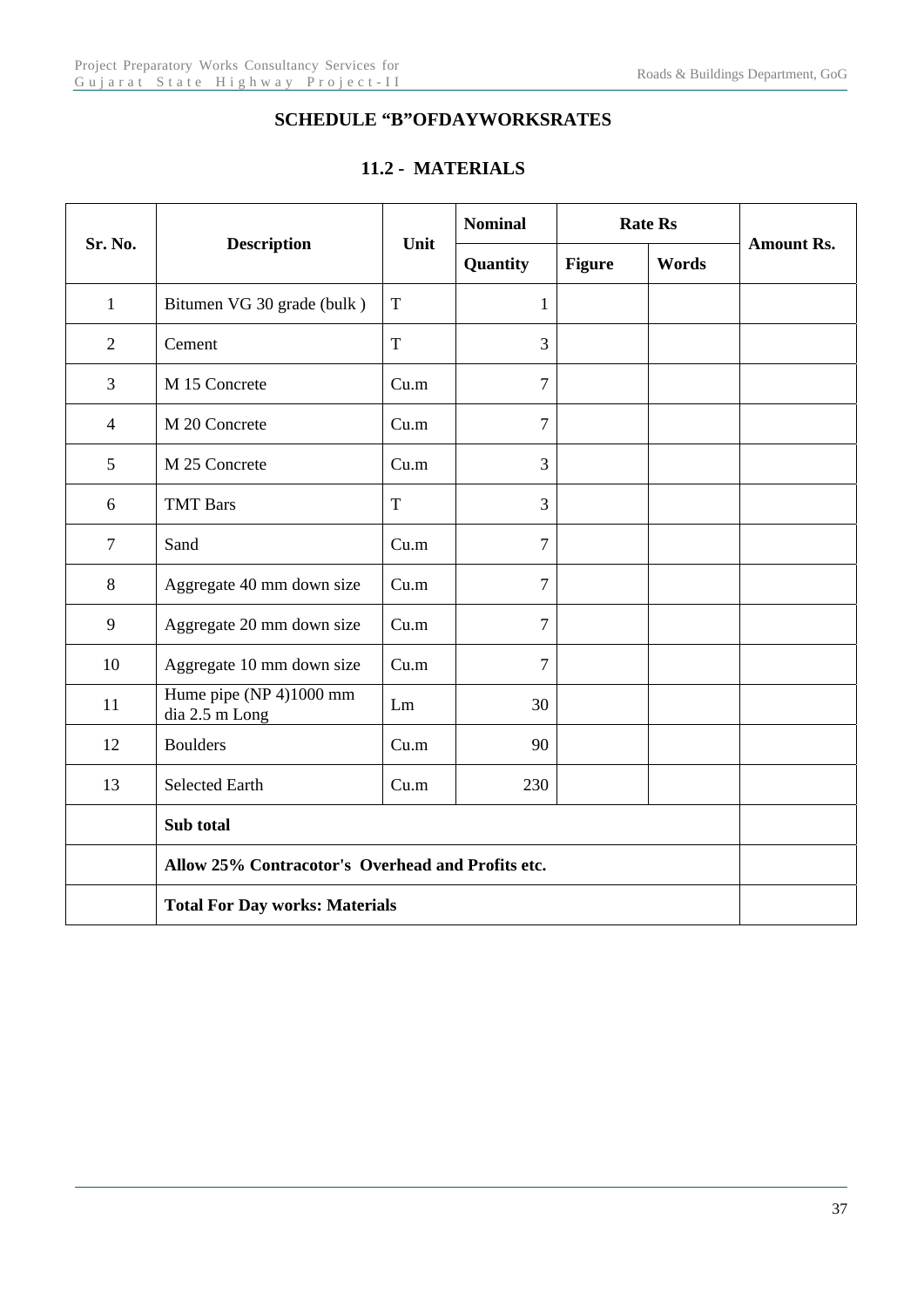#### **SCHEDULE "C" OFDAYWORKSRATES**

|                |                                                    | Unit | <b>Nominal</b> |               | RateRs. | <b>Amount</b> |
|----------------|----------------------------------------------------|------|----------------|---------------|---------|---------------|
| Sr.<br>No.     | <b>Description</b>                                 |      | Quantity       | <b>Figure</b> | Words   | Rs.           |
| $\mathbf{1}$   | Bull Dozer Size up to<br>200KW                     | Hour | 30             |               |         |               |
| $\overline{2}$ | Front End Loader bach hoe                          | Hour | 30             |               |         |               |
| $\overline{3}$ | <b>Motor Grader</b>                                | Hour | 12             |               |         |               |
| $\overline{4}$ | Pneumatic Tyred Roller (20<br>tonne)               | Hour | 12             |               |         |               |
| 5              | Tractor with trailor                               | Hour | 12             |               |         |               |
| 6              | Bull dozer (D7 or<br>equivalent)                   | Hour | 10             |               |         |               |
| $\overline{7}$ | Roller Static (8-10 tonne)                         | Hour | 3              |               |         |               |
| 8              | Roller Vibratory (8-10 tonne<br>static)            | Hour | 3              |               |         |               |
| 9              | Truck $(10/12 \text{ tonne})$                      | Hour | 30             |               |         |               |
| 10             | Truck mounted water tanker<br>$(10 \text{ tonne})$ | Hour | 15             |               |         |               |
| 11             | DG set (125 KVA)                                   | Hour | 15             |               |         |               |
| 12             | Concrete Mixer (mobile)                            | Hour | 3              |               |         |               |
| 13             | Drilling equipment with<br>compressor              | Hour | 3              |               |         |               |
|                | Sub total                                          |      |                |               |         |               |
|                | Allow 25 % Contractor's Overhead and Profits etc.  |      |                |               |         |               |
|                | <b>Total For Day works: Construction Plant</b>     |      |                |               |         |               |

#### **11.3 - CONSTRUCTIONPLANT**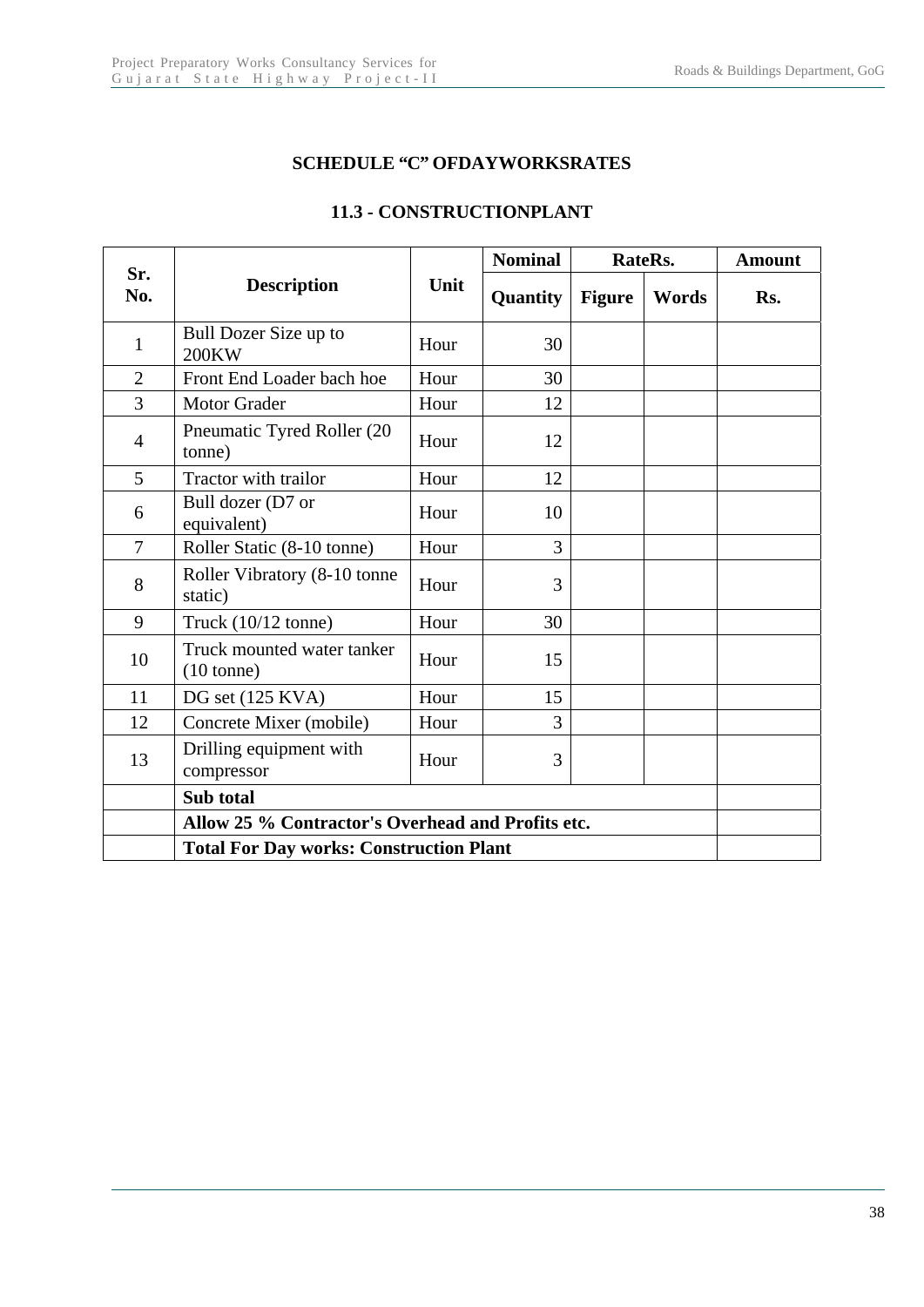# **BILL OF QUANTITIES**

#### **C.DayworkSchedule**

#### **General**

1. ReferenceshouldbemadetoSub-Clause13.6oftheGeneralConditionsofContract.

 WorkshallnotbeexecutedonaDayworkbasisexceptbywrittenorderoftheEngineer.Bidders shallenterbasicratesforDayworkitemsintheSchedules,

whichratesshallapplytoanyquantityofDayworkorderedbytheEngineer.Nominalquantitie shavebeenindicatedagainsteachitemofDaywork,andtheextendedtotalforDaywork shall becarriedforwardasaProvisionalsumtotheSummaryTotalBidAmount(foritemspricedco mpetitively).

Unlessotherwiseadjusted,paymentsforDayworkshallbesubjecttopriceadjustmentinaccor dancewiththeprovisionsintheConditionsof Contract.

#### **DayworkLabour**

#### 2.

 IncalculatingpaymentsduetotheContractorfortheexecutionofDaywork,thehoursf orlabourwillbereckonedfromthetimeofarrivalofthelabouratthejobsiteto executetheparticularitemofDayworktothetimeofreturntotheoriginalplaceof departure,butexcludingmealbreaksandrestperiods.

OnlythetimeofclassesoflabourdirectlydoingworkorderedbytheEngineerandforwhichthe yarecompetenttoperformwillbemeasured.Thetimeofgangers(chargehands)actuallydoing workwiththegangswillalsobemeasuredbutnotthetimeofforemenorothersupervisory personnel.

- 3. TheContractorshallbeentitledtopaymentinrespectofthetotaltimethatlabouris employedonDaywork,calculatedatthebasicratesenteredbyhimin the SCHEDULEOF DAYWORKRATES: LABOUR,togetherwithanadditionalpercentagepaymentonbasic ratesrepresentingtheContractor'sprofit,overheads,etc.,asdescribedbelow:
- (a) ThebasicratesforlabourshallcoveralldirectcoststotheContractor, including (butnotlimitedto)theamountofwagespaidtosuchlabour, transportationtime,overtime,subsistenceallowances,andanysumspaidto oronbehalfofsuchlabourforsocialbenefitsinaccordancewithIndianlaw.Thebasicrateswill bepayablein Indian currencyonly;
- (b) TheadditionalpercentagepaymenttobequotedbytheBidderandappliedtocostsincurred under(a)aboveshallbedeemedtocovertheContractor's profit, overheads,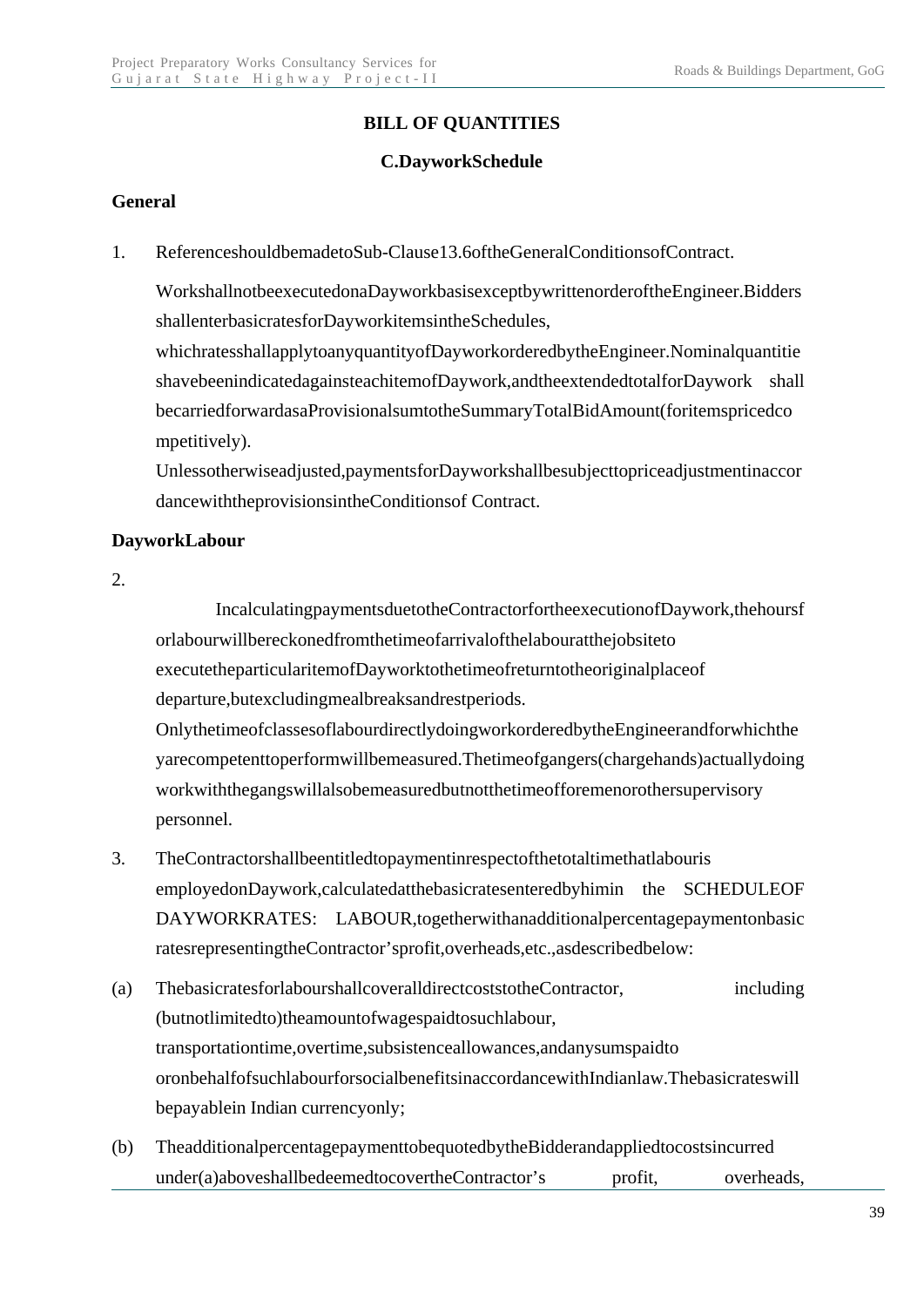superintendence, liabilities, and insurances and allowancestolabour, timekeeping, andclericalandofficework,theuseof consumable stores, water, lighting, and power; the use and repair of stagings,scaffolding, workshopsandstores,portablepowertools,manual plant,andtools;supervisionbytheContractor'sstaff,foremen,andother supervisorypersonnel;andchargesincidentaltotheforegoing.

#### **DayworkMaterials**

4. The Contractor shall be entitled to payment in respect of materials used for Daywork (except for materials for which the cost is included in the percentage addition to labour costs as detailed heretofore), at the basic rates entered by him in the SAMPLE SCHEDULE OF DAYWORK RATES: MATERIALS, together with an additional percentage payment on the basic rates to cover overhead charges and profit, as follows:

(a)

 Thebasicratesformaterialsshallbecalculatedonthebasisoftheinvoicedprice,fr eight, insurance, handlingexpenses, handlingexpenses, damage,losses,etc.,andshallprovidefordeliverytostoreforstockpilingatthe Site. The basicrates and paymentshallbein Indian currency.

(b)

 ThecostofhaulingmaterialsforuseonworkorderedtobecarriedoutasDayworkf romthestoreorstockpileontheSitetotheplacewhereitisto be used will be paid in accordance with the terms for Labour and ConstructionalPlantinthisschedule.

#### **DayworkConstructionalPlant**

5. TheContractorshallbeentitledtopaymentsinrespectofConstructionalPlantalready onSiteandemployedonDayworkatthebasicrentalratesenteredbyhiminthe SAMPLESCHEDULEOFDAYWORKRATES:

#### CONSTRUCTIONALEQUIPMENT.

Saidratesshallbedeemedtoincludedueandcompleteallowancefordepreciation, interest, indemnity, and insurance, repairs, maintenance, supplies, fuel, lubricants, and other consumables,andalloverhead,profit,andadministrativecostsrelatedtotheuseof such equipment, The cost of drivers, operators, and assistants will be paid for separatelyasdescribedunderthesectiononDayworkLabour.

6. IncalculatingthepaymentduetotheContractorforConstructionalPlantemployedin Daywork,onlytheactualnumberofworkinghourswillbeeligibleforpayment,exceptthatwh ereapplicableandagreedwiththeEngineer,thetravellingtimefromthepartof